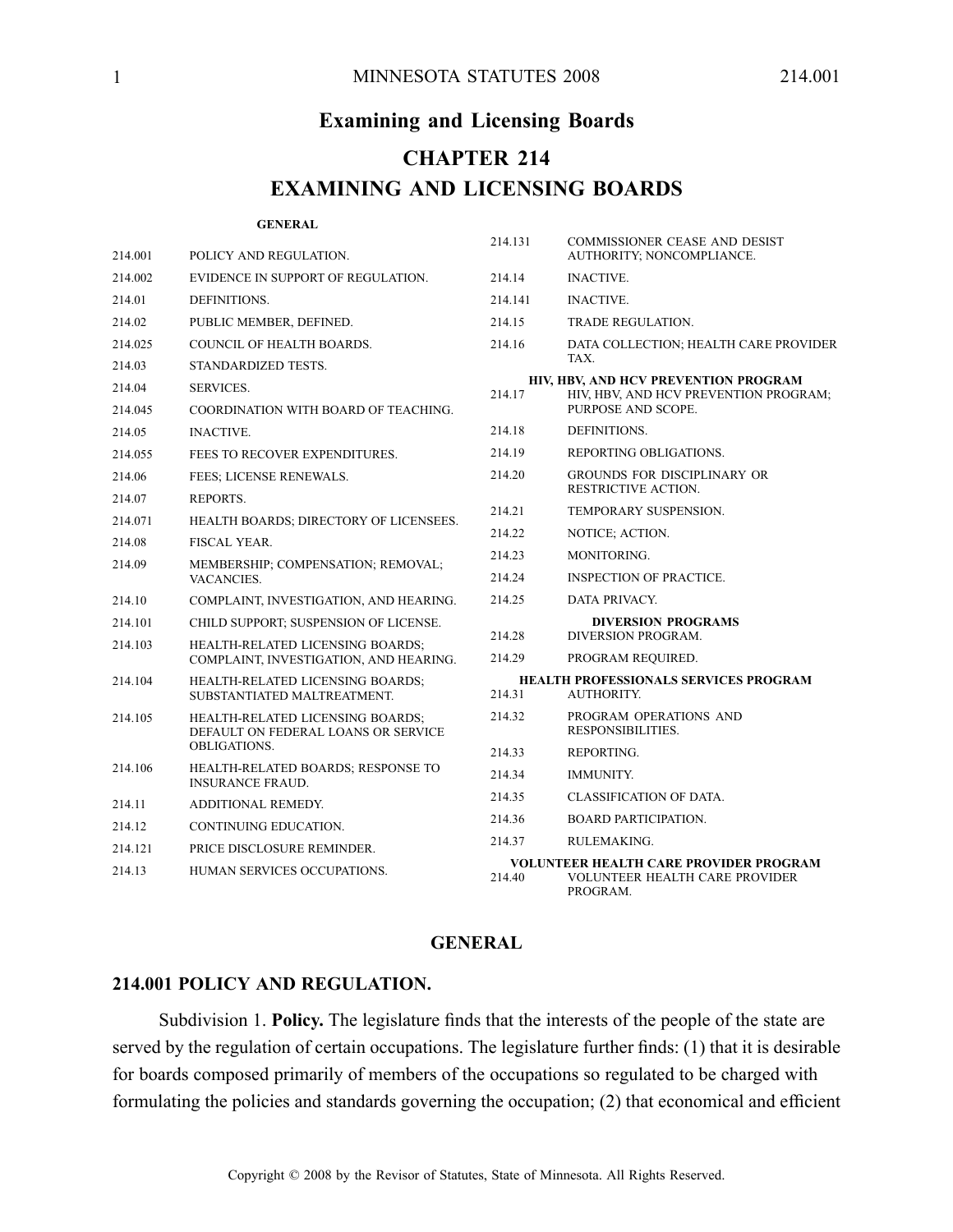administration of the regulation activities can be achieved through the provision of administrative services by departments of state government; and (3) that procedural fairness in the disciplining of persons regulated by the boards requires <sup>a</sup> separation of the investigative and prosecutorial functions from the board's judicial responsibility.

Subd. 2. **Criteria for regulation.** The legislature declares that no regulation shall be imposed upon any occupation unless required for the safety and well being of the citizens of the state. In evaluating whether an occupation shall be regulated, the following factors shall be considered:

(1) whether the unregulated practice of an occupation may harm or endanger the health, safety and welfare of citizens of the state and whether the potential for harm is recognizable and not remote;

(2) whether the practice of an occupation requires specialized skill or training and whether the public needs and will benefit by assurances of initial and continuing occupational ability;

(3) whether the citizens of this state are or may be effectively protected by other means; and

(4) whether the overall cost effectiveness and economic impact would be positive for citizens of the state.

Subd. 3. **Regulation of new occupations.** If the legislature finds after evaluation of the factors identified in subdivision 2 that it is necessary to regulate an occupation not heretofore credentialed or regulated, then regulation should be implemented consistent with the policy of this section, in modes in the following order:

(1) creation or extension of common law or statutory causes of civil action, and the creation or extension of criminal prohibitions;

(2) imposition of inspection requirements and the ability to enforce violations by injunctive relief in the courts;

(3) implementation of <sup>a</sup> system of registration whereby practitioners who will be the only persons permitted to use <sup>a</sup> designated title are listed on an official roster after having met predetermined qualifications; or

(4) implementation of <sup>a</sup> system of licensing whereby <sup>a</sup> practitioner must receive recognition by the state of having met predetermined qualifications, and persons not so licensed are prohibited from practicing.

Two or more of these modes may be simultaneously implemented if necessary and appropriate.

Subd. 4. **Information from Council of Health Boards.** The chair of <sup>a</sup> standing committee in either house of the legislature may reques<sup>t</sup> information from the Council of Health Boards on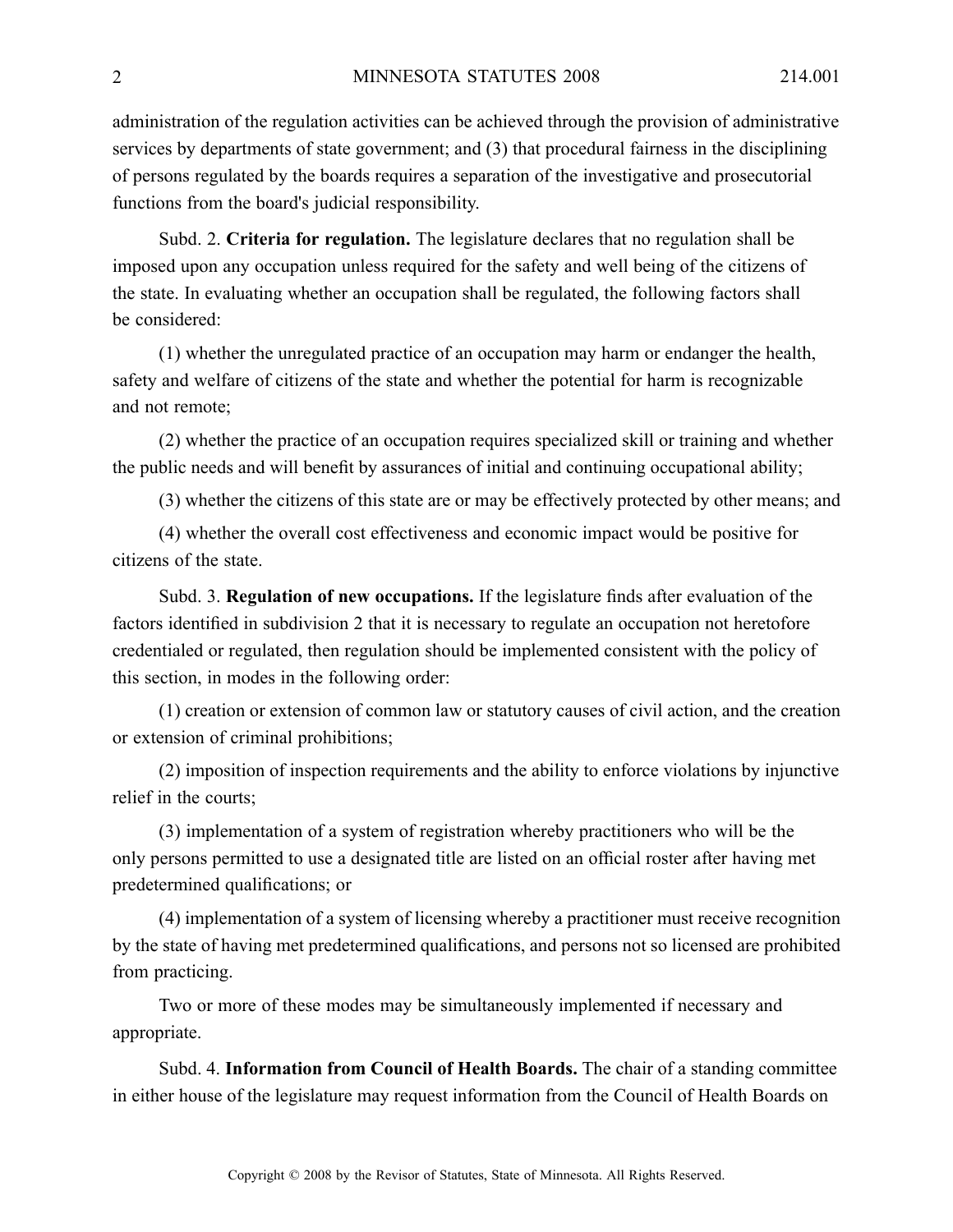proposals relating to the regulation of health occupations.

**History:** *1976 <sup>c</sup> 222 <sup>s</sup> 1; 1984 <sup>c</sup> 654 art 5 <sup>s</sup> 9; 1986 <sup>c</sup> 444; 2001 <sup>c</sup> 161 <sup>s</sup> 37*

#### **214.002 EVIDENCE IN SUPPORT OF REGULATION.**

Subdivision 1. **Written report.** Within 15 days of the introduction of <sup>a</sup> bill proposing new or expanded regulation of an occupation, the proponents of the new or expanded regulation shall submit <sup>a</sup> written repor<sup>t</sup> to the chair of the standing committee in each house of the legislature to which the bill was referred and to the Council of Health Boards setting out the information required by this section. If <sup>a</sup> committee chair requests that the repor<sup>t</sup> be submitted earlier, but no fewer than five days from introduction of the bill, the proponents shall comply with the request.

Subd. 2. **Contents of report.** Areport in suppor<sup>t</sup> of the regulation of <sup>a</sup> health-related or non-health-related occupation must address the following issues as specifically as possible:

(1) the harm to the public that is or could be posed by the unregulated practice of the occupation or by continued practice at its current degree of regulation;

(2) any reason why existing civil or criminal laws or procedures are inadequate to preven<sup>t</sup> or remedy any harm to the public;

(3) why the proposed level of regulation is being proposed and why, if there is <sup>a</sup> lesser degree of regulation, it was not selected;

(4) any associations, organizations, or other groups representing the occupation seeking regulation and the approximate number of members in each in Minnesota;

(5) the functions typically performed by members of this occupational group and whether they are identical or similar to those performed by another occupational group or groups;

(6) whether any specialized training, education, or experience is required to engage in the occupation and, if so, how current practitioners have acquired that training, education, or experience;

(7) whether the proposed regulation would change the way practitioners of the occupation acquire any necessary specialized training, education, or experience and, if so, why;

(8) whether any current practitioners of the occupation in Minnesota lack whatever specialized training, education, or experience might be required to engage in the occupation and, if so, how the proposed regulation would address that lack;

(9) whether new entrants into the occupation would be required to provide evidence of any necessary training, education, or experience, or to pass an examination, or both;

(10) whether current practitioners would be required to provide evidence of any necessary training, education, or experience, or to pass an examination, and, if not, why not; and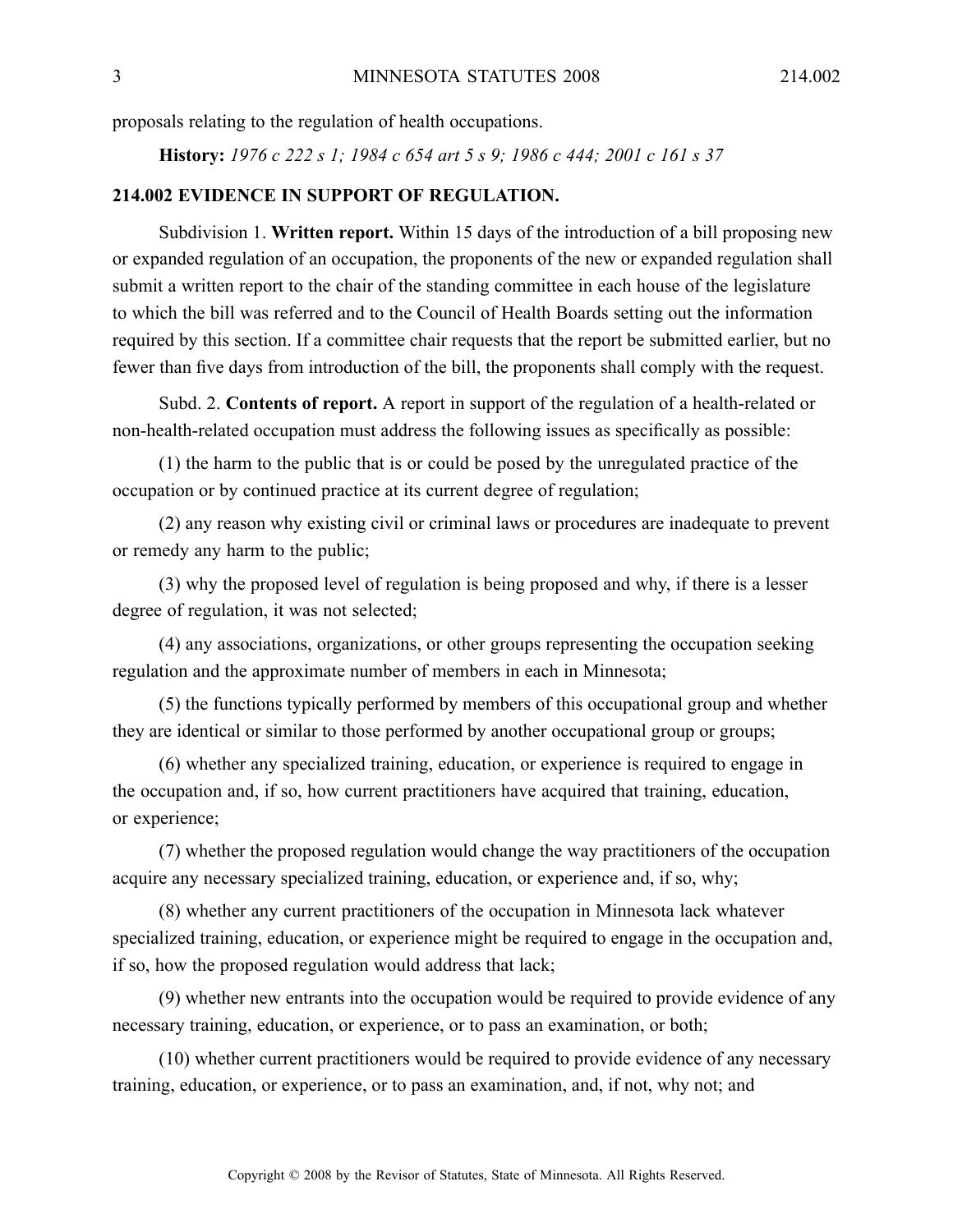(11) the expected impact of the proposed regulation on the supply of practitioners of the occupation and on the cost of services or goods provided by the occupation.

Subd. 3. **Additional contents; health-related occupations.** In addition to the contents listed in subdivision 2, <sup>a</sup> repor<sup>t</sup> submitted by supporters of regulation of <sup>a</sup> health-related occupation must address the following issues as specifically as possible:

(1) typical work settings and conditions for practitioners of the occupation; and

(2) whether practitioners of the occupation work without supervision or are supervised and monitored by <sup>a</sup> regulated institution or by regulated health professionals.

**History:** *1999 <sup>c</sup> 144 <sup>s</sup> 1; 2001 <sup>c</sup> 161 <sup>s</sup> 38*

#### **214.01 DEFINITIONS.**

Subdivision 1. **Application.** The words defined in this section for purposes of this chapter have the meanings given them unless the context clearly requires otherwise.

Subd. 1a. **Council of Health Boards.** "Council of Health Boards" means <sup>a</sup> collaborative body established by the health-related licensing boards.

Subd. 2. **Health-related licensing board.** "Health-related licensing board" means the Board of Examiners of Nursing Home Administrators established pursuan<sup>t</sup> to section 144A.19, the Office of Unlicensed Complementary and Alternative Health Care Practice established pursuan<sup>t</sup> to section 146A.02, the Board of Medical Practice created pursuan<sup>t</sup> to section 147.01, the Board of Nursing created pursuan<sup>t</sup> to section 148.181, the Board of Chiropractic Examiners established pursuan<sup>t</sup> to section 148.02, the Board of Optometry established pursuan<sup>t</sup> to section 148.52, the Board of Physical Therapy established pursuan<sup>t</sup> to section 148.67, the Board of Psychology established pursuan<sup>t</sup> to section 148.90, the Board of Social Work pursuan<sup>t</sup> to section 148D.025, the Board of Marriage and Family Therapy pursuan<sup>t</sup> to section 148B.30, the Office of Mental Health Practice established pursuan<sup>t</sup> to section 148B.61, the Board of Behavioral Health and Therapy established by section 148B.51, the Board of Dietetics and Nutrition Practice established under section 148.622, the Board of Dentistry established pursuan<sup>t</sup> to section 150A.02, the Board of Pharmacy established pursuan<sup>t</sup> to section 151.02, the Board of Podiatric Medicine established pursuan<sup>t</sup> to section 153.02, and the Board of Veterinary Medicine established pursuan<sup>t</sup> to section 156.01.

Subd. 3. **Non-health-related licensing board.** "Non-health-related licensing board" means the Board of Teaching established pursuan<sup>t</sup> to section 122A.07, the Board of Barber Examiners established pursuan<sup>t</sup> to section 154.001, the Board of Assessors established pursuan<sup>t</sup> to section 270.41, the Board of Architecture, Engineering, Land Surveying, Landscape Architecture, Geoscience, and Interior Design established pursuan<sup>t</sup> to section 326.04, the Private Detective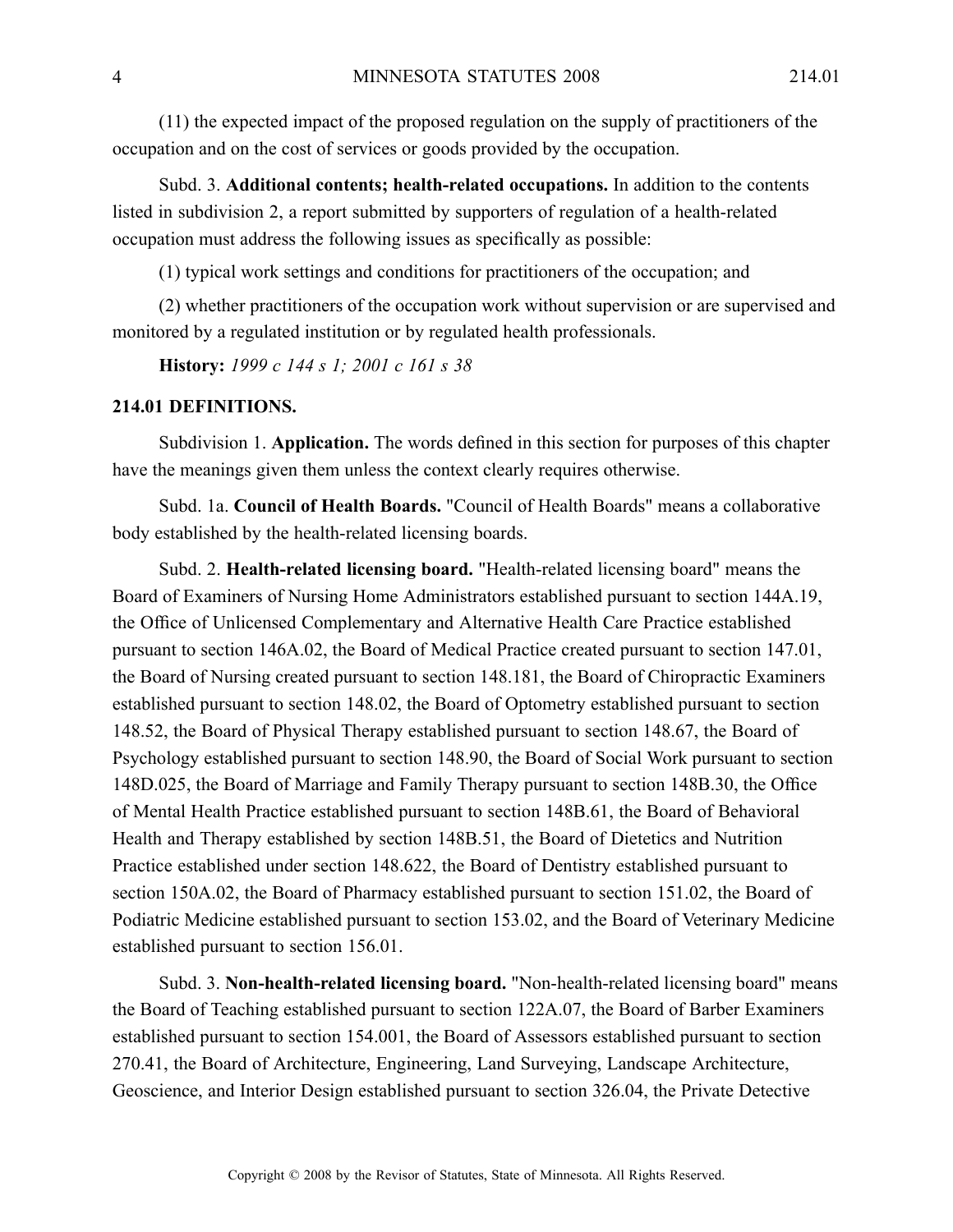and Protective Agent Licensing Board established pursuan<sup>t</sup> to section 326.33, the Board of Accountancy established pursuan<sup>t</sup> to section 326A.02, and the Peace Officer Standards and Training Board established pursuan<sup>t</sup> to section 626.841.

History: 1973 c 638 s 63; 1974 c 406 s 82,83; 1975 c 136 s 46,47; 1975 c 271 s 6; 1976 c 173 s 54; 1976 c 222 s 27, 203, 204; 1977 c 433 s 14; 1978 c 674 s 20; 1981 c 357 s 68; 1987 c 108 s 15; 1987 c 347 art 1 s 20; 1987 c 384 art 2 s 50; 1989 c 209 art 1 s 21; 1991 c 106 s 6; 1992 c 464 art 2 s 2; 1992 c 507 s 22; 1Sp1993 c 1 art 3 s 15; 1994 c 465 art 2 s 15; 1994 c 613 s 15; 1995 c 164 s 32; 1995 c 206 s 1; 1997 c 7 art 1 s 90; 1998 c 397 art 11 s 3; 1999 c 245 art 9 s 63; 2000 c 460 s 62; 2001 c 109 art 2 s 3; 2001 c 161 s 39; 2002 c 379 art 1 s 53; 2003 c 118 s 19; 2005 c 27 s 9; 2005 c 147 art 1 s 64; art 5 s 23; 2007 c 140 art 12 s 6

#### **214.02 PUBLIC MEMBER, DEFINED.**

"Public member" means <sup>a</sup> person who is not, or never was, <sup>a</sup> member of the profession or occupation being licensed or regulated or the spouse of any such person, or <sup>a</sup> person who does not have or has never had, <sup>a</sup> material financial interest in either the providing of the professional service being licensed or regulated or an activity directly related to the profession or occupation being licensed or regulated.

**History:** *1973 <sup>c</sup> 638 <sup>s</sup> 61*

#### **214.025 COUNCIL OF HEALTH BOARDS.**

The health-related licensing boards may establish <sup>a</sup> Council of Health Boards consisting of representatives of the health-related licensing boards and the Emergency Medical Services Regulatory Board. When reviewing legislation or legislative proposals relating to the regulation of health occupations, the council shall include the commissioner of health or <sup>a</sup> designee.

**History:** *2001 <sup>c</sup> 161 <sup>s</sup> 40*

#### **214.03 STANDARDIZED TESTS.**

Subdivision 1. **Standardized tests used.** All state examining and licensing boards, other than the State Board of Law Examiners, the Lawyers Professional Responsibility Board, or any other board established by the Supreme Court to regulate the practice of law and judicial functions, shall use national standardized tests for the objective, nonpractical portion of any examination given to prospective licensees to the extent that such national standardized tests are appropriate, excep<sup>t</sup> when the subject matter of the examination relates to the application of Minnesota law to the profession or calling being licensed.

Subd. 2. **Health-related boards; special account.** An account is established in the special revenue fund where <sup>a</sup> health-related licensing board may deposit applicants' payments for national or regional standardized tests. Money in the account is appropriated to each board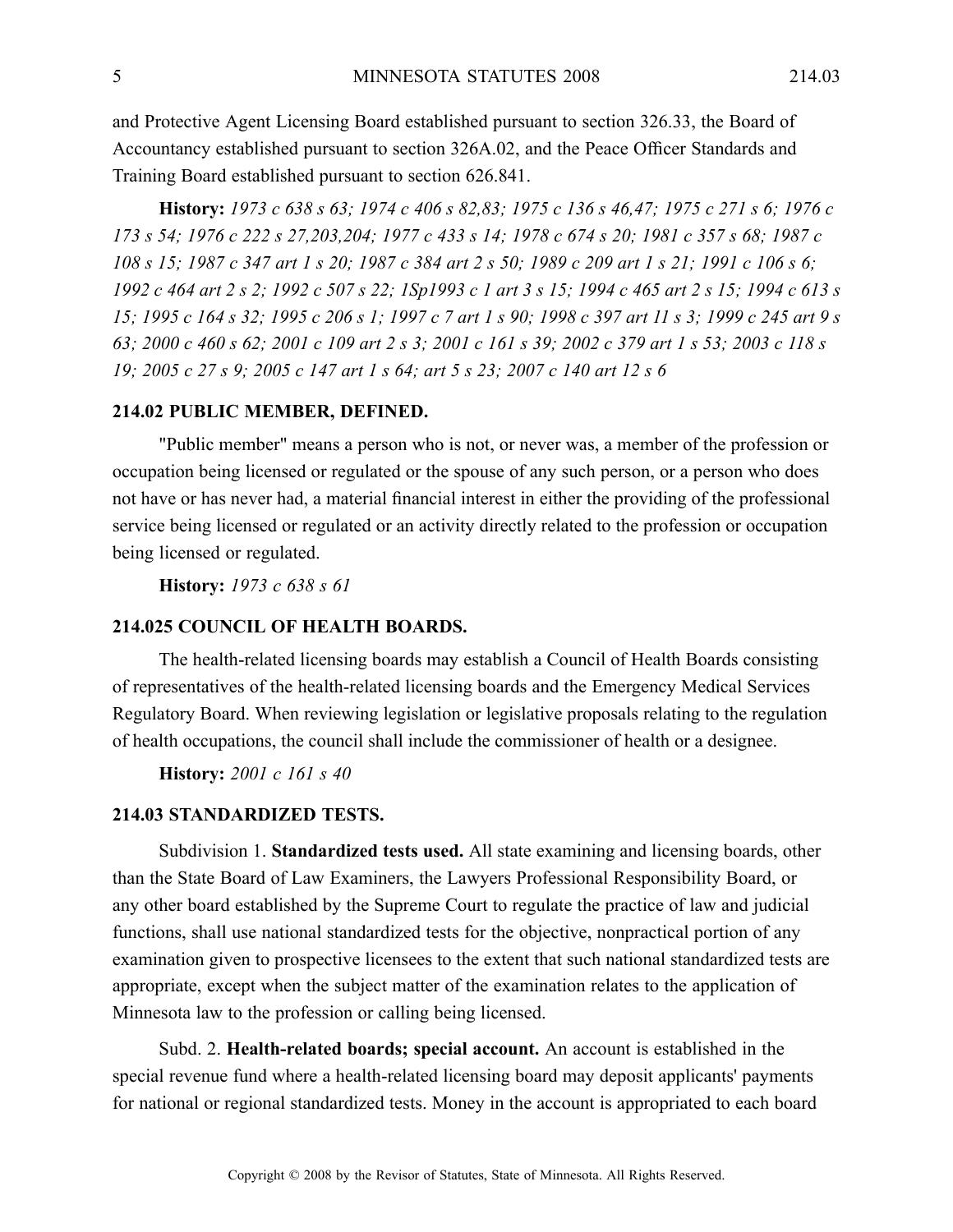that has deposited money into the account, in an amount equal to the amount deposited by the board, to pay for the use of national or regional standardized tests.

History: 1973 c 638 s 62; 1974 c 406 s 81; 1998 c 407 art 2 s 93; 2004 c 228 art 1 s 34

#### **214.04 SERVICES.**

Subdivision 1. **Services provided.** (a) The commissioner of education with respec<sup>t</sup> to the Board of Teaching; the commissioner of public safety with respec<sup>t</sup> to the Board of Private Detective and Protective Agent Services; the panel established pursuan<sup>t</sup> to section 299A.465, subdivision 7; the Board of Peace Officer Standards and Training; and the commissioner of revenue with respec<sup>t</sup> to the Board of Assessors, shall provide suitable offices and other space, joint conference and hearing facilities, examination rooms, and the following administrative suppor<sup>t</sup> services: purchasing service, accounting service, advisory personnel services, consulting services relating to evaluation procedures and techniques, data processing, duplicating, mailing services, automated printing of license renewals, and such other similar services of <sup>a</sup> housekeeping nature as are generally available to other agencies of state government. Investigative services shall be provided the boards by employees of the Office of Attorney General. The commissioner of health with respec<sup>t</sup> to the health-related licensing boards shall provide mailing and office supply services and may provide other facilities and services listed in this subdivision at <sup>a</sup> central location upon reques<sup>t</sup> of the health-related licensing boards. The commissioner of commerce with respec<sup>t</sup> to the remaining non-health-related licensing boards shall provide the above facilities and services at <sup>a</sup> central location for the remaining non-health-related licensing boards. The legal and investigative services for the boards shall be provided by employees of the attorney general assigned to the departments servicing the boards. Notwithstanding the foregoing, the attorney general shall not be precluded by this section from assigning other attorneys to service <sup>a</sup> board if necessary in order to insure competent and consistent legal representation. Persons providing legal and investigative services shall to the extent practicable provide the services on <sup>a</sup> regular basis to the same board or boards.

(b) The requirements in paragraph (a) with respec<sup>t</sup> to the panel established in section 299A.465, subdivision 7, expire July 1, 2008.

Subd. 2. **Costs.** The health-related licensing boards and the non-health-related licensing boards shall be required to provide compensation for the reasonable costs associated with providing the services and staff required by subdivisions 1 and 3. Transfers of funds to the account of the appropriate department as specified in subdivision 1 or the Office of Attorney General shall be made on the first day of each quarter of the biennium for services furnished during the preceding quarter, and all funds so transferred shall be deposited to the account of the appropriate department or office.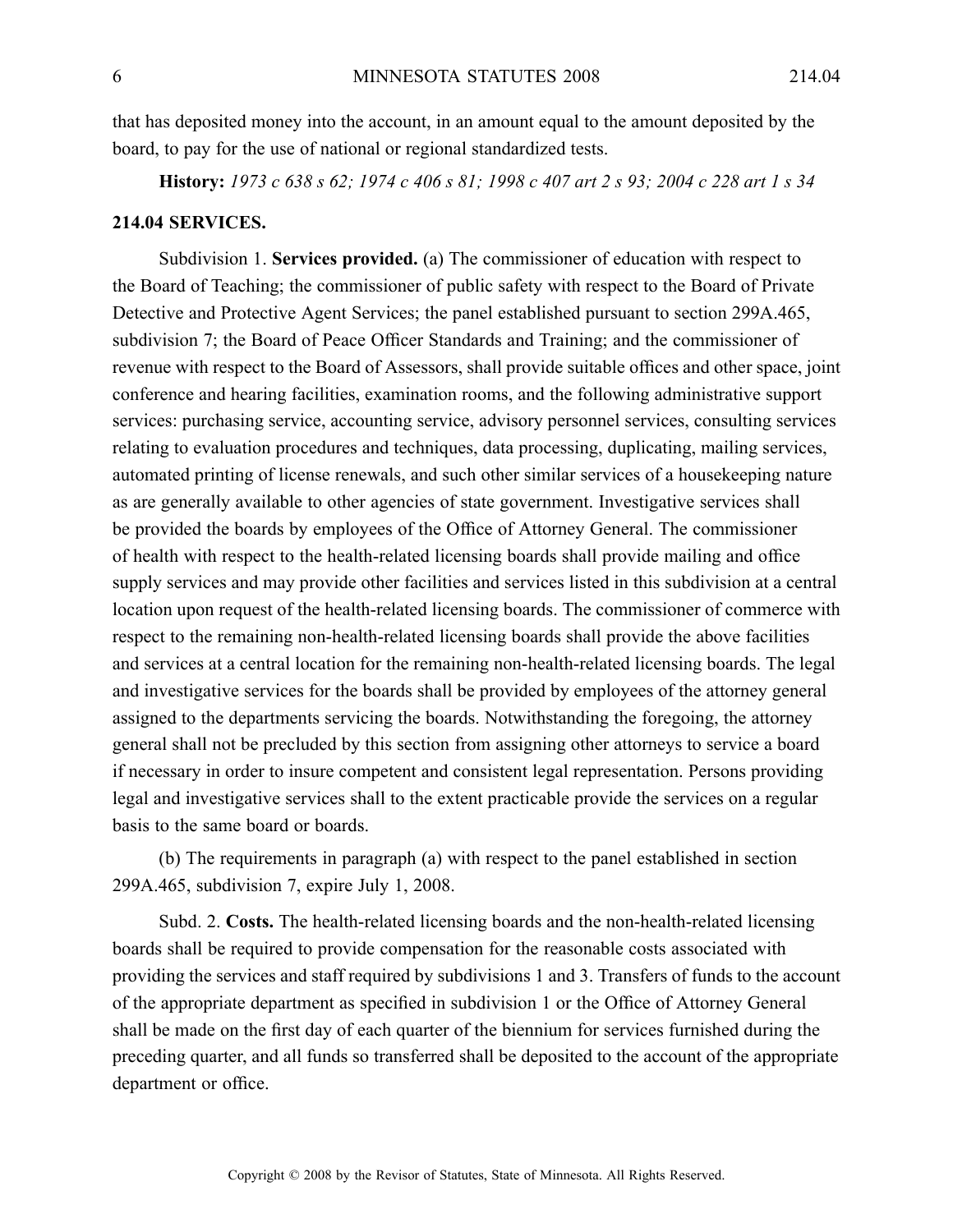Subd. 2a. **Performance of executive directors.** The governor may reques<sup>t</sup> that <sup>a</sup> health-related licensing board or the Emergency Medical Services Regulatory Board review the performance of the board's executive director. Upon receipt of the request, the board must respond by establishing <sup>a</sup> performance improvement plan or taking disciplinary or other corrective action, including dismissal. The board shall include the governor's representative as <sup>a</sup> voting member of the board in the board's discussions and decisions regarding the governor's request. The board shall repor<sup>t</sup> to the governor on action taken by the board, including an explanation if no action is deemed necessary.

Subd. 3. **Officers; staff.** The executive director of each health-related board and the executive secretary of each non-health-related board shall be the chief administrative officer for the board but shall not be <sup>a</sup> member of the board. The executive director or executive secretary shall maintain the records of the board, account for all fees received by it, supervise and direct employees servicing the board, and perform other services as directed by the board. The executive directors, executive secretaries, and other employees of the following boards shall be hired by the board, and the executive directors or executive secretaries shall be in the unclassified civil service, excep<sup>t</sup> as provided in this subdivision:

- (1) Dentistry;
- (2) Medical Practice;
- (3) Nursing;
- (4) Pharmacy;
- (5) Accountancy;

(6) Architecture, Engineering, Land Surveying, Landscape Architecture, Geoscience, and Interior Design;

(7) Barber Examiners;

(8) Cosmetology;

(9) Teaching;

(10) Peace Officer Standards and Training;

(11) Social Work;

- (12) Marriage and Family Therapy;
- (13) Dietetics and Nutrition Practice;
- (14) Licensed Professional Counseling; and
- (15) Combative Sports Commission.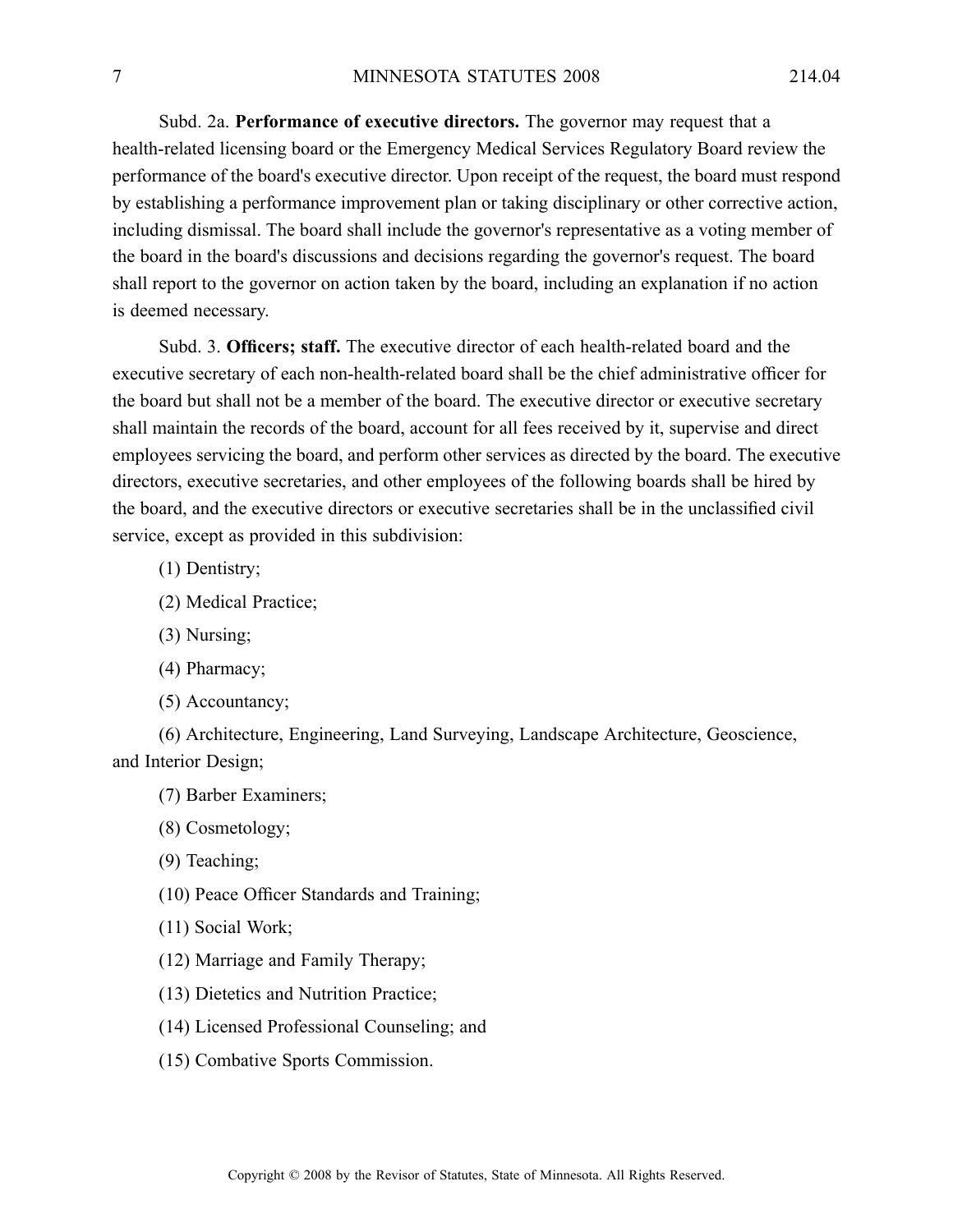The executive directors or executive secretaries serving the boards are hired by those boards and are in the unclassified civil service, excep<sup>t</sup> for part-time executive directors or executive secretaries, who are not required to be in the unclassified service. Boards not requiring full-time executive directors or executive secretaries may employ them on <sup>a</sup> part-time basis. To the extent practicable, the sharing of part-time executive directors or executive secretaries by boards being serviced by the same department is encouraged. Persons providing services to those boards not listed in this subdivision, excep<sup>t</sup> executive directors or executive secretaries of the boards and employees of the attorney general, are classified civil service employees of the department servicing the board. To the extent practicable, the commissioner shall ensure that staff services are shared by the boards being serviced by the department. If necessary, <sup>a</sup> board may hire part-time, temporary employees to administer and grade examinations.

Subd. 4. **Joint rulemaking.** Two or more health-related licensing boards or two or more non-health-related licensing boards may hold joint rulemaking proceedings on proposed rules relating to similar subject matters.

History: 1973 c 638 s 64; 1975 c 136 s 48; 1975 c 271 s 6; 1976 c 222 s 2,27; 1977 c 444 s 13,14; 1982 c 595 s 1; 1983 c 269 s 1; 1983 c 289 s 114 subd 1; 1984 c 655 art 1 s 92; 1985 c 247 s 25; 1986 c 444; 1986 c 464 s 2; 1987 c 347 art 1 s 21; 1987 c 404 s 156; 1988 c 667 s 27; 1989 c 282 art 2 s 54; 1990 c 571 s 40; 1991 c 106 s 6; 1991 c 292 art 2 s 67; 1992 c 507 s 22; 1Sp1993 c 1 art 9 s 67; 1994 c 613 s 16; 1995 c 206 s 2; 1Sp1995 c 3 art 16 s 13; 2003 c 118 s 20; 2003 c 130 s 12; 2004 c 279 art 11 s 6; 2005 c 136 art 8 s 3; 2007 c 140 art 12 s 7,8; 2008 c 300 s 9

#### **214.045 COORDINATION WITH BOARD OF TEACHING.**

The commissioner of health and the health-related licensing boards must coordinate with the Board of Teaching when modifying licensure requirements for regulated persons in order to have consistent regulatory requirements for personnel who perform services in schools.

**History:** *1999 <sup>c</sup> 245 art 4 <sup>s</sup> 7*

**214.05** [Repealed, 1977 <sup>c</sup> 444 <sup>s</sup> 21]

## **214.055 FEES TO RECOVER EXPENDITURES.**

A health-related licensing board that is created on or after September 1, 1995, must establish <sup>a</sup> fee structure which fully recovers its expenditures during <sup>a</sup> five-year period.

**History:** *1995 <sup>c</sup> 207 art 9 <sup>s</sup> 49*

#### **214.06 FEES; LICENSE RENEWALS.**

Subdivision 1. **Fee adjustment.** Notwithstanding any law to the contrary, the commissioner of health as authorized by section 214.13, all health-related licensing boards and all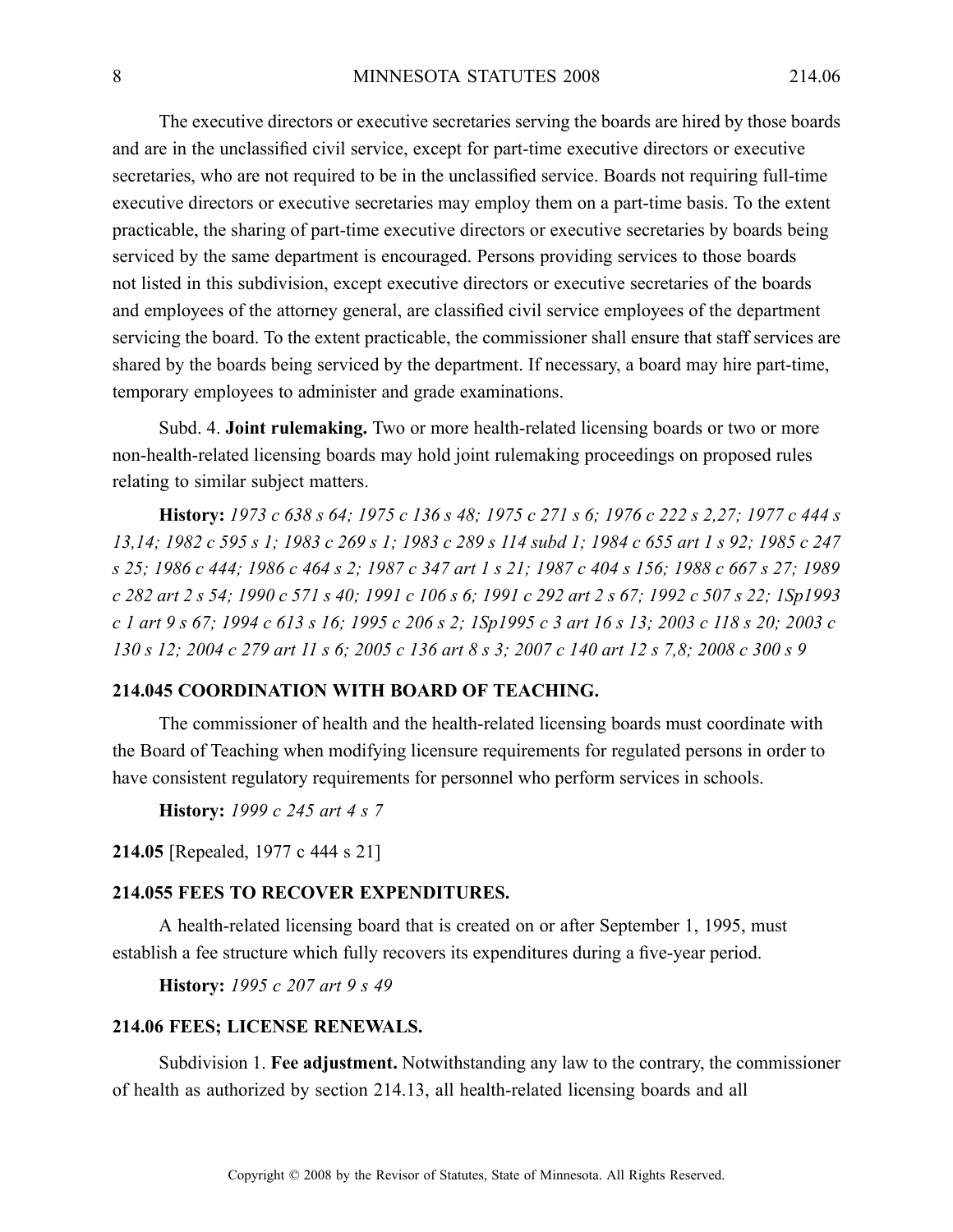non-health-related licensing boards shall by rule, with the approval of the commissioner of finance, adjust, as needed, any fee which the commissioner of health or the board is empowered to assess. As provided in section 16A.1285, the adjustment shall be an amount sufficient so that the total fees collected by each board will be based on anticipated expenditures, including expenditures for the programs authorized by sections 214.10, 214.103, 214.11, 214.17 to 214.24, 214.28 to 214.37, and 214.40, excep<sup>t</sup> that <sup>a</sup> health-related licensing board may have anticipated expenditures in excess of anticipated revenues in <sup>a</sup> biennium by using accumulated surplus revenues from fees collected by that board in previous bienniums. Ahealth-related licensing board shall not spend more money than the amount appropriated by the legislature for <sup>a</sup> biennium. For members of an occupation registered after July 1, 1984, by the commissioner of health under the provisions of section 214.13, the fee established must include an amount necessary to recover, over <sup>a</sup> five-year period, the commissioner's direct expenditures for adoption of the rules providing for registration of members of the occupation. All fees received shall be deposited in the state treasury.

Subd. 1a. **Health occupations licensing account.** Fees received by the commissioner of health or health-related licensing boards must be credited to the health occupations licensing account in the state governmen<sup>t</sup> special revenue fund. The commissioner of finance shall ensure that the revenues and expenditures of each health-related licensing board are tracked separately in the health occupations licensing account.

Subd. 2. **License renewal.** Notwithstanding any law to the contrary, each health-related and non-health-related licensing board shall promulgate rules providing for the renewal of licenses. The rules shall specify the period of time for which <sup>a</sup> license is valid, procedures and information required for renewal, and renewal fees to be set pursuan<sup>t</sup> to subdivision 1.

Subd. 3. [Repealed, 1997 c 187 art 5 s 36]

History: 1973 c 638 s 67; 1974 c 406 s 85; 1976 c 222 s 3; 1977 c 305 s 45; 1977 c 444 s 15; 1980 c 614 s 100; 1981 c 357 s 69; 1983 c 301 s 165; 1984 c 654 art 5 s 10; 1Sp1985 c 9 art 2 s 24; 1987 c 370 art 1 s 1; 1989 c 282 art 3 s 32; 1989 c 335 art 4 s 66; 1Sp1993 c 1 art 9 s *68,69; 1994 <sup>c</sup> 556 <sup>s</sup> 1; 2005 <sup>c</sup> 147 art 9 <sup>s</sup> 5,6*

## **214.07 REPORTS.**

Subdivision 1. **Non-health-related board reports.** The non-health-related licensing boards shall prepare reports according to this subdivision by October 1 of each even-numbered year. Copies of the reports shall be delivered to the governor. The reports shall contain the following information relating to the two-year period ending the previous June 30:

(a) <sup>a</sup> general statement of board activities;

(b) the number of meetings and approximate total number of hours spen<sup>t</sup> by all board members in meetings and on other board activities;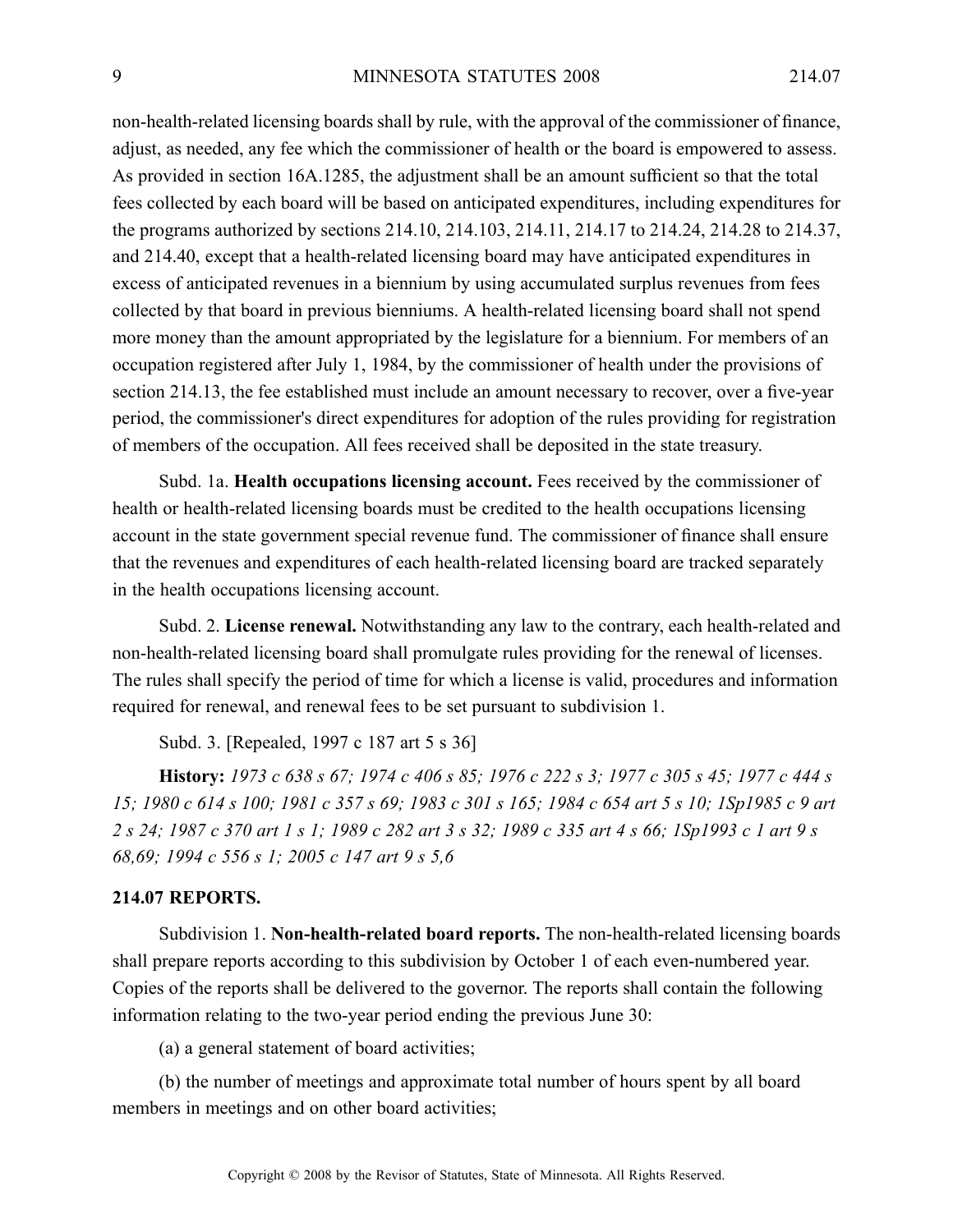(c) the receipts and disbursements of board funds;

(d) the names of board members and their addresses, occupations, and dates of appointment and reappointment to the board;

(e) the names and job classifications of board employees;

(f) <sup>a</sup> brief summary of board rules proposed or adopted during the reporting period with appropriate citations to the State Register and published rules;

(g) the number of persons having each type of license and registration issued by the board as of June 30 in the year of the report;

(h) the locations and dates of the administration of examinations by the board;

(i) the number of persons examined by the board with the persons subdivided into groups showing age categories, sex, and states of residency;

(j) the number of persons licensed or registered by the board after taking the examinations referred to in clause (h) with the persons subdivided by age categories, sex, and states of residency;

(k) the number of persons not licensed or registered by the board after taking the examinations referred to in clause (h) with the persons subdivided by age categories, sex, and states of residency;

(l) the number of persons not taking the examinations referred to in clause (h) who were licensed or registered by the board or who were denied licensing or registration with the reasons for the licensing or registration or denial thereof and with the persons subdivided by age categories, sex, and states of residency;

(m) the number of persons previously licensed or registered by the board whose licenses or registrations were revoked, suspended, or otherwise altered in status with brief statements of the reasons for the revocation, suspension or alteration;

(n) the number of written and oral complaints and other communications received by the executive director or executive secretary of the board, <sup>a</sup> board member, or any other person performing services for the board (1) which allege or imply <sup>a</sup> violation of <sup>a</sup> statute or rule which the board is empowered to enforce and (2) which are forwarded to other agencies as required by section 214.10:

(o) <sup>a</sup> summary, by specific category, of the substance of the complaints and communications referred to in clause (n) and, for each specific category, the responses or dispositions thereof pursuan<sup>t</sup> to section 214.10 or 214.11;

(p) any other objective information which the board members believe will be useful in reviewing board activities.

Subd. 1a. [Repealed by amendment, Laws 2000 c 284 s 6]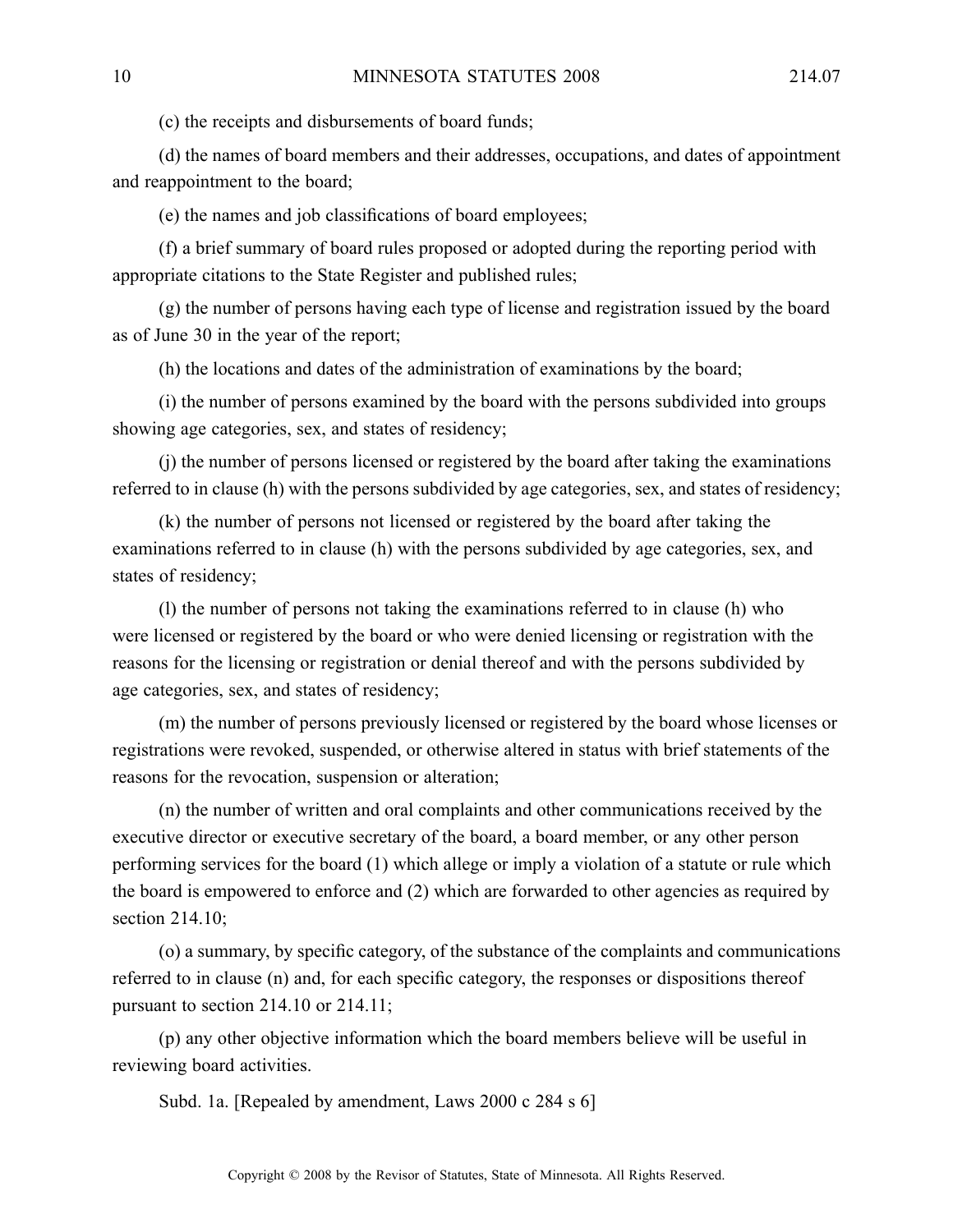Subd. 1b. **Health-related licensing board reports.** Each health-related licensing board must prepare <sup>a</sup> repor<sup>t</sup> by October 15 of each even-numbered year. The repor<sup>t</sup> must be submitted to the administrative services unit serving the boards. The repor<sup>t</sup> must contain the following information for the two-year period ending the previous June 30: (1) the number and type of credentials issued or renewed; (2) the number of complaints received; (3) the number and age of complaints open at the end of the period; (4) receipts, disbursements, and major fees; and (5) such other information that the interests of health occupation regulation require. The repor<sup>t</sup> must also contain information showing historical trends. The reports must use <sup>a</sup> common format and consistent terminology and data.

Subd. 2. **Administrative services report.** The administrative services unit serving the boards shall prepare <sup>a</sup> repor<sup>t</sup> by December 15 of each even-numbered year. One copy of the administrative services repor<sup>t</sup> must be delivered to each of the following: the governor, the commissioner of health, and the chairs of the house of representatives and senate policy and appropriations committees with jurisdiction over health-related licensing boards. Six copies must be delivered to the legislative reference library. The administrative services repor<sup>t</sup> must contain the following information:

(1) <sup>a</sup> summary of the information contained in the reports submitted by the health-related licensing boards pursuan<sup>t</sup> to subdivision 1b;

(2) <sup>a</sup> description of the health-related licensing boards' cooperative activities during the two-year period ending the previous June 30;

(3) <sup>a</sup> description of emerging issues relating to health occupation regulation that affect more than one board or more than one occupation; and

(4) <sup>a</sup> copy of each health-related licensing board repor<sup>t</sup> submitted to the administrative services unit pursuan<sup>t</sup> to subdivision 1b.

History: 1975 c 136 s 49; 1976 c 222 s 4; 1977 c 305 s 45; 1985 c 247 s 21,25; 1988 c 613 s 27; 1990 c 506 art 2 s 19; 1990 c 568 art 3 s 6,7; 1991 c 106 s 6; 1997 c 7 art 2 s 27; 2000 c 284 s 6

### **214.071 HEALTH BOARDS; DIRECTORY OF LICENSEES.**

By July 1, 2009, each health-related licensing board, as defined in section 214.01, subdivision 2, shall establish <sup>a</sup> directory of licensees that includes biographical data for each licensee.

**History:** *2005 <sup>c</sup> 147 art 11 <sup>s</sup> 4; 2006 <sup>c</sup> 267 art 1 <sup>s</sup> 7*

## **214.08 FISCAL YEAR.**

All health-related boards and all non-health-related boards shall adopt the fiscal year system employed by the state.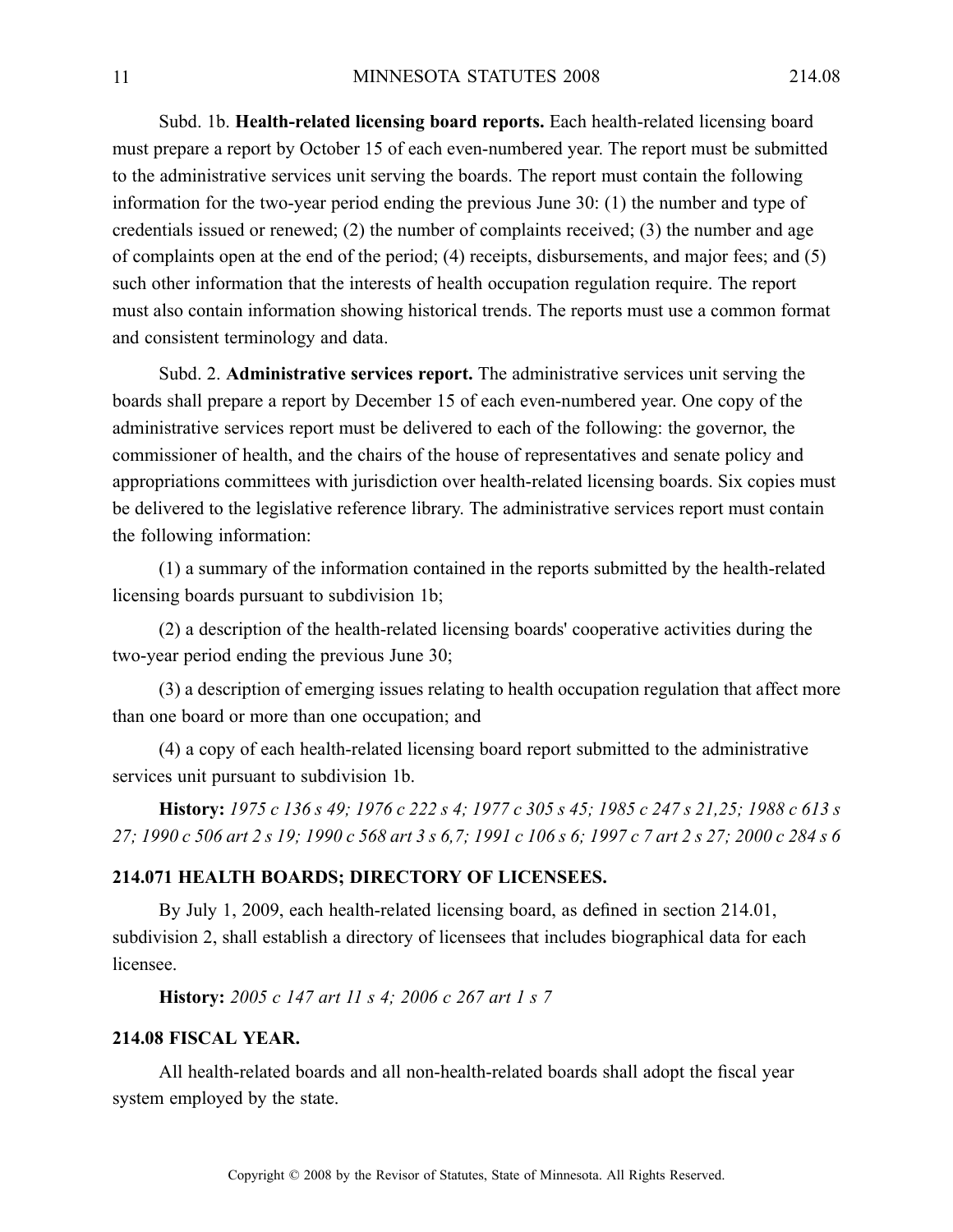**History:** *1975 <sup>c</sup> 136 <sup>s</sup> 50*

## **214.09 MEMBERSHIP; COMPENSATION; REMOVAL; VACANCIES.**

Subdivision 1. **General.** The following standard provisions shall apply to the health-related and non-health-related licensing boards and to agencies created after July 1, 1975 in the executive branch, other than departments, whose primary functions include licensing, registration or certification of persons in specified professions or occupations.

Subd. 2. **Membership terms.** An appointment to <sup>a</sup> board must be made in the manner provided in section 15.0597. The terms of the members shall be four years with the terms ending on the first Monday in January. The appointing authority shall appoint as nearly as possible one-fourth of the members to terms expiring each year. If the number of members is not evenly divisible by four, the greater number of members, as necessary, shall be appointed to terms expiring in the year of commencement of the governor's term and the year or years immediately thereafter. If the number of terms which can be served by <sup>a</sup> member of <sup>a</sup> board is limited by law, <sup>a</sup> partial term must be counted for this purpose if the time served by <sup>a</sup> member is greater than one-half of the duration of the regular term. If the membership is composed of categories of members from occupations, industries, political subdivisions, the public or other groupings of persons, and if the categories have two or more members each, the appointing authority shall appoint as nearly as possible one-fourth of the members in each category at each appointment date. Members may serve until their successors are appointed and qualify. If the appointing authority fails to appoint <sup>a</sup> successor by July 1 of the year in which the term expires, the term of the member for whom <sup>a</sup> successor has not been appointed shall extend until the first Monday in January four years after the scheduled end of the original term.

Subd. 3. **Compensation.** (a) Members of the boards may be compensated at the rate of \$55 <sup>a</sup> day spen<sup>t</sup> on board activities, when authorized by the board, plus expenses in the same manner and amount as authorized by the commissioner's plan adopted under section 43A.18, subdivision 2. Members who, as <sup>a</sup> result of time spen<sup>t</sup> attending board meetings, incur child care expenses that would not otherwise have been incurred, may be reimbursed for those expenses upon board authorization.

(b) Members who are state employees or employees of the political subdivisions of the state must not receive the daily paymen<sup>t</sup> for activities that occur during working hours for which they are also compensated by the state or political subdivision. However, <sup>a</sup> state or political subdivision employee may receive the daily paymen<sup>t</sup> if the employee uses vacation time or compensatory time accumulated in accordance with <sup>a</sup> collective bargaining agreemen<sup>t</sup> or compensation plan for board activity. Members who are state employees or employees of the political subdivisions of the state may receive the expenses provided for in this subdivision unless the expenses are reimbursed by another source. Members who are state employees or employees of political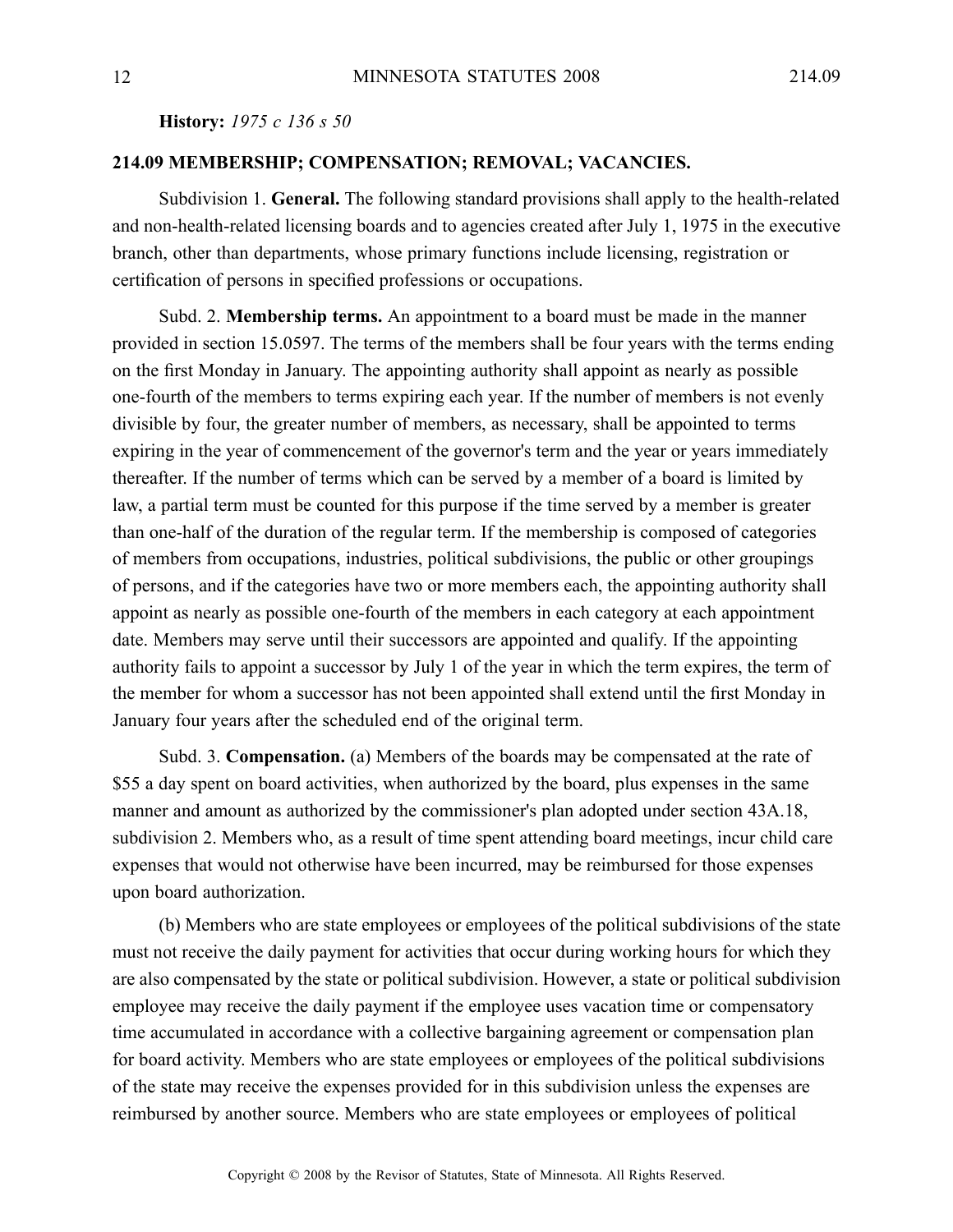subdivisions of the state may be reimbursed for child care expenses only for time spen<sup>t</sup> on board activities that are outside their working hours.

(c) Each board must adopt internal standards prescribing what constitutes <sup>a</sup> day spen<sup>t</sup> on board activities for purposes of making daily payments under this subdivision.

Subd. 4. **Removal; vacancies.** A member may be removed by the appointing authority at any time (1) for cause after notice and hearing, (2) if the board fails to prepare and submit the repor<sup>t</sup> required by section 214.07, or (3) after missing three consecutive meetings. The chair of the board shall inform the appointing authority of <sup>a</sup> member missing the three consecutive meetings. After the second consecutive missed meeting and before the next meeting, the secretary of the board shall notify the member in writing that the member may be removed for missing the next meeting. In the case of <sup>a</sup> vacancy on the board, the appointing authority shall appoint <sup>a</sup> person to fill the vacancy for the remainder of the unexpired term.

History: 1975 c 136 s 51; 1976 c 222 s 205; 1984 c 571 s 3; 1986 c 444; 1987 c 354 s 5; 1990 c 506 art 2 s 20; 1993 c 80 s 6; 2001 c 61 s 3; 1Sp2001 c 10 art 2 s 70

#### **214.10 COMPLAINT, INVESTIGATION, AND HEARING.**

Subdivision 1. **Receipt of complaint; notice.** The executive director or executive secretary of <sup>a</sup> board, <sup>a</sup> board member or any other person who performs services for the board who receives <sup>a</sup> complaint or other communication, whether oral or written, which complaint or communication alleges or implies <sup>a</sup> violation of <sup>a</sup> statute or rule which the board is empowered to enforce, shall promptly forward the substance of the communication on <sup>a</sup> form prepared by the attorney general to the designee of the attorney general responsible for providing legal services to the board. Before proceeding further with the communication, the designee of the attorney general may require the complaining party to state the complaint in writing on <sup>a</sup> form prepared by the attorney general. Complaints which relate to matters within the jurisdiction of another governmental agency shall be forwarded to that agency by the executive director or executive secretary. An officer of that agency shall advise the executive director or executive secretary of the disposition of that complaint. Acomplaint received by another agency which relates to <sup>a</sup> statute or rule which <sup>a</sup> licensing board is empowered to enforce shall be forwarded to the executive director or executive secretary of the board to be processed in accordance with this section. No complaint alleging <sup>a</sup> matter within the jurisdiction of the board shall be dismissed by <sup>a</sup> board unless at least two board members have reviewed the matter. If <sup>a</sup> board makes <sup>a</sup> determination to investigate <sup>a</sup> complaint, it shall notify <sup>a</sup> licensee who is the subject of an investigation that an investigation has been initiated at <sup>a</sup> time when such notice will not compromise the investigation.

Subd. 2. **Investigation and hearing.** The designee of the attorney general providing legal services to <sup>a</sup> board shall evaluate the communications forwarded by the board or its members or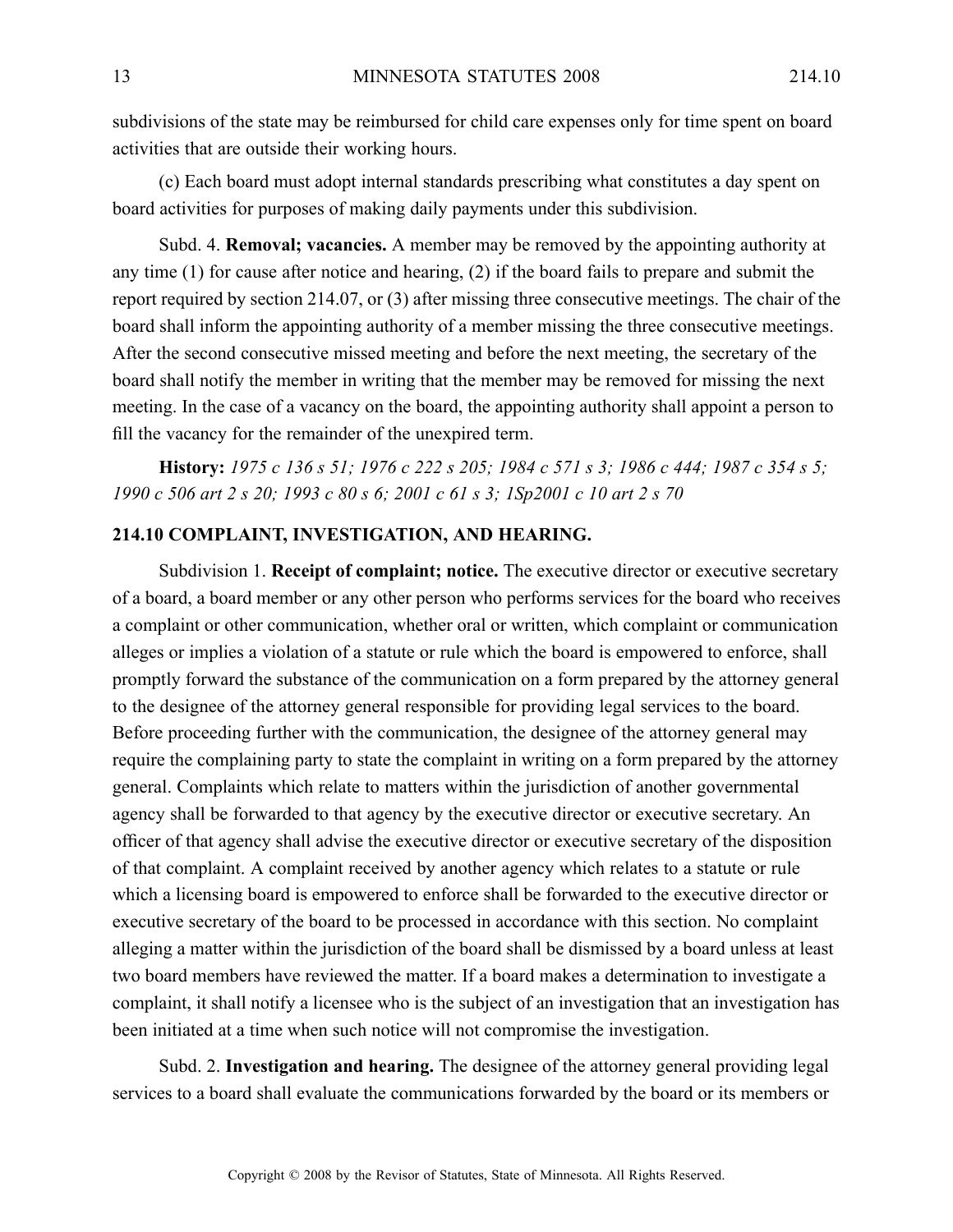staff. If the communication alleges <sup>a</sup> violation of statute or rule which the board is to enforce, the designee is empowered to investigate the facts alleged in the communication. In the process of evaluation and investigation, the designee shall consult with or seek the assistance of the executive director, executive secretary, or, if the board determines, <sup>a</sup> member of the board who has been appointed by the board to assist the designee. The designee may also consult with or seek the assistance of any other qualified persons who are not members of the board who the designee believes will materially aid in the process of evaluation or investigation. The executive director, executive secretary, or the consulted board member may attempt to correct improper activities and redress grievances through education, conference, conciliation and persuasion, and in these attempts may be assisted by the designee of the attorney general. If the attempts at correction or redress do not produce satisfactory results in the opinion of the executive director, executive secretary, or the consulted board member, or if after investigation the designee providing legal services to the board, the executive director, executive secretary, or the consulted board member believes that the communication and the investigation sugges<sup>t</sup> illegal or unauthorized activities warranting board action, the person having the belief shall inform the executive director or executive secretary of the board who shall schedule <sup>a</sup> disciplinary hearing in accordance with chapter 14. Before directing the holding of <sup>a</sup> disciplinary hearing, the executive director, executive secretary, or the designee of the attorney general shall have considered the recommendations of the consulted board member. Before scheduling <sup>a</sup> disciplinary hearing, the executive director or executive secretary must have received <sup>a</sup> verified written complaint from the complaining party. A board member who was consulted during the course of an investigation may participate at the hearing but may not vote on any matter pertaining to the case. The executive director or executive secretary of the board shall promptly inform the complaining party of the final disposition of the complaint. Nothing in this section shall preclude the board from scheduling, on its own motion, <sup>a</sup> disciplinary hearing based upon the findings or repor<sup>t</sup> of the board's executive director or executive secretary, <sup>a</sup> board member or the designee of the attorney general assigned to the board. Nothing in this section shall preclude <sup>a</sup> member of the board, executive director, or executive secretary from initiating <sup>a</sup> complaint.

Subd. 2a. **Proceedings.** Aboard shall initiate proceedings to suspend or revoke <sup>a</sup> license or shall refuse to renew <sup>a</sup> license of <sup>a</sup> person licensed by the board who is convicted in <sup>a</sup> court of competent jurisdiction of violating section 609.224, subdivision 2, paragraph (c), 609.23, 609.231, 609.2325, 609.233, 609.2335, 609.234, 609.465, 609.466, 609.52, or 609.72, subdivision 3.

Subd. 3. **Discovery; subpoenas.** In all matters pending before it relating to its lawful regulation activities, <sup>a</sup> board may issue subpoenas and compel the attendance of witnesses and the production of all necessary papers, books, records, documents, and other evidentiary material. Any person failing or refusing to appear or testify regarding any matter about which the person may be lawfully questioned or produce any papers, books, records, documents, or other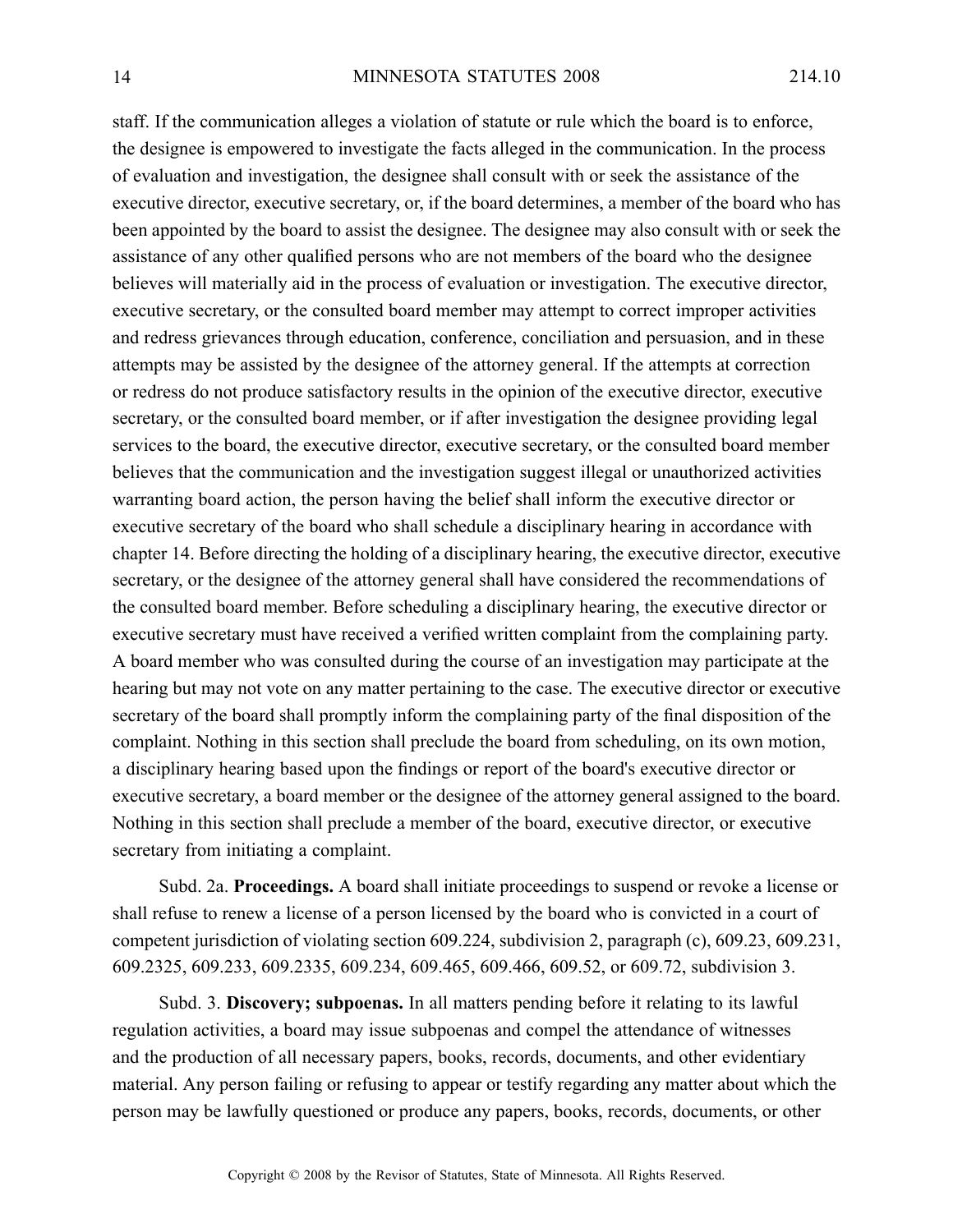evidentiary materials in the matter to be heard, after having been required by order of the board or by <sup>a</sup> subpoena of the board to do so may, upon application to the district court in any district, be ordered to comply therewith; provided that in matters to which the Peace Officers Standards and Training Board is <sup>a</sup> party, application shall be made to the district court having jurisdiction where the event giving rise to the matter occurred. The chair of the board acting on behalf of the board may issue subpoenas and any board member may administer oaths to witnesses, or take their affirmation. Depositions may be taken within or without the state in the manner provided by law for the taking of depositions in civil actions. A subpoena or other process or paper may be served upon any person named therein, anywhere within the state by any officer authorized to serve subpoenas or other process or paper in civil actions, with the same fees and mileage and in the same manner as prescribed by law for service of process issued out of the district court of this state. Fees and mileage and other costs shall be paid as the board directs.

Subd. 4. [Repealed, 1993 <sup>c</sup> 326 art 7 <sup>s</sup> 22] Subd. 5. [Repealed, 1993 <sup>c</sup> 326 art 7 <sup>s</sup> 22] Subd. 6. [Repealed, 1993 <sup>c</sup> 326 art 7 <sup>s</sup> 22] Subd. 7. [Repealed, 1993 <sup>c</sup> 326 art 7 <sup>s</sup> 22]

Subd. 8. **Special requirements for health-related licensing boards.** In addition to the provisions of this section that apply to all examining and licensing boards, the requirements in this subdivision apply to all health-related licensing boards, excep<sup>t</sup> the Board of Veterinary Medicine.

(a) If the executive director or consulted board member determines that <sup>a</sup> communication received alleges <sup>a</sup> violation of statute or rule that involves sexual contact with <sup>a</sup> patient or client, the communication shall be forwarded to the designee of the attorney general for an investigation of the facts alleged in the communication. If, after an investigation it is the opinion of the executive director or consulted board member that there is sufficient evidence to justify disciplinary action, the board shall conduct <sup>a</sup> disciplinary conference or hearing. If, after <sup>a</sup> hearing or disciplinary conference the board determines that misconduct involving sexual contact with <sup>a</sup> patient or client occurred, the board shall take disciplinary action. Notwithstanding subdivision 2, <sup>a</sup> board may not attempt to correct improper activities or redress grievances through education, conciliation, and persuasion, unless in the opinion of the executive director or consulted board member there is insufficient evidence to justify disciplinary action. The board may settle <sup>a</sup> case by stipulation prior to, or during, <sup>a</sup> hearing if the stipulation provides for disciplinary action.

(b) A board member who has <sup>a</sup> direct current or former financial connection or professional relationship to <sup>a</sup> person who is the subject of board disciplinary activities must not participate in board activities relating to that case.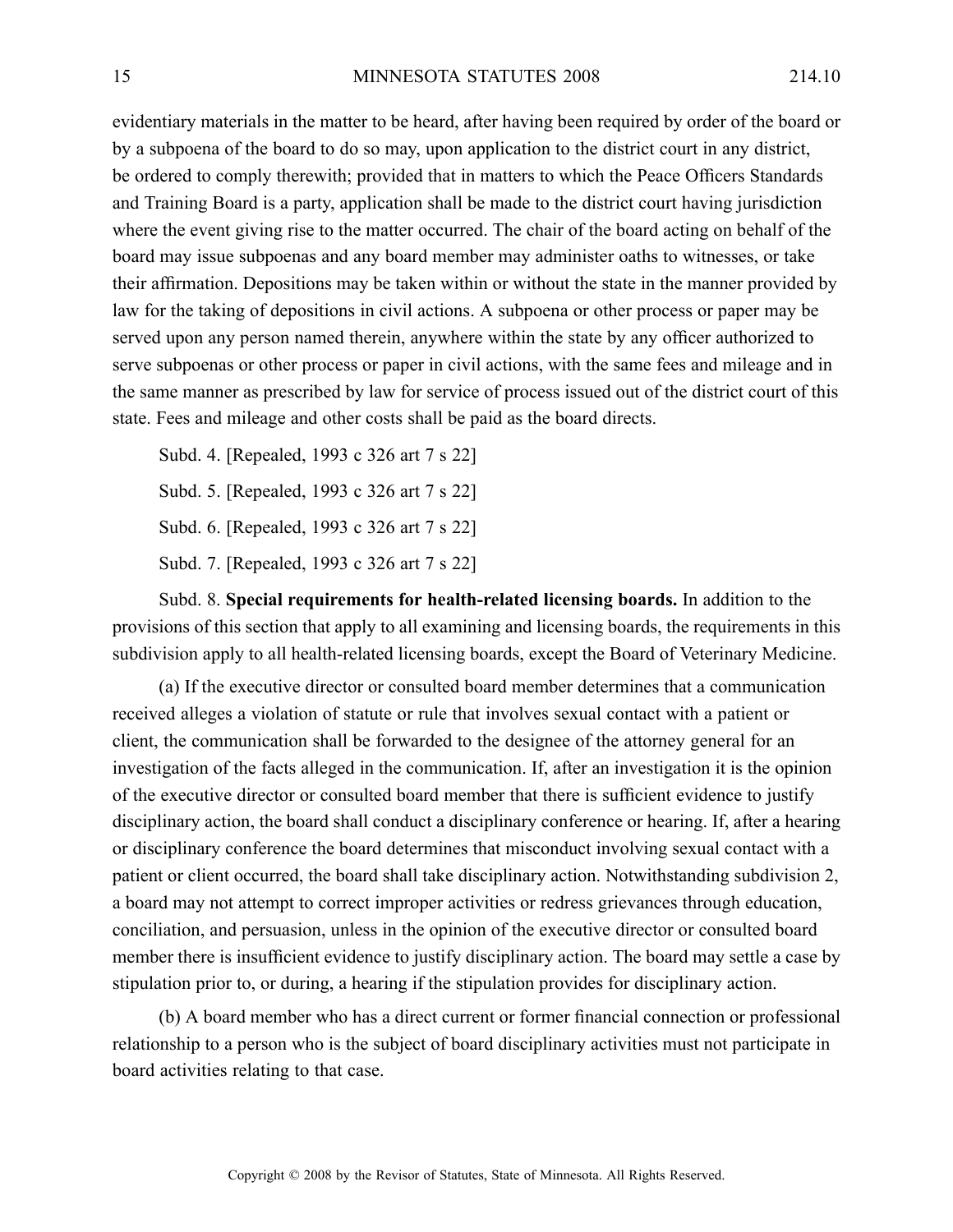(c) Each health-related licensing board shall establish procedures for exchanging information with other Minnesota state boards, agencies, and departments responsible for regulating health-related occupations, facilities, and programs, and for coordinating investigations involving matters within the jurisdiction of more than one regulatory body. The procedures must provide for the forwarding to other regulatory bodies of all information and evidence, including the results of investigations, that are relevant to matters within that licensing body's regulatory jurisdiction. Each health-related licensing board shall have access to any data of the Department of Human Services relating to <sup>a</sup> person subject to the jurisdiction of the licensing board. The data shall have the same classification under chapter 13, the Minnesota Government Data Practices Act, in the hands of the agency receiving the data as it had in the hands of the Department of Human Services.

(d) Each health-related licensing board shall establish procedures for exchanging information with other states regarding disciplinary actions against licensees. The procedures must provide for the collection of information from other states about disciplinary actions taken against persons who are licensed to practice in Minnesota or who have applied to be licensed in this state and the dissemination of information to other states regarding disciplinary actions taken in Minnesota. In addition to any authority in chapter 13 permitting the dissemination of data, the board may, in its discretion, disseminate data to other states regardless of its classification under chapter 13. Before transferring any data that is not public, the board shall obtain reasonable assurances from the receiving state that the data will not be made public.

Subd. 9. **Acts against minors.** (a) As used in this subdivision, the following terms have the meanings given them.

(1) "Licensed person" means <sup>a</sup> person who is licensed under this chapter by the Board of Nursing, the Board of Psychology, the Social Work Licensing Board, the Board of Marriage and Family Therapy, the Board of Unlicensed Mental Health Service Providers, the Board of Behavioral Health and Therapy, or the Board of Teaching.

(2) "Crime against <sup>a</sup> minor" means conduct that constitutes <sup>a</sup> violation of section 609.185, 609.19, 609.195, 609.20, 609.205, 609.21, 609.215, 609.221, 609.222, 609.223, 609.342, 609.343, 609.345, or <sup>a</sup> felony violation of section 609.377.

(b) In any license revocation proceeding, there is <sup>a</sup> rebuttable presumption that <sup>a</sup> licensed person who is convicted in <sup>a</sup> court of competent jurisdiction of committing <sup>a</sup> crime against <sup>a</sup> minor is unfit to practice the profession or occupation for which that person is licensed.

Subd. 10. **Board of Peace Officers Standards and Training; receipt of complaint.** Notwithstanding the provisions of subdivision 1 to the contrary, when the executive director or any member of the Board of Peace Officer Standards and Training produces or receives <sup>a</sup> written statement or complaint that alleges <sup>a</sup> violation of <sup>a</sup> statute or rule that the board is empowered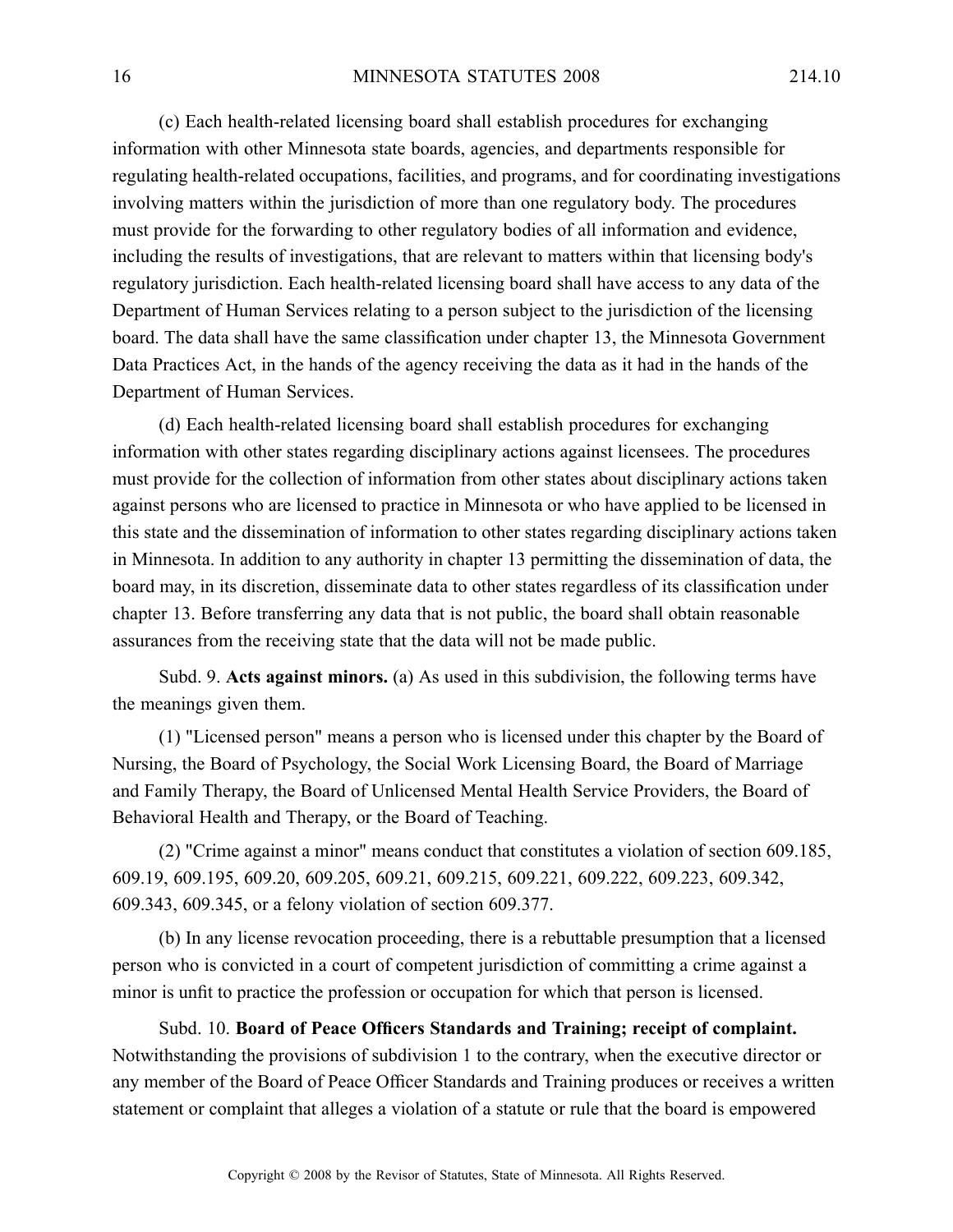to enforce, the executive director shall designate the appropriate law enforcement agency to investigate the complaint and shall order it to conduct an inquiry into the complaint's allegations. The investigating agency must complete the inquiry and submit <sup>a</sup> written summary of it to the executive director within 30 days of the order for inquiry.

Subd. 11. **Board of Peace Officers Standards and Training; reasonable grounds determination.** (a) After the investigation is complete, the executive director shall convene <sup>a</sup> three-member committee of the board to determine if the complaint constitutes reasonable grounds to believe that <sup>a</sup> violation within the board's enforcement jurisdiction has occurred. At least two members of the committee must be board members who are peace officers. No later than 30 days before the committee meets, the executive director shall give the licensee who is the subject of the complaint and the complainant written notice of the meeting. The executive director shall also give the licensee <sup>a</sup> copy of the complaint. Before making its determination, the committee shall give the complaining party and the licensee who is the subject of the complaint <sup>a</sup> reasonable opportunity to be heard.

(b) The committee shall, by majority vote, after considering the information supplied by the investigating agency and any additional information supplied by the complainant or the licensee who is the subject of the complaint, take one of the following actions:

(1) find that reasonable grounds exist to believe that <sup>a</sup> violation within the board's enforcement jurisdiction has occurred and order that an administrative hearing be held;

(2) decide that no further action is warranted; or

(3) continue the matter.

The executive director shall promptly give notice of the committee's action to the complainant and the licensee.

(c) If the committee determines that <sup>a</sup> complaint does not relate to matters within its enforcement jurisdiction but does relate to matters within another state or local agency's enforcement jurisdiction, it shall refer the complaint to the appropriate agency for disposition.

Subd. 12. **Board of Peace Officers Standards and Training; administrative hearing; board action.** (a) Notwithstanding the provisions of subdivision 2 to the contrary, an administrative hearing shall be held if ordered by the committee under subdivision 11, paragraph (b). After the administrative hearing is held, the administrative law judge shall refer the matter to the full board for final action.

(b) Before the board meets to take action on the matter and the executive director must notify the complainant and the licensee who is the subject of the complaint. After the board meets, the executive director must promptly notify these individuals and the chief law enforcement officer of the agency employing the licensee of the board's disposition.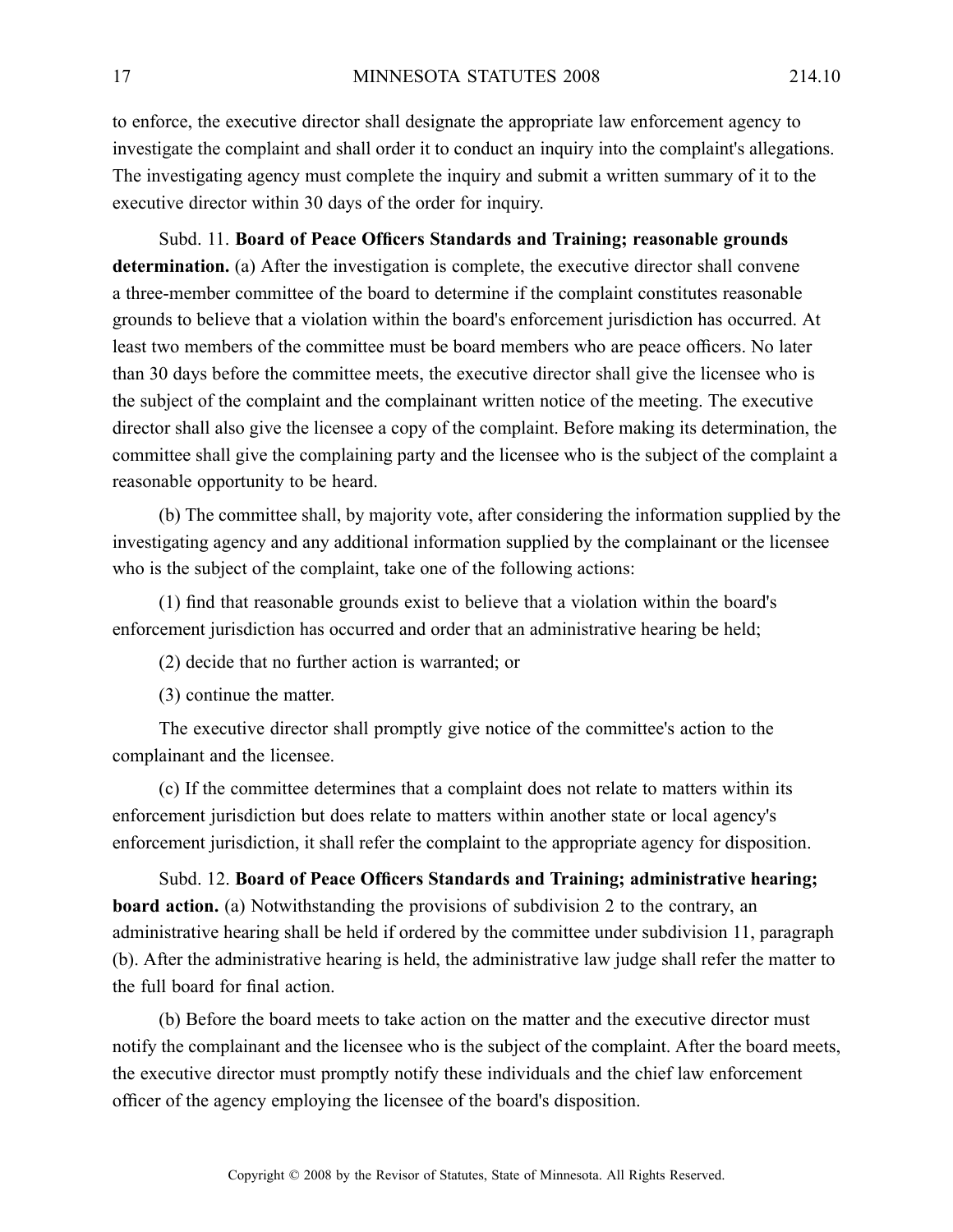Subd. 13. **Board of Peace Officers Standards and Training; definition.** As used in subdivisions 10 to 12, "appropriate law enforcement agency" means the law enforcement agency assigned by the executive director and the chair of the committee of the board convened under subdivision 11

History: 1976 c 222 s 5; 1977 c 326 s 10; 1979 c 117 s 1-5; 1981 c 310 s 15; 1982 c 424 s 130; 1985 c 247 s 22,23,25; 1986 c 444; 1987 c 384 art 2 s 1; 1988 c 557 s 5; 1991 c 265 art 9 s 62; 1993 c 326 art 7 s 4-7; 1995 c 164 s 33; 1995 c 229 art 4 s 10; 1Sp1997 c 3 s 25; 1999 *<sup>c</sup> 227 <sup>s</sup> 22; 2000 <sup>c</sup> 284 <sup>s</sup> 7; 2003 <sup>c</sup> 118 <sup>s</sup> 21*

## **214.101 CHILD SUPPORT; SUSPENSION OF LICENSE.**

Subdivision 1. **Court order; hearing on suspension.** (a) For purposes of this section, "licensing board" means <sup>a</sup> licensing board or other state agency that issues an occupational license.

(b) If <sup>a</sup> licensing board receives an order from <sup>a</sup> court or <sup>a</sup> child suppor<sup>t</sup> magistrate or <sup>a</sup> notice from <sup>a</sup> public authority responsible for child suppor<sup>t</sup> enforcement under section 518A.66 dealing with suspension of <sup>a</sup> license of <sup>a</sup> person found by the court or the public authority to be in arrears in child suppor<sup>t</sup> or maintenance payments, or both, the board shall, within 30 days of receipt of the order or public authority notice, suspend the license as directed by the order or notice.

Subd. 2. [Repealed, 1995 <sup>c</sup> 257 art 1 <sup>s</sup> 36]

Subd. 3. [Repealed, 1995 <sup>c</sup> 257 art 1 <sup>s</sup> 36]

Subd. 4. **Verification of payments.** A board may not issue, reinstate, or renew <sup>a</sup> license of <sup>a</sup> person who has been suspended or is the subject of an order or notice under this section until it receives notification from the court, child suppor<sup>t</sup> magistrate, or public authority that referred the matter to the board confirming that the applicant is not in arrears in either child suppor<sup>t</sup> or maintenance payments, or confirming that the person is in compliance with <sup>a</sup> written paymen<sup>t</sup> plan regarding both current suppor<sup>t</sup> and arrearages.

Subd. 5. **Application.** This section applies to suppor<sup>t</sup> obligations ordered by any state, territory, or district of the United States.

History: 1991 c 292 art 5 s 4; 1993 c 322 s 1.2; 1993 c 340 s 2; 1994 c 630 art 11 s 3; 1995 c 257 art 1 s 12,13; 1999 c 196 art 2 s 5,6; 2005 c 164 s 29; 1Sp2005 c 7 s 28

## **214.103 HEALTH-RELATED LICENSING BOARDS; COMPLAINT, INVESTIGATION, AND HEARING.**

Subdivision 1. **Application.** For purposes of this section, "board" means "health-related licensing board" and does not include the non-health-related licensing boards. Nothing in this section supersedes section 214.10, subdivisions 2a, 3, 8, and 9, as they apply to the health-related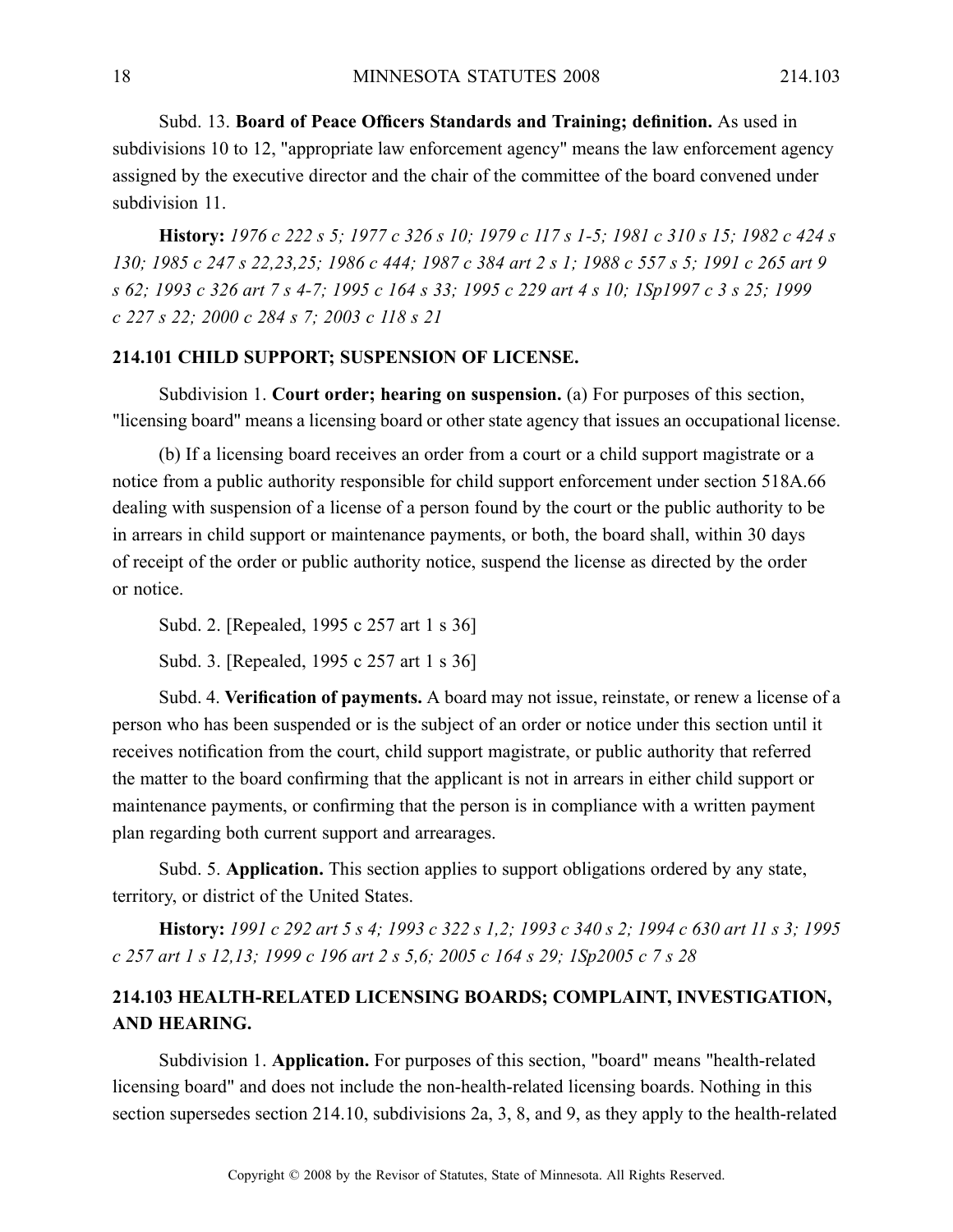licensing boards.

Subd. 2. **Receipt of complaint.** The boards shall receive and resolve complaints or other communications, whether oral or written, against regulated persons. Before resolving an oral complaint, the executive director or <sup>a</sup> board member designated by the board to review complaints may require the complainant to state the complaint in writing. The executive director or the designated board member shall determine whether the complaint alleges or implies <sup>a</sup> violation of <sup>a</sup> statute or rule which the board is empowered to enforce. The executive director or the designated board member may consult with the designee of the attorney general as to <sup>a</sup> board's jurisdiction over <sup>a</sup> complaint. If the executive director or the designated board member determines that it is necessary, the executive director may seek additional information to determine whether the complaint is jurisdictional or to clarify the nature of the allegations by obtaining records or other written material, obtaining <sup>a</sup> handwriting sample from the regulated person, clarifying the alleged facts with the complainant, and requesting <sup>a</sup> written response from the subject of the complaint.

Subd. 3. **Referral to other agencies.** The executive director shall forward to another governmental agency any complaints received by the board which do not relate to the board's jurisdiction but which relate to matters within the jurisdiction of another governmental agency. The agency shall advise the executive director of the disposition of the complaint. A complaint or other information received by another governmental agency relating to <sup>a</sup> statute or rule which <sup>a</sup> board is empowered to enforce must be forwarded to the executive director of the board to be processed in accordance with this section.

Subd. 4. **Role of the attorney general.** The executive director or the designated board member shall forward <sup>a</sup> complaint and any additional information to the designee of the attorney general when the executive director or the designated board member determines that <sup>a</sup> complaint is jurisdictional and:

(1) requires investigation before the executive director or the designated board member may resolve the complaint;

(2) that attempts at resolution for disciplinary action or the initiation of <sup>a</sup> contested case hearing is appropriate;

(3) that an agreemen<sup>t</sup> for corrective action is warranted; or

(4) that the complaint should be dismissed, consistent with subdivision 8.

Subd. 5. **Investigation by attorney general.** If the executive director or the designated board member determines that investigation is necessary before resolving the complaint, the executive director shall forward the complaint and any additional information to the designee of the attorney general. The designee of the attorney general shall evaluate the communications forwarded and investigate as appropriate. The designee of the attorney general may also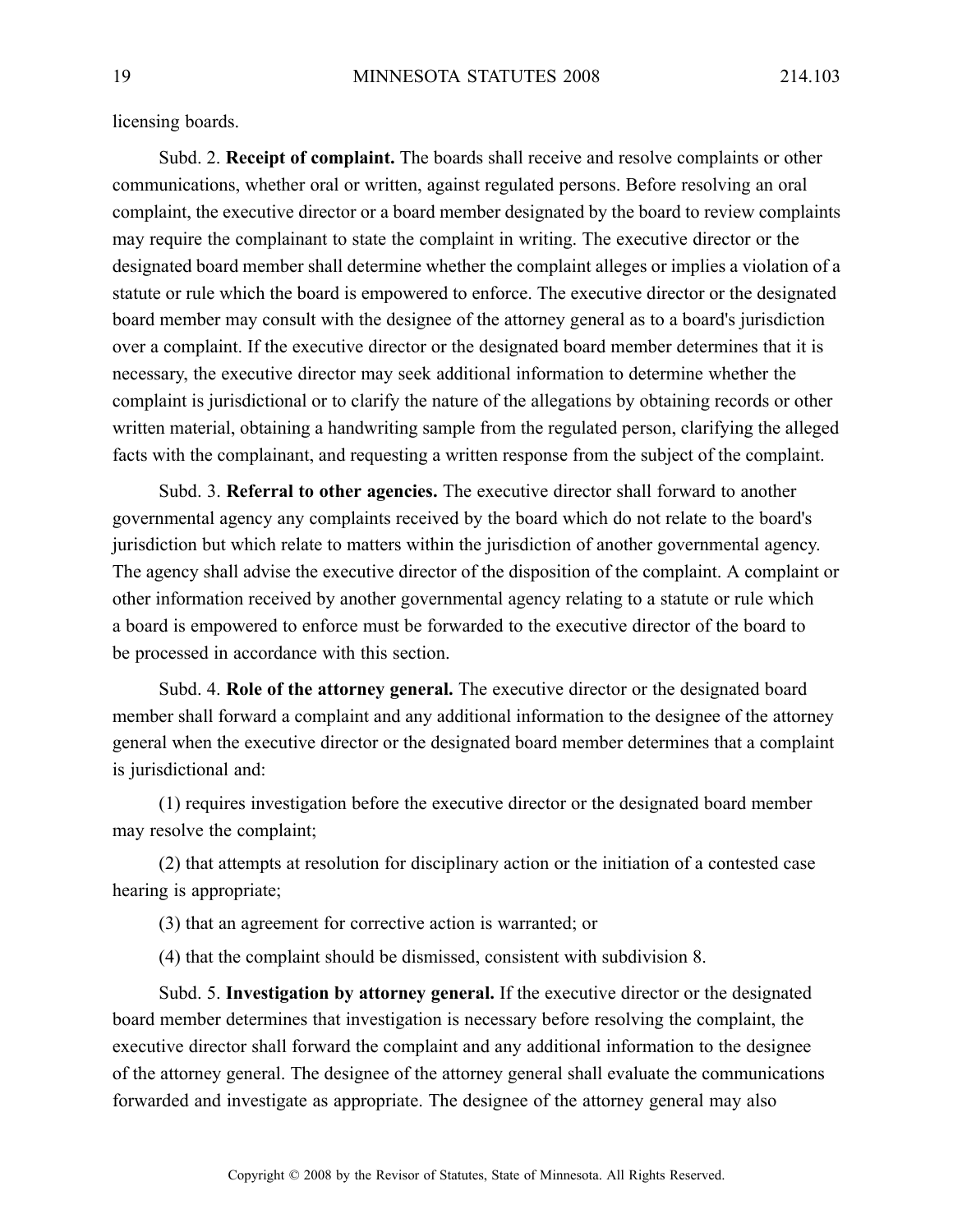investigate any other complaint forwarded under subdivision 3 when the designee of the attorney general determines that investigation is necessary. In the process of evaluation and investigation, the designee shall consult with or seek the assistance of the executive director or the designated board member. The designee may also consult with or seek the assistance of other qualified persons who are not members of the board who the designee believes will materially aid in the process of evaluation or investigation. Upon completion of the investigation, the designee shall forward the investigative repor<sup>t</sup> to the executive director.

Subd. 6. **Attempts at resolution.** (a) At any time after receipt of <sup>a</sup> complaint, the executive director or the designated board member may attempt to resolve the complaint with the regulated person. The available means for resolution include <sup>a</sup> conference or any other written or oral communication with the regulated person. Aconference may be held for the purposes of investigation, negotiation, education, or conciliation. The results of attempts at resolution with the regulated person may include <sup>a</sup> recommendation to the board for disciplinary action, an agreemen<sup>t</sup> between the executive director or the designated board member and the regulated person for corrective action, or the dismissal of <sup>a</sup> complaint. If attempts at resolution are not in the public interest or are not satisfactory to the executive director or the designated board member, then the executive director or the designated board member may initiate <sup>a</sup> contested case hearing.

(1) The designee of the attorney general shall represen<sup>t</sup> the board in all attempts at resolution which the executive director or the designated board member anticipate may result in disciplinary action. A stipulation between the executive director or the designated board member and the regulated person shall be presented to the board for the board's consideration. An approved stipulation and resulting order shall become public data.

(2) The designee of the attorney general shall represen<sup>t</sup> the board upon the reques<sup>t</sup> of the executive director or the designated board member in all attempts at resolution which the executive director or the designated board member anticipate may result in corrective action. Any agreemen<sup>t</sup> between the executive director or the designated board member and the regulated person for corrective action shall be in writing and shall be reviewed by the designee of the attorney general prior to its execution. The agreemen<sup>t</sup> for corrective action shall provide for dismissal of the complaint upon successful completion by the regulated person of the corrective action.

(b) Upon receipt of <sup>a</sup> complaint alleging sexual contact or sexual conduct with <sup>a</sup> client, the board must forward the complaint to the designee of the attorney general for an investigation. If, after it is investigated, the complaint appears to provide <sup>a</sup> basis for disciplinary action, the board shall resolve the complaint by disciplinary action or initiate <sup>a</sup> contested case hearing. Notwithstanding paragraph (a), clause (2), <sup>a</sup> board may not take corrective action or dismiss <sup>a</sup> complaint alleging sexual contact or sexual conduct with <sup>a</sup> client unless, in the opinion of the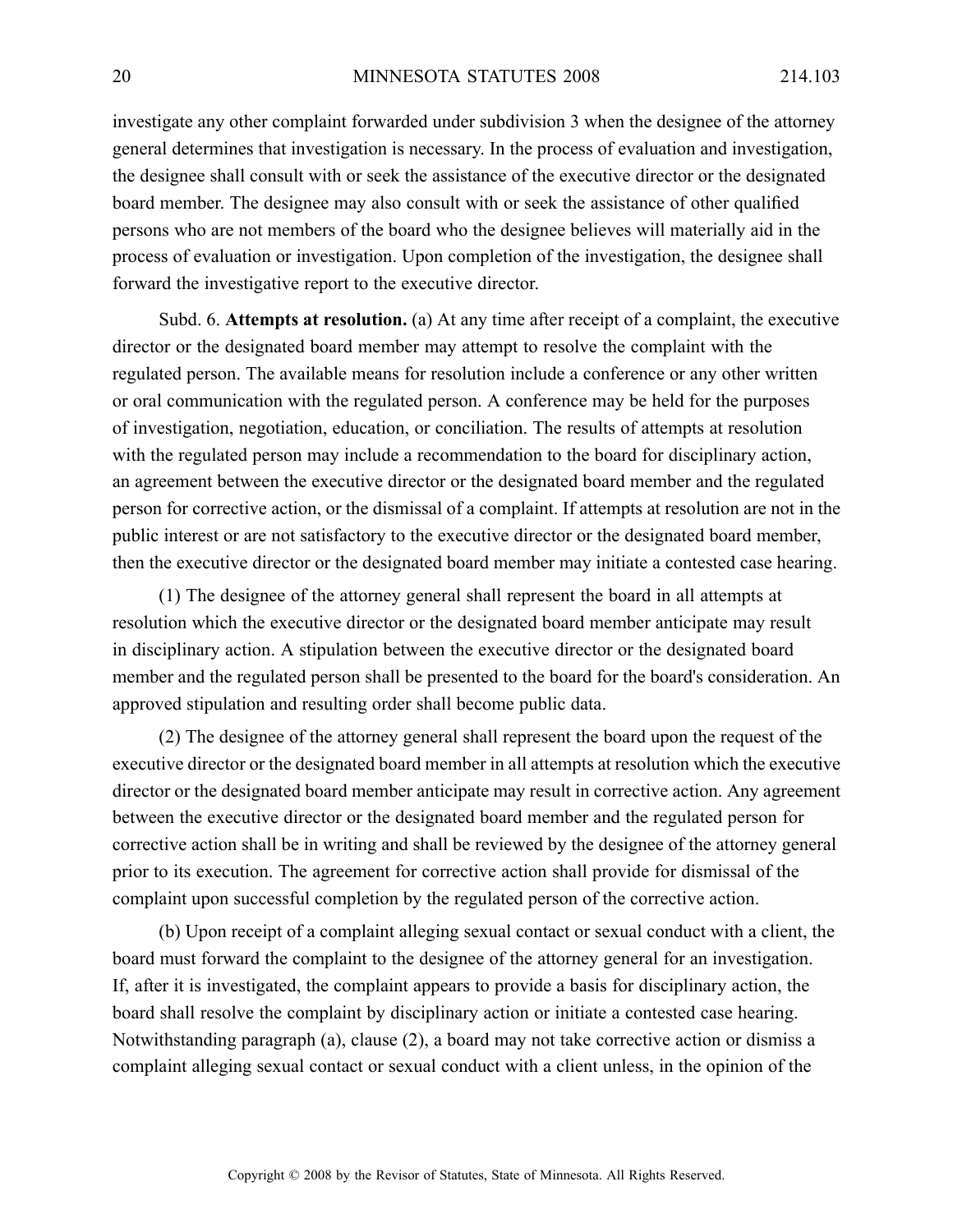executive director, the designated board member, and the designee of the attorney general, there is insufficient evidence to justify disciplinary action.

Subd. 7. **Contested case hearing.** If the executive director or the designated board member determines that attempts at resolution of <sup>a</sup> complaint are not in the public interest or are not satisfactory to the executive director or the designated board member, the executive director or the designated board member, after consultation with the designee of the attorney general, may initiate <sup>a</sup> contested case hearing under chapter 14. The designated board member or any board member who was consulted during the course of an investigation may participate at the contested case hearing. A designated or consulted board member may not deliberate or vote in any proceeding before the board pertaining to the case.

Subd. 8. **Dismissal of <sup>a</sup> complaint.** Acomplaint may not be dismissed without the concurrence of at least two board members and, upon the reques<sup>t</sup> of the complainant, <sup>a</sup> review by <sup>a</sup> representative of the attorney general's office. The designee of the attorney general must review before dismissal any complaints which allege any violation of chapter 609, any conduct which would be required to be reported under section 626.556 or 626.557, any sexual contact or sexual conduct with <sup>a</sup> client, any violation of <sup>a</sup> federal law, any actual or potential inability to practice the regulated profession or occupation by reason of illness, use of alcohol, drugs, chemicals, or any other materials, or as <sup>a</sup> result of any mental or physical condition, any violation of state medical assistance laws, or any disciplinary action related to credentialing in another jurisdiction or country which was based on the same or related conduct specified in this subdivision.

Subd. 9. **Information to complainant.** A board shall furnish to <sup>a</sup> person who made <sup>a</sup> complaint <sup>a</sup> written description of the board's complaint process, and actions of the board relating to the complaint. The written notice from the board must advise the complainant of the right to appeal the board's decision to the attorney general within 30 days of receipt of the notice.

Subd. 10. **Prohibited participation by board member.** Aboard member who has actual bias or <sup>a</sup> current or former direct financial or professional connection with <sup>a</sup> regulated person may not vote in board actions relating to the regulated person.

History: 1Sp1993 c 1 art 9 s 70; 1994 c 465 art 1 s 26; 1995 c 164 s 34; 2005 c 147 art 5 s *24; 2007 <sup>c</sup> 123 <sup>s</sup> 129,130*

**NOTE:** The amendments to subdivisions 8 and 9 by Laws 2007, chapter 123, sections 129 and 130 respectively, are effective August 1, 2009. Laws 2007, chapter 123, sections 129 and 130, the effective dates.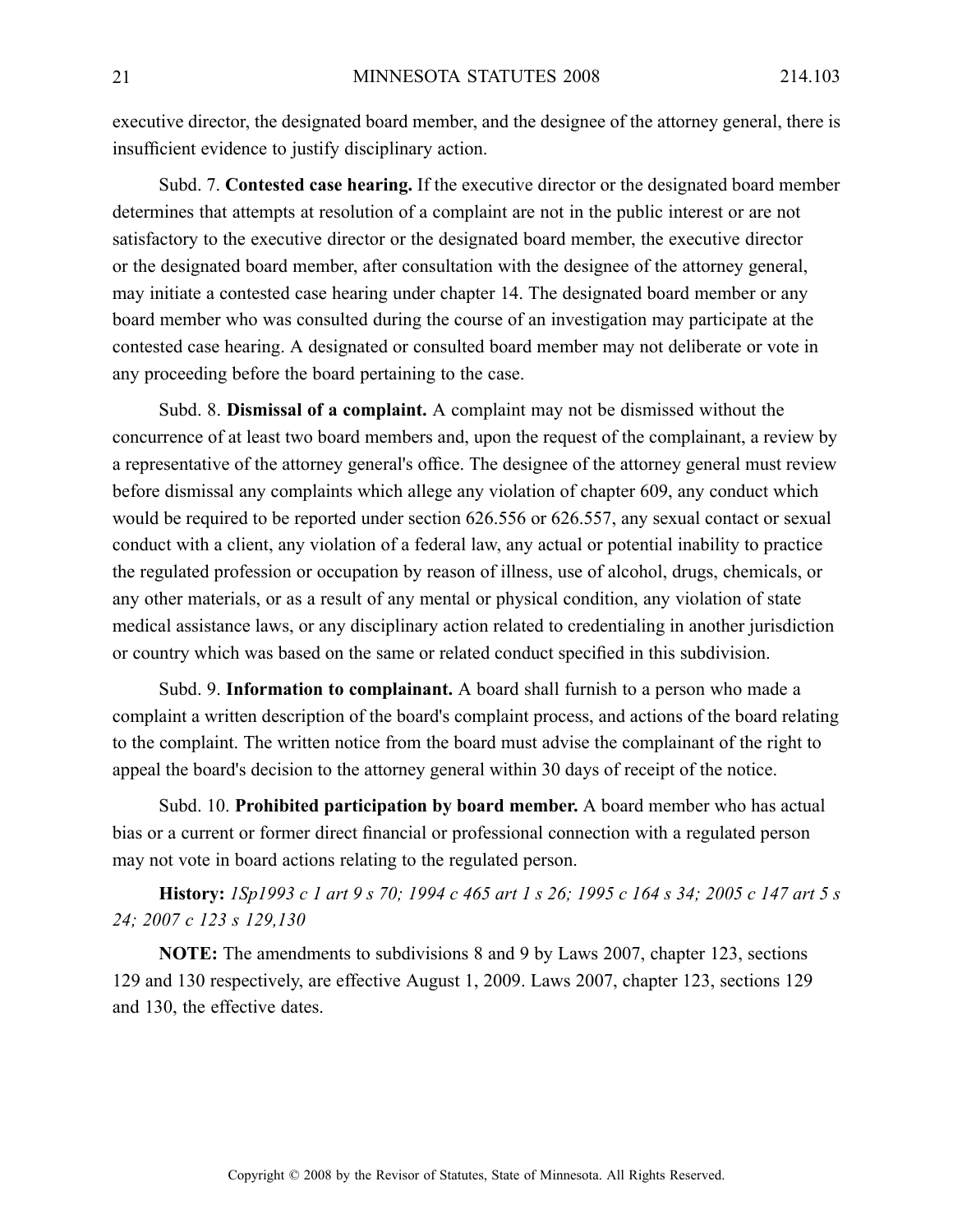## **214.104 HEALTH-RELATED LICENSING BOARDS; SUBSTANTIATED MALTREATMENT.**

(a) A health-related licensing board shall make determinations as to whether regulated persons who are under the board's jurisdiction should be the subject of disciplinary or corrective action because of substantiated maltreatment under section 626.556 or 626.557. The board shall make <sup>a</sup> determination upon receipt, and after the review, of an investigation memorandum or other notice of substantiated maltreatment under section 626.556 or 626.557, or of <sup>a</sup> notice from the commissioner of human services that <sup>a</sup> background study of <sup>a</sup> regulated person shows substantiated maltreatment.

(b) Upon completion of its review of <sup>a</sup> repor<sup>t</sup> of substantiated maltreatment, the board shall notify the commissioner of human services of its determination. The board shall notify the commissioner of human services if, following <sup>a</sup> review of the repor<sup>t</sup> of substantiated maltreatment, the board determines that it does not have jurisdiction in the matter and the commissioner shall make the appropriate disqualification decision regarding the regulated person as otherwise provided in chapter 245C. The board shall also notify the commissioner of health or the commissioner of human services immediately upon receipt of knowledge of <sup>a</sup> facility or program allowing <sup>a</sup> regulated person to provide direct contact services at the facility or program while not complying with requirements placed on the regulated person.

(c) In addition to any other remedy provided by law, the board may, through its designated board member, temporarily suspend the license of <sup>a</sup> licensee; deny <sup>a</sup> credential to an applicant; or require the regulated person to be continuously supervised, if the board finds there is probable cause to believe the regulated person referred to the board according to paragraph (a) poses an immediate risk of harm to vulnerable persons. The board shall consider all relevant information available, which may include but is not limited to:

- (1) the extent the action is needed to protect persons receiving services or the public;
- (2) the recency of the maltreatment;
- (3) the number of incidents of maltreatment;
- (4) the intrusiveness or violence of the maltreatment; and
- (5) the vulnerability of the victim of maltreatment.

The action shall take effect upon written notice to the regulated person, served by certified mail, specifying the statute violated. The board shall notify the commissioner of health or the commissioner of human services of the suspension or denial of <sup>a</sup> credential. The action shall remain in effect until the board issues <sup>a</sup> temporary stay or <sup>a</sup> final order in the matter after <sup>a</sup> hearing or upon agreemen<sup>t</sup> between the board and the regulated person. At the time the board issues the notice, the regulated person shall inform the board of all settings in which the regulated person is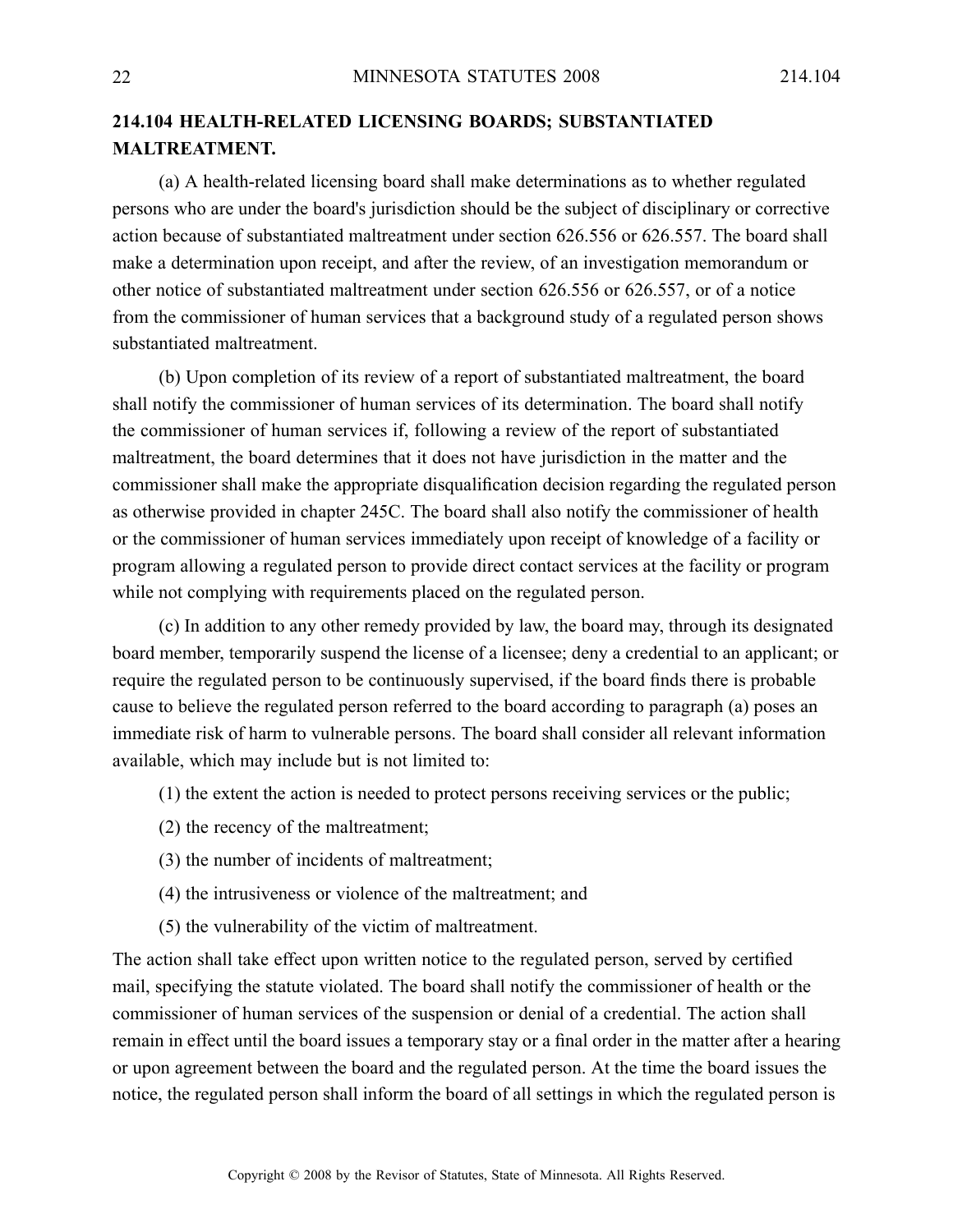employed or practices. The board shall inform all known employment and practice settings of the board action and schedule <sup>a</sup> disciplinary hearing to be held under chapter 14. The board shall provide the regulated person with at least 30 days' notice of the hearing, unless the parties agree to <sup>a</sup> hearing date that provides less than 30 days' notice, and shall schedule the hearing to begin no later than 90 days after issuance of the notice of hearing.

History: 2000 c 319 s 2; 1Sp2001 c 9 art 14 s 3; 2002 c 379 art 1 s 113; 2003 c 15 art 1 s 33

## **214.105 HEALTH-RELATED LICENSING BOARDS; DEFAULT ON FEDERAL LOANS OR SERVICE OBLIGATIONS.**

A health-related licensing board may refuse to gran<sup>t</sup> <sup>a</sup> license or may impose disciplinary action against <sup>a</sup> person regulated by the board if the person is intentionally in nonpayment, default, or breach of <sup>a</sup> repaymen<sup>t</sup> or service obligation under any federal educational loan, loan repayment, or service conditional scholarship program. The board shall consider the reasons for nonpayment, default, or breach of <sup>a</sup> repaymen<sup>t</sup> or service obligation and may not impose disciplinary action against <sup>a</sup> person in cases of total and permanen<sup>t</sup> disability or long-term temporary disability lasting more than <sup>a</sup> year.

**History:** *1Sp2001 <sup>c</sup> 9 art 13 <sup>s</sup> 6; 2002 <sup>c</sup> 379 art 1 <sup>s</sup> 113*

#### **214.106 HEALTH-RELATED BOARDS; RESPONSE TO INSURANCE FRAUD.**

A health-related board may revoke, suspend, condition, limit, restrict, or qualify <sup>a</sup> license to practice when clear and convincing evidence indicates the licensee has committed insurance fraud or subsequent to <sup>a</sup> conviction relating to fraud.

**History:** *2005 <sup>c</sup> 147 art 11 <sup>s</sup> 5*

#### **214.11 ADDITIONAL REMEDY.**

In addition to any other remedy provided by law, <sup>a</sup> licensing board may in its own name bring an action in district court for injunctive relief to restrain any unauthorized practice or violation or threatened violation of any statute or rule which the board is empowered to regulate or enforce. A temporary restraining order may be granted in the proceeding if continued activity by <sup>a</sup> person would create an imminent risk of harm to others. Injunctive relief granted pursuan<sup>t</sup> to this section shall not relieve <sup>a</sup> person enjoined from criminal prosecution by any competent authority or from disciplinary action by the board in respec<sup>t</sup> to the person's license or application for license or renewal.

**History:** *1976 <sup>c</sup> 222 <sup>s</sup> 6*

#### **214.12 CONTINUING EDUCATION.**

Subdivision 1. **Requirements.** The health-related and non-health-related licensing boards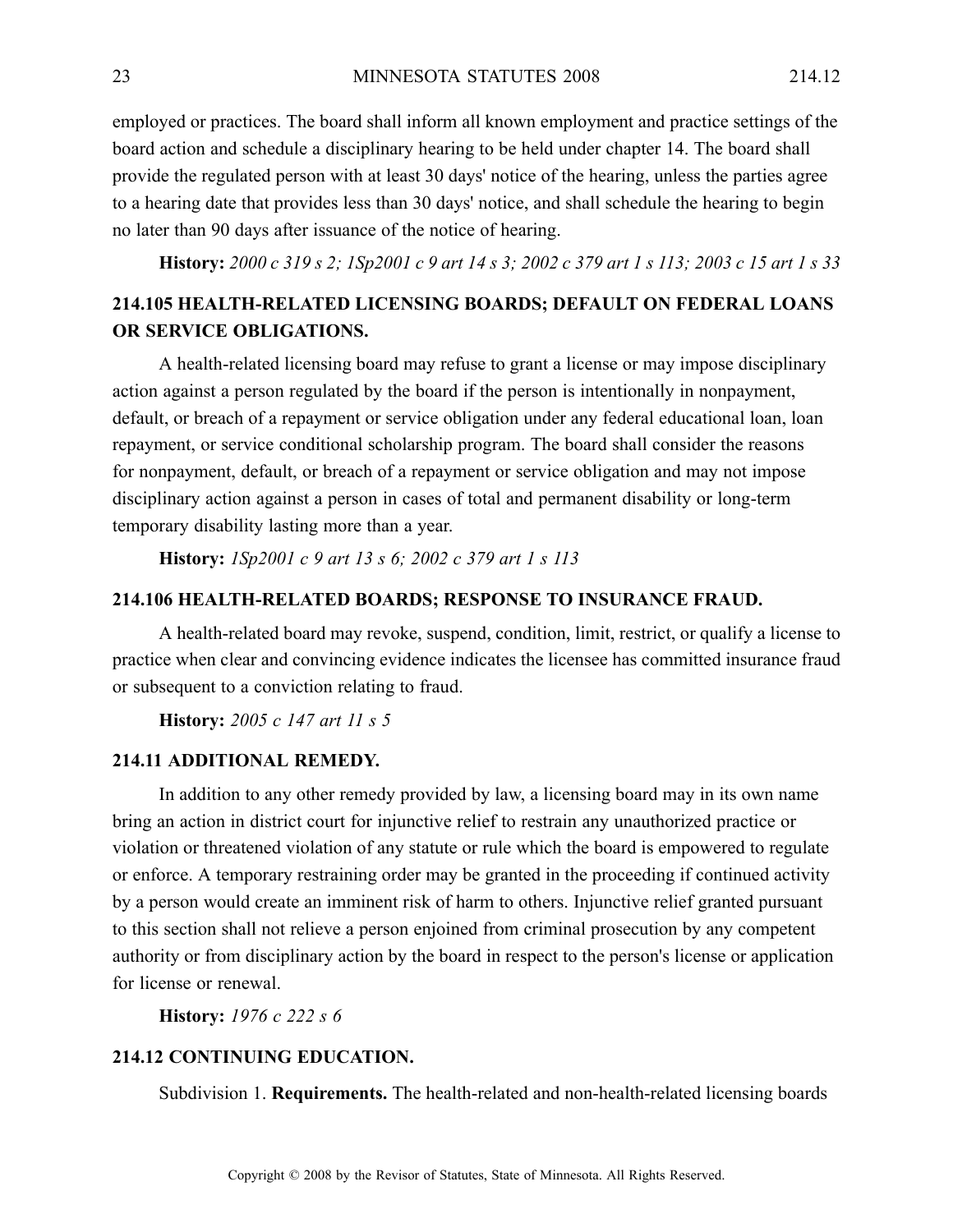may promulgate by rule requirements for renewal of licenses designed to promote the continuing professional competence of licensees. These requirements of continuing professional education or training shall be designed solely to improve professional skills and shall not exceed an average attendance requirement of 50 clock hours per year. All requirements promulgated by the boards shall be effective commencing January 1, 1977, or at <sup>a</sup> later date as the board may determine. The 50 clock hour limitation shall not apply to the board of teaching.

Subd. 2. [Repealed, 1999 <sup>c</sup> 5 <sup>s</sup> 1]

Subd. 3. **Fetal alcohol syndrome.** The Board of Medical Practice and the Board of Nursing shall require by rule that family practitioners, pediatricians, obstetricians and gynecologists, and other licensees who have primary responsibility for diagnosing and treating fetal alcohol syndrome in pregnan<sup>t</sup> women or children receive education on the subject of fetal alcohol syndrome and fetal alcohol effects, including how to: (1) screen pregnan<sup>t</sup> women for alcohol abuse; (2) identify affected children; and (3) provide referral information on needed services.

**History:** *1976 <sup>c</sup> 222 <sup>s</sup> 7; 1992 <sup>c</sup> 559 art 1 <sup>s</sup> 8; 1997 <sup>c</sup> 203 art 2 <sup>s</sup> 24*

## **214.121 PRICE DISCLOSURE REMINDER.**

Each health-related licensing board shall at least annually inform and remind its licensees of the price disclosure requirements of section 62J.052 or 151.214, as applicable, through the board's regular means of communicating with its licensees.

**History:** *2006 <sup>c</sup> 267 art 1 <sup>s</sup> 8*

#### **214.13 HUMAN SERVICES OCCUPATIONS.**

Subdivision 1. **Application for credential.** The commissioner of health shall promote the recognition of human services occupations useful in the effective delivery of human services. The commissioner shall coordinate the development of <sup>a</sup> credentials policy among the health-related licensing boards consistent with section 214.001. The commissioner shall, consistent with section 214.001, establish procedures for the identification of human services occupations not now credentialed by the state, recommend appropriate regulatory modes, and promulgate by rule standards and procedures relating to the credentialing of persons practicing in the affected occupations. At the time of submission of <sup>a</sup> letter of intent to enter the credentialing process, an occupational applicant group shall pay <sup>a</sup> fee of \$1,000 to the commissioner. The fee is nonrefundable and must be deposited with the commissioner of finance and credited to the general fund. The commissioner may require an occupational applicant group to submit information relating to, and to recommend and justify regulatory modes and standards consistent with, the provisions of section 214.001. If the commissioner determines that credentialing of an occupation is appropriate, the commissioner is empowered only to register the occupation. Before promulgating any rules resulting in registration for an occupation the commissioner shall consult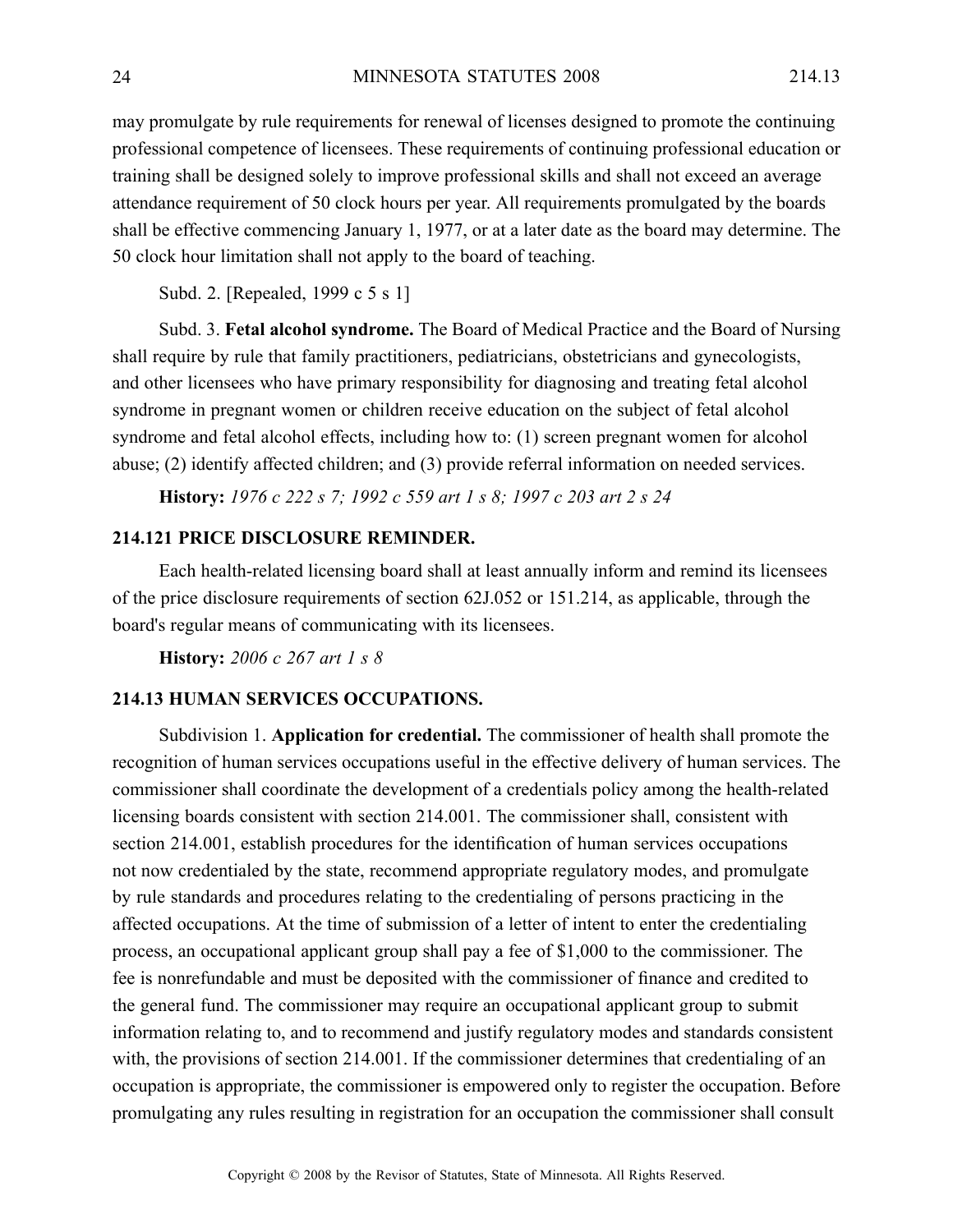with state boards or agencies charged with regulating similar occupations in order to define the scope and range of practice for the registered occupation and the degree of supervision required. As used in this section, registration is defined as in section 214.001, subdivision 3, clause (c).

Subd. 2. **Other agency's comment.** Before promulgating any rules regulating <sup>a</sup> specific occupation under this section, the commissioner shall determine whether <sup>a</sup> substantial number of persons in that occupation will be employed by an employer who is regulated by or funded through another state agency. If the commissioner so determines, then the commissioner must submit the proposed rules to the head or governing board of that agency for review and comment. The agency shall review the rules to insure compliance with laws which are administered or enforced by that agency. Agency comment shall be forwarded to the commissioner within 90 days of receiving the proposed rules. After receipt of agency comment, the commissioner may proceed to promulgate the rules.

Subd. 3. **Rules; effect; report.** Rules promulgated by the commissioner pursuan<sup>t</sup> to subdivision 1 may include procedures and standards relating to the registration requirement, the scope of authorized practice, fees, supervision required, continuing education, career progression and disciplinary matters. Notwithstanding any law to the contrary, persons registered under the authority of the rules promulgated by the commissioner shall not, for <sup>a</sup> period of four years after the effective date of the rules, be subject to any action by <sup>a</sup> health-related licensing board for violation of the board's laws or rules provided the person's practice or conduct is recognized by the rules promulgated by the commissioner. Three years after the effective date of the commissioner's rules, the commissioner shall make <sup>a</sup> repor<sup>t</sup> to the legislature on the usefulness of the new occupational group, any problems encountered in administering the regulation of the group, and any necessary statutory changes recommended to continue, discontinue, or modify the regulation of the group.

Subd. 4. **Delegation of regulation activities.** The commissioner of health shall wherever possible delegate the administration of regulation activities to <sup>a</sup> health-related licensing board with the concurrence of that board. If the commissioner of health delegates this function, the licensing board may regularly bill the commissioner of health for the cost of performing this function. The licensing board may directly set and charge fees in accordance with the provisions of section 214.06. The commissioner of health may establish an advisory council to advise the commissioner or the appropriate health-related licensing board on matters relating to the registration and regulation of an occupation. A council shall have seven members appointed by the commissioner of which five are members of the registered occupation or related registered or licensed occupations, and two are public members. A council shall expire, and the terms, compensation and removal of members shall be as provided in section 15.059.

Subd. 5. **Recommendation on regulation; application renewal.** The commissioner of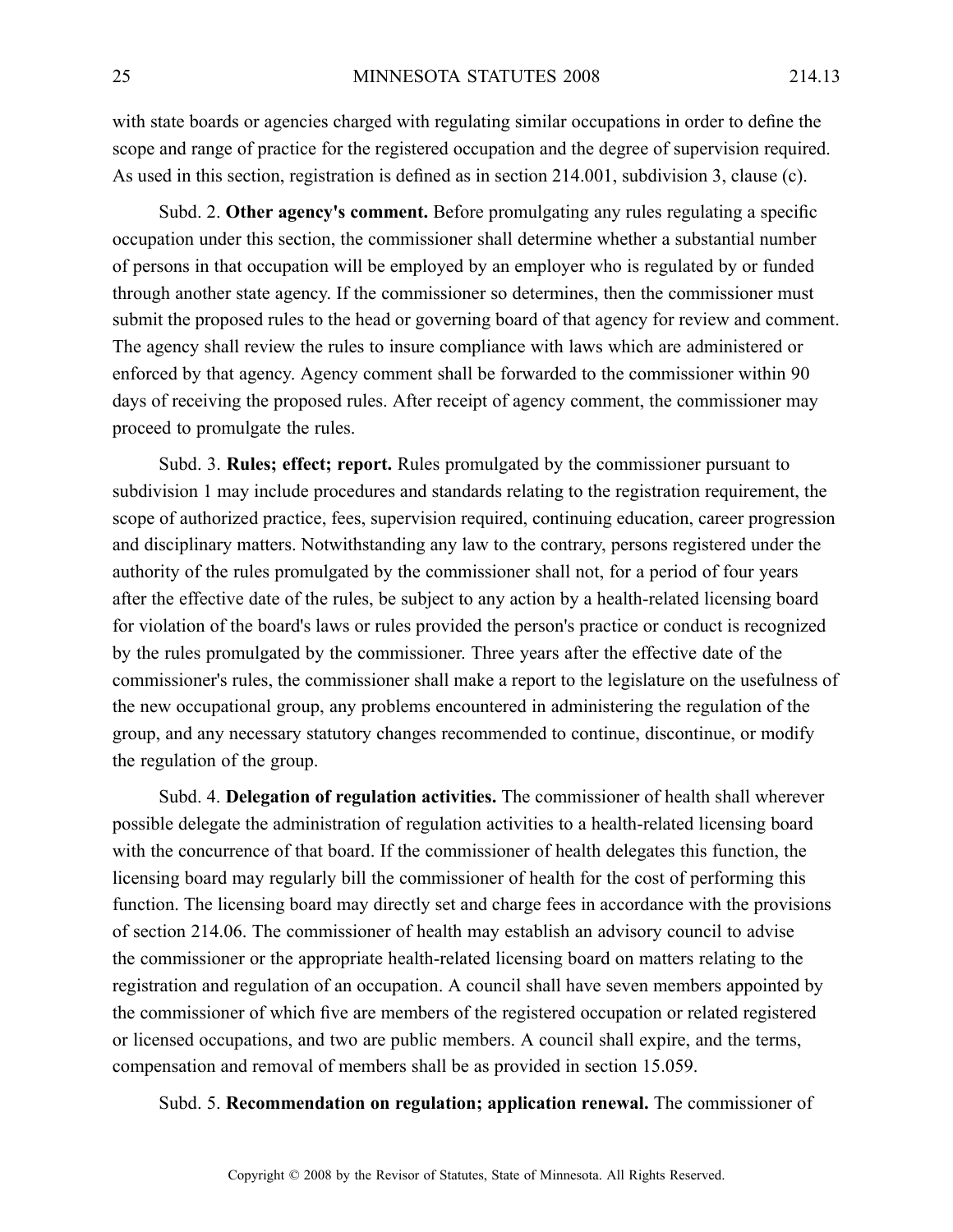health shall exercise care to preven<sup>t</sup> the proliferation of unessential registered human services occupations. In evaluating <sup>a</sup> currently unregistered occupation the commissioner may determine that registration of the occupation is not appropriate, but that implementation of another mode as set forth in section 214.001, subdivision 3, is appropriate. For <sup>a</sup> period of two years after <sup>a</sup> determination by the commissioner as to the appropriate regulatory mode, if any, for an occupational applicant group, the same or substantially equivalent group may not submit <sup>a</sup> letter of intent to enter the credentialing process, unless invited to do so by the commissioner.

Subd. 6. **Complaints.** The provisions of section 214.10 shall apply to any complaint or other communication, whether oral or written, received by the commissioner of health which alleges or implies <sup>a</sup> violation of <sup>a</sup> statute or rule which the commissioner is empowered to enforce relating to <sup>a</sup> specific occupational group for which <sup>a</sup> registration requirement has been created pursuan<sup>t</sup> to this section.

Subd. 7. **Delegation of certain other duties.** The duties of the executive director, executive secretary, or board members specified in section 214.10, subdivisions 1 and 2, shall be performed with respec<sup>t</sup> to occupations regulated pursuan<sup>t</sup> to this section by the advisory council established under subdivision 4, or if no council has been created, by the health-related licensing board which has been delegated the administration of regulation activities, or if no such delegation has been made, by <sup>a</sup> staff member appointed by the commissioner. For the purposes of subdivision 6 and this subdivision, the commissioner may exercise the powers granted to boards by section 214.10, subdivision 3, when carrying out the duties of this subdivision.

History: 1976 c 222 s 8; 1977 c 305 s 45; 1980 c 412 s 14,15; 1983 c 260 s 49; 1984 c 654 art 5 s 11-15; 1985 c 247 s 25; 1985 c 248 s 38; 1986 c 444; 1987 c 384 art 2 s 1; 1994 c 465 art *2 <sup>s</sup> 16; 1997 <sup>c</sup> 7 art 2 <sup>s</sup> 28; 2003 <sup>c</sup> 112 art 2 <sup>s</sup> 50*

## **214.131 COMMISSIONER CEASE AND DESIST AUTHORITY; NONCOMPLIANCE.**

Subdivision 1. **Cease and desist order.** The commissioner of health may issue <sup>a</sup> cease and desist order to stop <sup>a</sup> person from engaging in an unauthorized practice or violating or threatening to violate <sup>a</sup> statute, rule, or order that the commissioner of health has issued or is empowered to enforce. The cease and desist order must state the reason for its issuance and give notice of the person's right to reques<sup>t</sup> <sup>a</sup> hearing under sections 14.57 to 14.62. If, within 15 days after service of the order, the subject of the order fails to reques<sup>t</sup> <sup>a</sup> hearing in writing, the cease and desist order becomes final.

A hearing must be initiated by the commissioner of health not later than 30 days after the date the commissioner receives <sup>a</sup> written hearing request. Within 30 days after receiving the administrative law judge's report, the commissioner of health shall issue <sup>a</sup> final order modifying,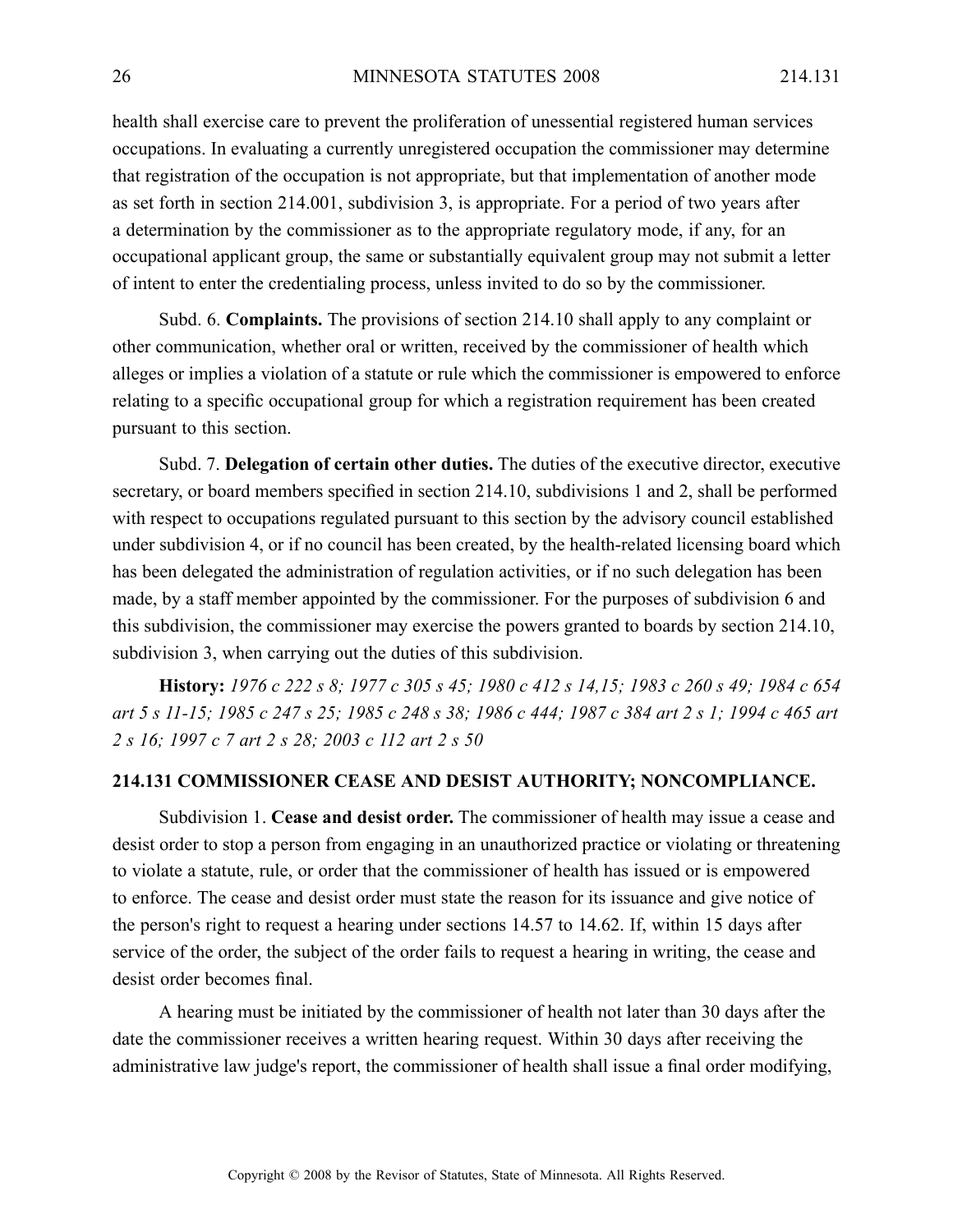vacating, or making permanen<sup>t</sup> the cease and desist order as the facts require. The final order remains in effect until modified or vacated by the commissioner of health.

When <sup>a</sup> reques<sup>t</sup> for <sup>a</sup> stay accompanies <sup>a</sup> timely hearing request, the commissioner of health may gran<sup>t</sup> the stay. If the commissioner does not gran<sup>t</sup> <sup>a</sup> requested stay, the commissioner shall refer the reques<sup>t</sup> to the Office of Administrative Hearings within three work days after receiving the request. Within ten days after receiving the reques<sup>t</sup> from the commissioner of health, an administrative law judge shall issue <sup>a</sup> recommendation to gran<sup>t</sup> or deny the stay. The commissioner of health shall gran<sup>t</sup> or deny the stay within five work days after receiving the administrative law judge's recommendation.

In the event of noncompliance with <sup>a</sup> cease and desist order, the commissioner of health may institute <sup>a</sup> proceeding in <sup>a</sup> district court to obtain injunctive relief or other appropriate relief, including <sup>a</sup> civil penalty payable to the commissioner of health not exceeding \$10,000 for each separate violation.

Subd. 2. **Civil penalty.** When the commissioner of health finds that <sup>a</sup> person has violated one or more provisions of any statute, rule, or order that the commissioner of health is empowered to regulate, enforce, or issue, the commissioner of health may impose, for each violation, <sup>a</sup> civil penalty that deprives the person of any economic advantage gained by the violation, or that reimburses the Department of Health for costs of the investigation and proceeding, or both.

Subd. 3. **Injunctive relief.** In addition to any other remedy provided by law, the commissioner of health may bring an action in district court for injunctive relief to restrain any unauthorized practice or violation of any statute, rule, or order that the commissioner of health is empowered to regulate, enforce, or issue. A temporary restraining order may be granted in the proceeding if continued activity by <sup>a</sup> person would create <sup>a</sup> serious risk of harm to others.

Subd. 4. **Additional powers.** The issuance of <sup>a</sup> cease and desist order or injunctive relief granted under this section does not relieve <sup>a</sup> person from criminal prosecution by any competent authority or from disciplinary action by the commissioner of health. Any violation of any order of the commissioner is <sup>a</sup> misdemeanor.

**History:** *1993 <sup>c</sup> 201 <sup>s</sup> 6*

**214.14** [Repealed, 1983 <sup>c</sup> 260 <sup>s</sup> 68]

**214.141** [Repealed, 1Sp1993 <sup>c</sup> 1 art 9 <sup>s</sup> 75]

## **214.15 TRADE REGULATION.**

Notwithstanding any other law to the contrary, members of occupations regulated by the licensing boards may advertise, but advertisements must not be inconsistent with rules relating to advertising format and substance which each board is herewith empowered to adopt if that board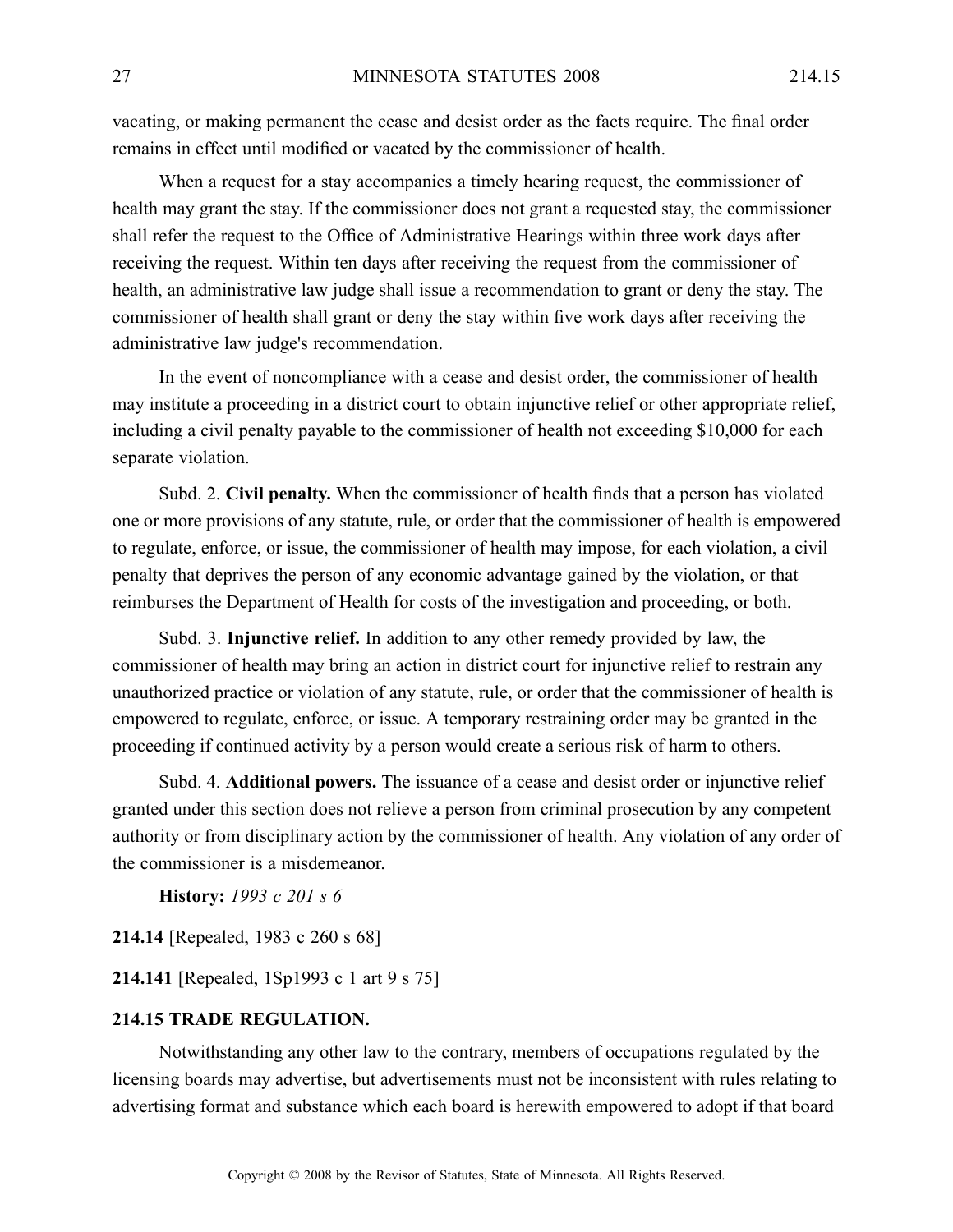had statutory advertising limitations on the effective date of the rules. A board may adopt rules relating to minimum fees, splitting of fees, referral fees, compensation, hours of practice, or other practice limitations, but only if (a) the governor or the board had specific statutory limitations or specific statutory authority to adopt the rules on the effective date of the rules, (b) the rules are not inconsistent with other law and (c) the rules are immediately and directly related to the protection of the safety and well-being of citizens of the state.

**History:** *1980 <sup>c</sup> 596 <sup>s</sup> 6*

#### **214.16 DATA COLLECTION; HEALTH CARE PROVIDER TAX.**

Subdivision 1. **Definitions.** For purposes of this section, the following terms have the meanings given them.

(a) "Board" means the Boards of Medical Practice, Chiropractic Examiners, Nursing, Optometry, Dentistry, Pharmacy, Psychology, Social Work, Marriage and Family Therapy, and Podiatry.

(b) "Regulated person" means <sup>a</sup> licensed physician, chiropractor, nurse, optometrist, dentist, pharmacist, psychologist, social worker, marriage and family therapist, or podiatrist.

Subd. 2. **Board cooperation required.** The board shall assist the commissioner of health in data collection activities required under Laws 1992, chapter 549, article 7, and shall assist the commissioner of revenue in activities related to collection of the health care provider tax required under Laws 1992, chapter 549, article 9. Upon the reques<sup>t</sup> of the commissioner or the commissioner of revenue, the board shall make available names and addresses of current licensees and provide other information or assistance as needed.

Subd. 3. **Grounds for disciplinary action.** The board shall take disciplinary action, which may include license revocation, against <sup>a</sup> regulated person for:

(1) intentional failure to provide the commissioner of health with the data required under chapter 62J;

(2) intentional failure to provide the commissioner of revenue with data on gross revenue and other information required for the commissioner to implement sections 295.50 to 295.58;

(3) intentional failure to pay the health care provider tax required under section 295.52; and

(4) entering into <sup>a</sup> contract or arrangemen<sup>t</sup> that is prohibited under sections 62J.70 to 62J.73.

**History:** 1992 c 549 art 7 s 8; 1993 c 345 art 3 s 18; art 12 s 8; 1995 c 234 art 5 s 20.21; *1997 <sup>c</sup> 237 <sup>s</sup> 17,18*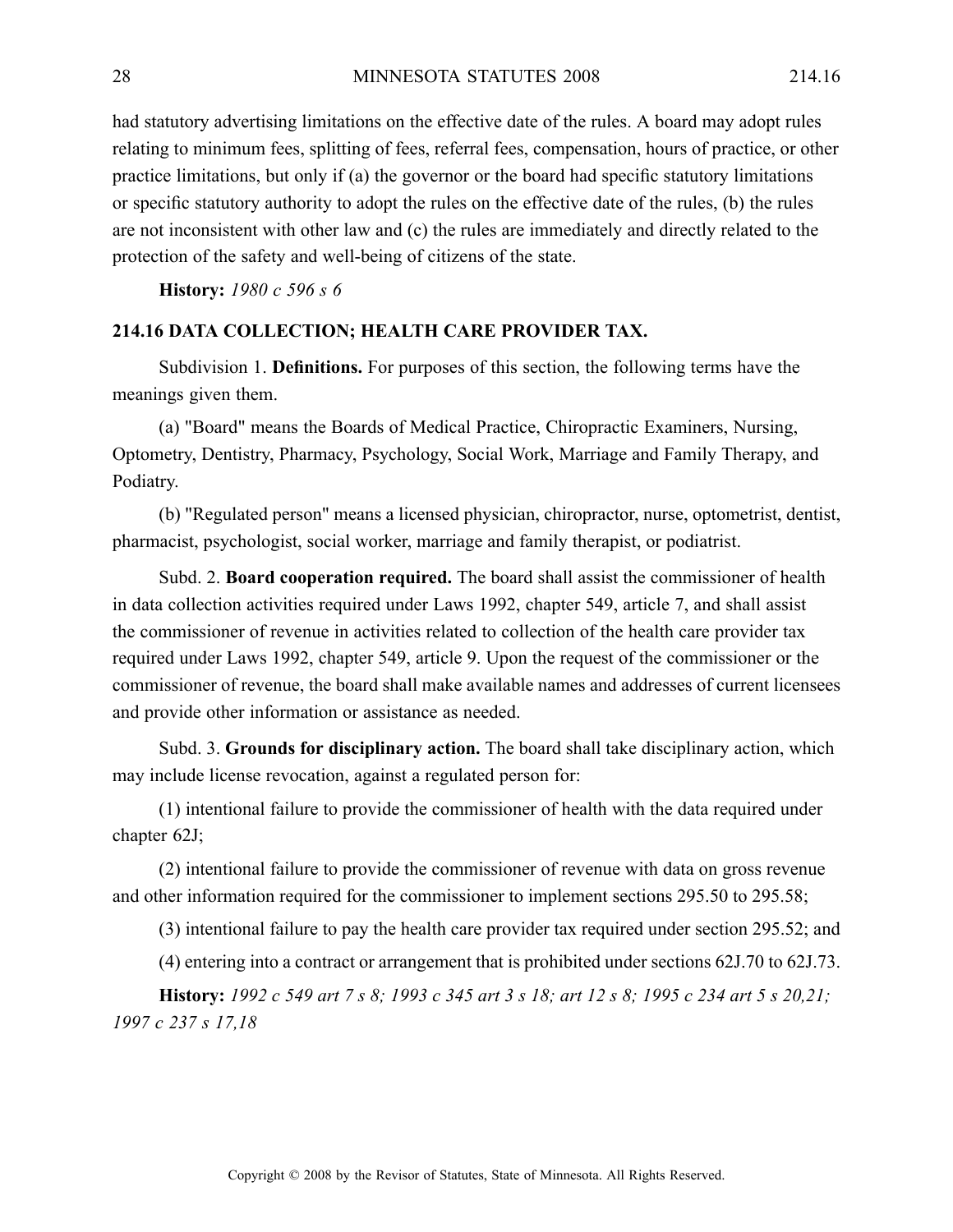## **HIV, HBV, AND HCV PREVENTION PROGRAM**

## **214.17 HIV, HBV, AND HCV PREVENTION PROGRAM; PURPOSE AND SCOPE.**

Sections 214.17 to 214.25 are intended to promote the health and safety of patients and regulated persons by reducing the risk of infection in the provision of health care.

**History:** *1992 <sup>c</sup> 559 art 1 <sup>s</sup> 9*

#### **214.18 DEFINITIONS.**

Subdivision 1. **Board.** "Board" means the Boards of Dentistry, Medical Practice, Nursing, and Podiatric Medicine. For purposes of sections 214.19, subdivisions 4 and 5; 214.20, paragraph (1); and 214.24, board also includes the Board of Chiropractic Examiners.

Subd. 2. **Commissioner.** "Commissioner" means the commissioner of health.

Subd. 3. **HBV.** "HBV" means the hepatitis B virus with the <sup>e</sup> antigen presen<sup>t</sup> in the most recent blood test.

Subd. 3a. **HCV.** "HCV" means the hepatitis C virus.

Subd. 4. **HIV.** "HIV" means the human immunodeficiency virus.

Subd. 5. **Regulated person.** "Regulated person" means <sup>a</sup> licensed dental hygienist, dentist, physician, nurse who is currently registered as a registered nurse or licensed practical nurse, podiatrist, <sup>a</sup> registered dental assistant, <sup>a</sup> physician's assistant, and for purposes of sections 214.19, subdivisions 4 and 5; 214.20, paragraph (a); and 214.24, <sup>a</sup> chiropractor.

**History:** *1992 <sup>c</sup> 559 art 1 <sup>s</sup> 10; 2000 <sup>c</sup> 422 <sup>s</sup> 19,20*

#### **214.19 REPORTING OBLIGATIONS.**

Subdivision 1. **Permission to report.** A person with actual knowledge that <sup>a</sup> regulated person has been diagnosed as infected with HIV, HBV, or HCV may file <sup>a</sup> repor<sup>t</sup> with the commissioner.

Subd. 2. **Self-reporting.** A regulated person who is diagnosed as infected with HIV, HBV, or HCV shall repor<sup>t</sup> that information to the commissioner promptly, and as soon as medically necessary for disease control purposes but no more than 30 days after learning of the diagnosis or 30 days after becoming licensed or registered by the state.

Subd. 3. **Mandatory reporting.** A person or institution required to repor<sup>t</sup> HIV, HBV, or HCV status to the commissioner under Minnesota Rules, parts 4605.7030, subparts 1 to 4 and 6, and 4605.7040, shall, at the same time, notify the commissioner if the person or institution knows that the reported person is <sup>a</sup> regulated person.

Subd. 4. **Infection control reporting.** Aregulated person shall, within ten days, repor<sup>t</sup> to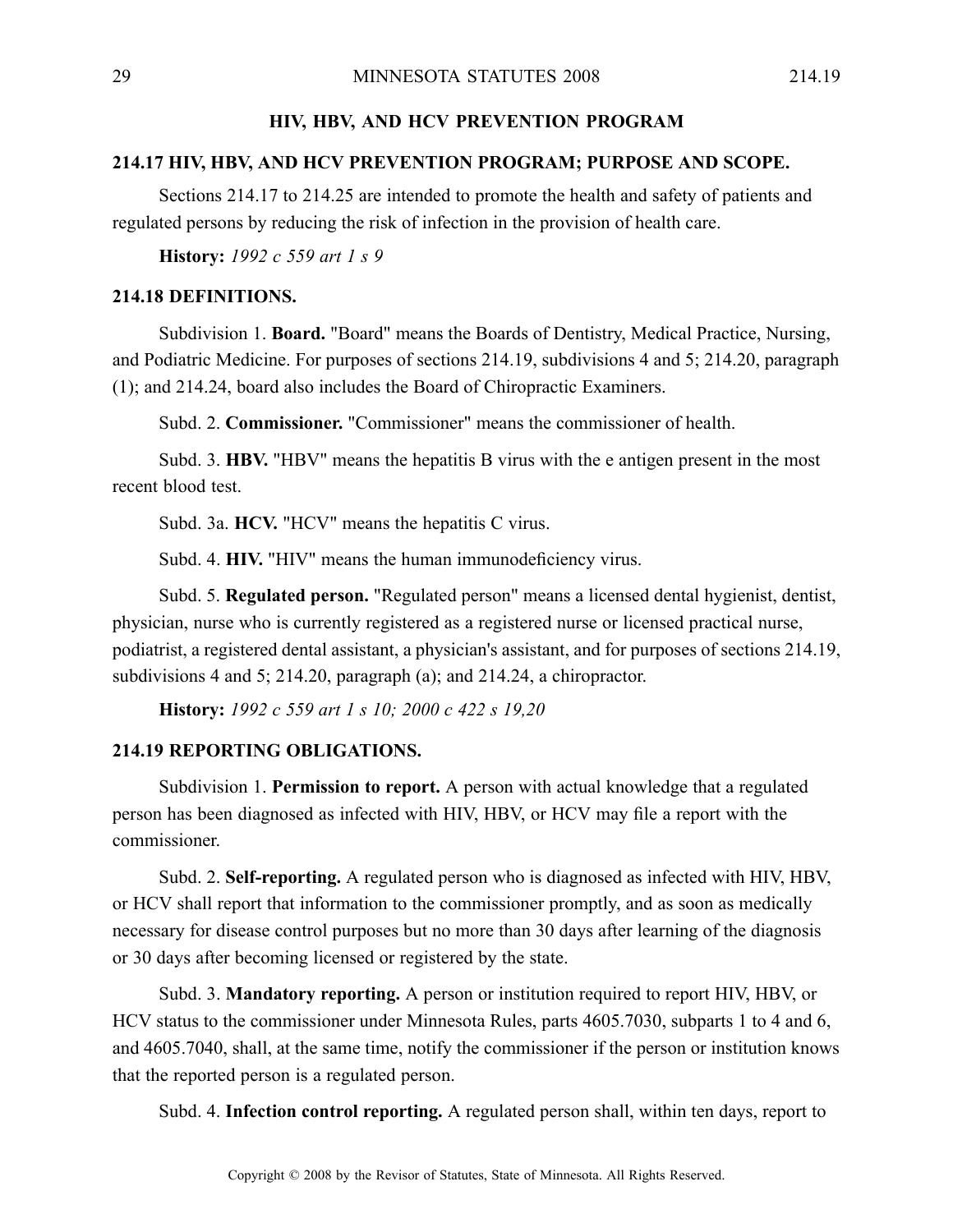the appropriate board personal knowledge of <sup>a</sup> serious failure or <sup>a</sup> pattern of failure by another regulated person to comply with accepted and prevailing infection control procedures related to the prevention of HIV, HBV, and HCV transmission. In lieu of reporting to the board, the regulated person may make the repor<sup>t</sup> to <sup>a</sup> designated official of the hospital, nursing home, clinic, or other institution or agency where the failure to comply with accepted and prevailing infection control procedures occurred. The designated official shall repor<sup>t</sup> to the appropriate board within 30 days of receiving <sup>a</sup> repor<sup>t</sup> under this subdivision. The repor<sup>t</sup> shall include specific information about the response by the institution or agency to the report. A regulated person shall not be discharged or discriminated against for filing <sup>a</sup> complaint in good faith under this subdivision.

Subd. 5. **Immunity.** A person is immune from civil liability or criminal prosecution for submitting <sup>a</sup> repor<sup>t</sup> in good faith to the commissioner or to <sup>a</sup> board under this section.

**History:** *1992 <sup>c</sup> 559 art 1 <sup>s</sup> 11; 2000 <sup>c</sup> 422 <sup>s</sup> 21*

## **214.20 GROUNDS FOR DISCIPLINARY OR RESTRICTIVE ACTION.**

A board may refuse to gran<sup>t</sup> <sup>a</sup> license or registration or may impose disciplinary or restrictive action against <sup>a</sup> regulated person who:

(1) fails to follow accepted and prevailing infection control procedures, including <sup>a</sup> failure to conform to current recommendations of the Centers for Disease Control for preventing the transmission of HIV, HBV, and HCV, or fails to comply with infection control rules promulgated by the board. Injury to <sup>a</sup> patient need not be established;

(2) fails to comply with any requirement of sections 214.17 to 214.24; or

(3) fails to comply with any monitoring or reporting requirement.

**History:** *1992 <sup>c</sup> 559 art 1 <sup>s</sup> 12; 2000 <sup>c</sup> 422 <sup>s</sup> 22*

#### **214.21 TEMPORARY SUSPENSION.**

The board may, without hearing, temporarily suspend the right to practice of <sup>a</sup> regulated person if the board finds that the regulated person has refused to submit to or comply with monitoring under section 214.23. The suspension shall take effect upon written notice to the regulated person specifying the statute or rule violated. The suspension shall remain in effect until the board issues <sup>a</sup> final order based on <sup>a</sup> stipulation or after <sup>a</sup> hearing. At the time the board issues the suspension notice, the board shall schedule <sup>a</sup> disciplinary hearing to be held under chapter 14. The regulated person shall be provided with at least 20 days' notice of <sup>a</sup> hearing held under this section. The hearing shall be scheduled to begin no later than 30 days after the issuance of the suspension order.

**History:** *1992 <sup>c</sup> 559 art 1 <sup>s</sup> 13*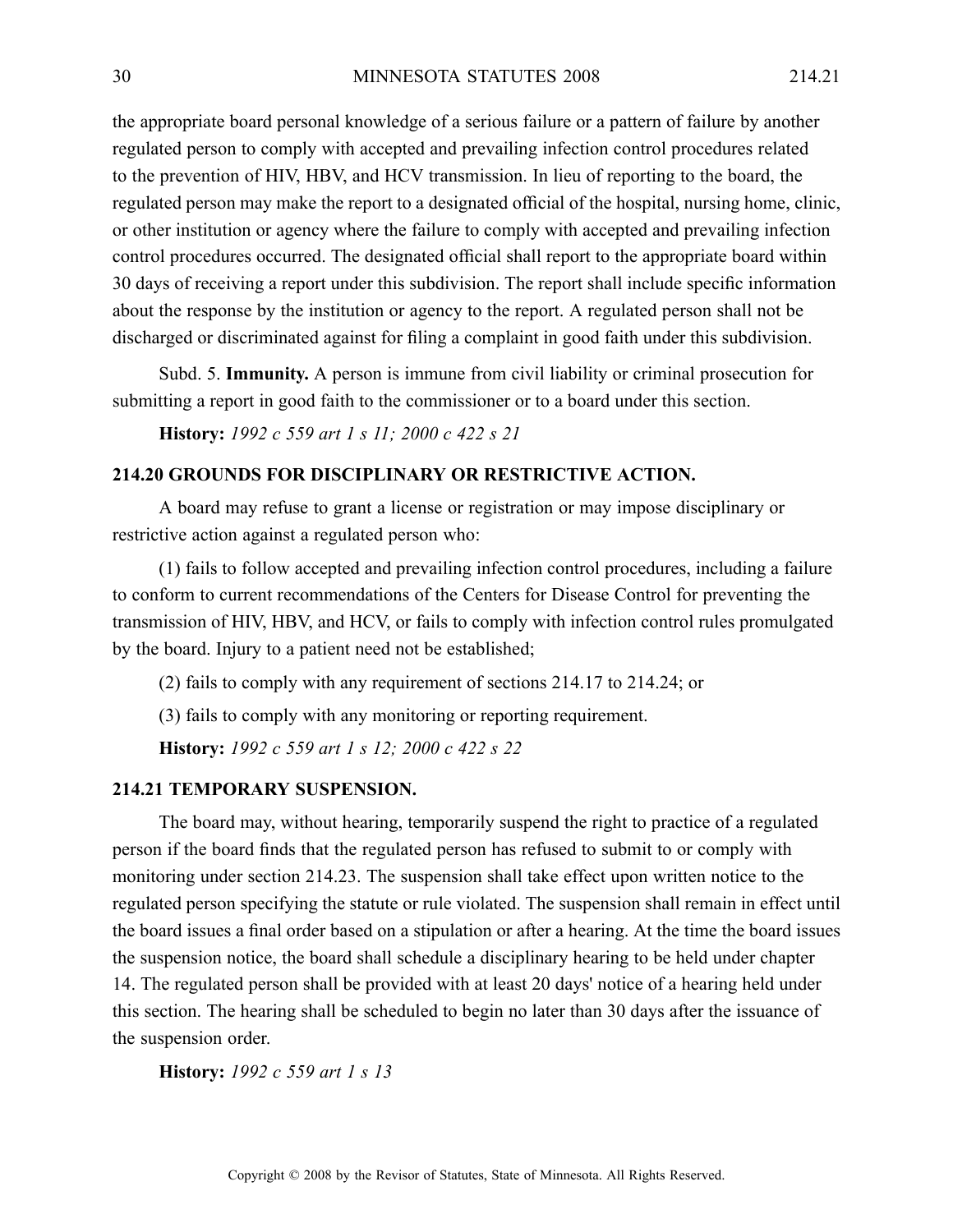#### **214.22 NOTICE; ACTION.**

If the board has reasonable grounds to believe <sup>a</sup> regulated person infected with HIV, HBV, or HCV has done or omitted doing any act that would be grounds for disciplinary action under section 214.20, the board may take action after giving notice three business days before the action, or <sup>a</sup> lesser time if deemed necessary by the board. The board may:

(1) temporarily suspend the regulated person's right to practice under section 214.21;

(2) require the regulated person to appear personally at <sup>a</sup> conference with representatives of the board and to provide information relating to the regulated person's health or professional practice; and

(3) take any other lesser action deemed necessary by the board for the protection of the public.

#### **History:** *1992 <sup>c</sup> 559 art 1 <sup>s</sup> 14; 2000 <sup>c</sup> 422 <sup>s</sup> 23*

## **214.23 MONITORING.**

Subdivision 1. **Commissioner of health.** The board shall enter into <sup>a</sup> contract with the commissioner to perform the functions in subdivisions 2 and 3. The contract shall provide that:

(1) unless requested to do otherwise by <sup>a</sup> regulated person, <sup>a</sup> board shall refer all regulated persons infected with HIV, HBV, or HCV to the commissioner;

(2) the commissioner may choose to refer any regulated person who is infected with HIV, HBV, or HCV as well as all information related thereto to the person's board at any time for any reason, including but not limited to: the degree of cooperation and compliance by the regulated person; the inability to secure information or the medical records of the regulated person; or when the facts may presen<sup>t</sup> other possible violations of the regulated persons practices act. Upon reques<sup>t</sup> of the regulated person who is infected with HIV, HBV, or HCV the commissioner shall refer the regulated person and all information related thereto to the person's board. Once the commissioner has referred <sup>a</sup> regulated person to <sup>a</sup> board, the board may not thereafter submit it to the commissioner to establish <sup>a</sup> monitoring plan unless the commissioner of health consents in writing;

(3) <sup>a</sup> board shall not take action on grounds relating solely to the HIV, HBV, or HCV status of <sup>a</sup> regulated person until after referral by the commissioner; and

(4) notwithstanding sections 13.39 and 13.41 and chapters 147, 147A, 148, 150A, 153, and 214, <sup>a</sup> board shall forward to the commissioner any information on <sup>a</sup> regulated person who is infected with HIV, HBV, or HCV that the Department of Health requests.

Subd. 2. **Monitoring plan.** After receiving <sup>a</sup> repor<sup>t</sup> that <sup>a</sup> regulated person is infected with HIV, HBV, or HCV, the board or the commissioner acting on behalf of the board shall evaluate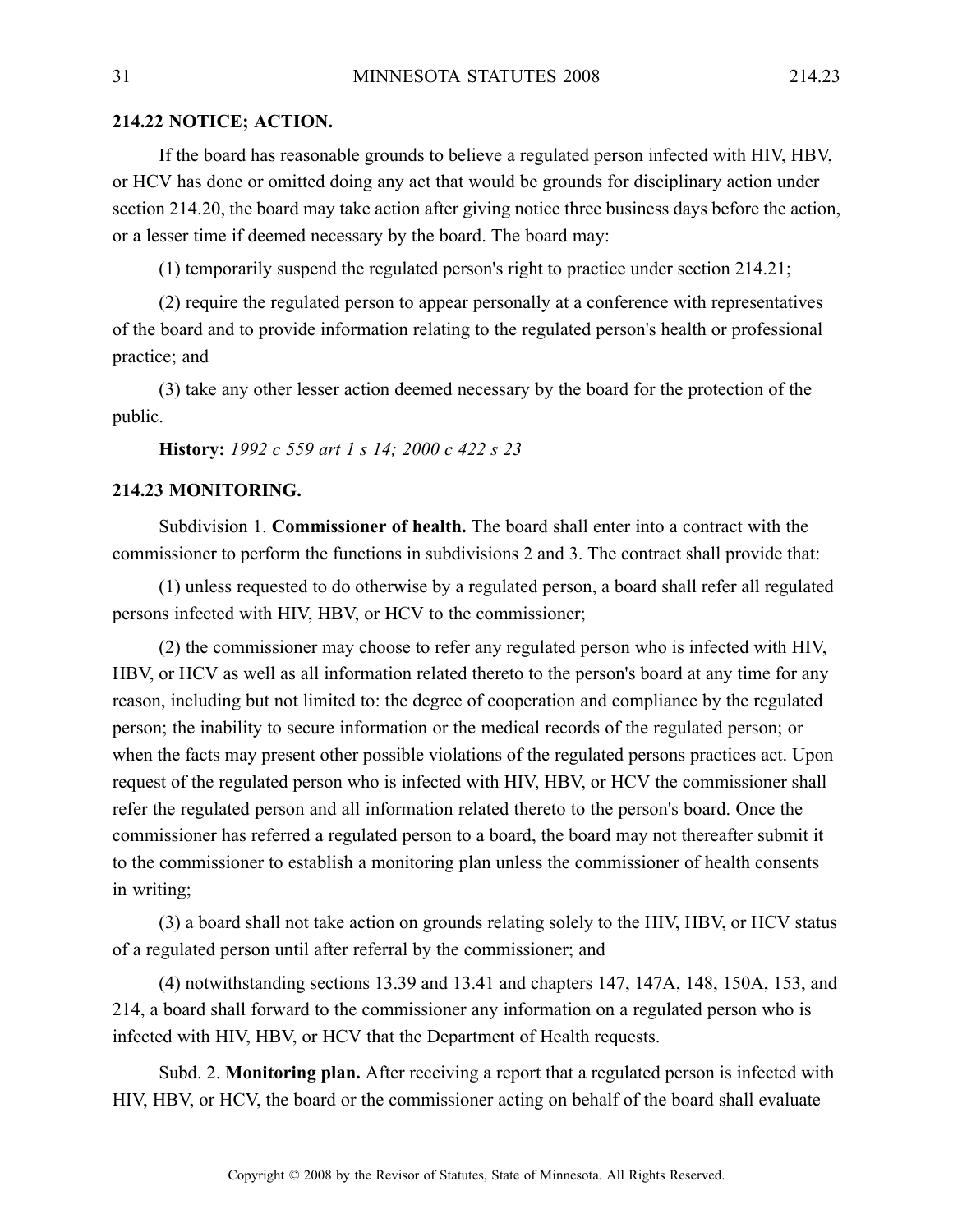the pas<sup>t</sup> and current professional practice of the regulated person to determine whether there has been <sup>a</sup> violation under section 214.20. After evaluation of the regulated person's pas<sup>t</sup> and current professional practice, the board or the commissioner, acting on behalf of the board, shall establish <sup>a</sup> monitoring plan for the regulated person. The monitoring plan may:

(1) address the scope of <sup>a</sup> regulated person's professional practice when the board or the commissioner, acting on behalf of the board, determines that the practice constitutes an identifiable risk of transmission of HIV, HBV, or HCV from the regulated person to the patient;

(2) include the submission of regular reports at <sup>a</sup> frequency determined by the board or the commissioner, acting on behalf of the board, regarding the regulated person's health status; and

(3) include any other provisions deemed reasonable by the board or the commissioner of health, acting on behalf of the board.

The board or commissioner, acting on behalf of the board, may enter into agreements with qualified persons to perform monitoring on its behalf. The regulated person shall comply with any monitoring plan established under this subdivision.

Subd. 3. **Expert review panel.** The board or the commissioner acting on behalf of the board may appoint an exper<sup>t</sup> review panel to assist in the performance of the responsibilities under this section. In consultations with the exper<sup>t</sup> review panel, the commissioner or board shall, to the extent possible, protect the identity of the regulated person. When an exper<sup>t</sup> review panel is appointed, it must contain at least one member appointed by the commissioner and one professional member appointed by the board. The panel shall provide exper<sup>t</sup> assistance to the board, or to the commissioner acting on behalf of the board, in the subjects of infectious diseases, epidemiology, practice techniques used by regulated persons, and other subjects determined by the board or by the commissioner acting on behalf of the board. Members of the exper<sup>t</sup> review panel are subject to those provisions of chapter 13 that restrict the commissioner or the board under Laws 1992, chapter 559, article 1.

Subd. 4. **Immunity.** Members of the board or the commissioner acting on behalf of the board, and persons who participate on an exper<sup>t</sup> review panel or who assist the board or the commissioner in monitoring the practice of <sup>a</sup> regulated person, are immune from civil liability or criminal prosecution for any actions, transactions, or publications made in good faith and in execution of, or relating to, their duties under sections 214.17 to 214.24, excep<sup>t</sup> that no immunity shall be available for persons who have knowingly violated any provision of chapter 13.

**History:** *1992 <sup>c</sup> 559 art 1 <sup>s</sup> 15; 1995 <sup>c</sup> 205 art 2 <sup>s</sup> 7; 2000 <sup>c</sup> 422 <sup>s</sup> 24,25*

#### **214.24 INSPECTION OF PRACTICE.**

Subdivision 1. **Authority.** The board is authorized to conduct inspections of the clinical practice of <sup>a</sup> regulated person to determine whether the regulated person is following accepted and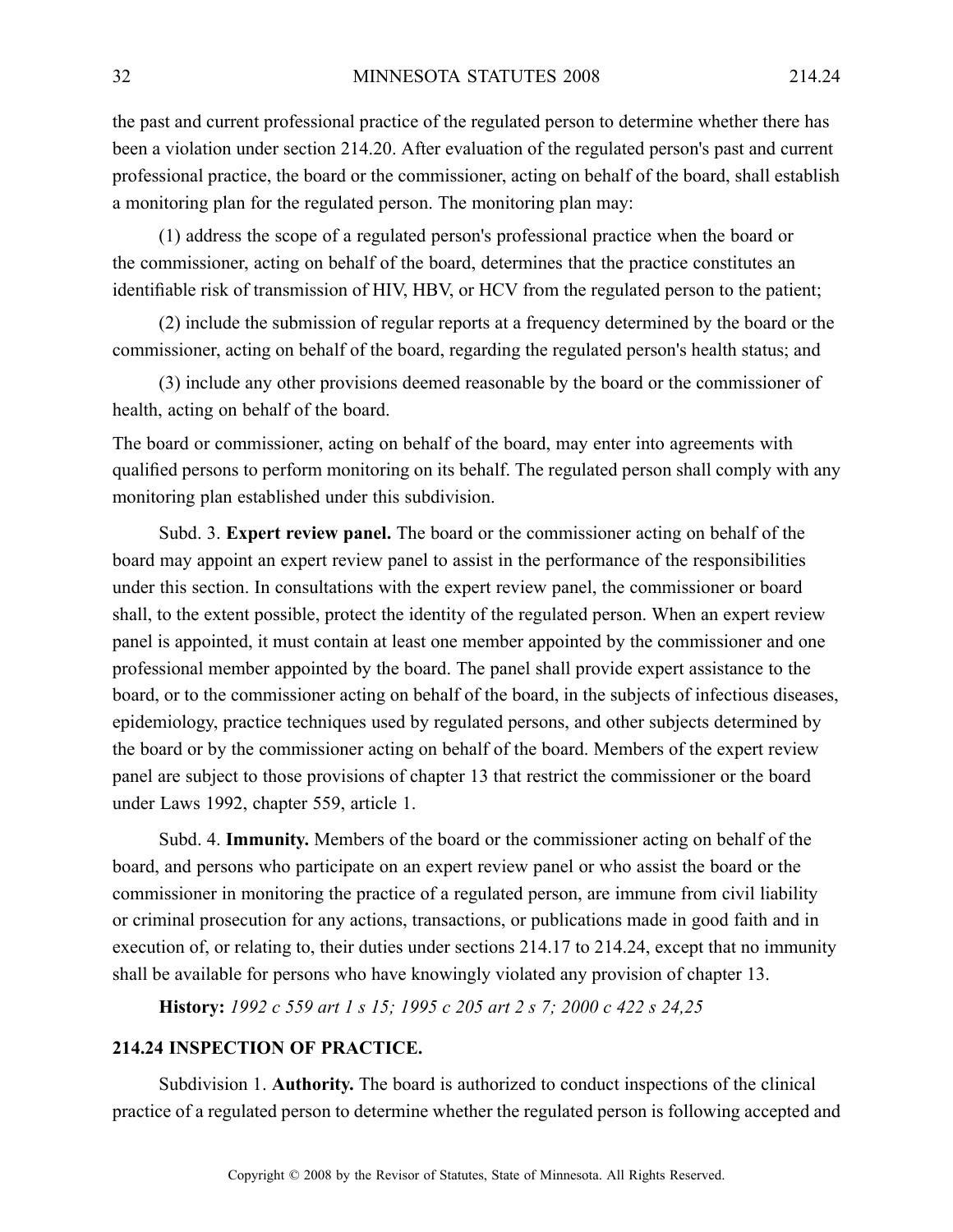prevailing infection control procedures. The board shall provide at least three business days' notice to the clinical practice prior to the inspection. The clinical practice of <sup>a</sup> regulated person includes any location where the regulated person practices that is not an institution licensed and subject to inspection by the commissioner of health. During the course of inspections the privacy and confidentiality of patients and regulated persons shall be maintained. The board may require on license renewal forms that regulated persons inform the board of all locations where they practice.

Subd. 2. **Access; records.** An inspector from the board shall have access, during reasonable business hours for purposes of inspection, to all areas of the practice setting where patient care is rendered or drugs or instruments are held that come into contact with <sup>a</sup> patient. An inspector is authorized to interview employees and regulated persons in the performance of an inspection, to observe infection control procedures, test equipment used to sterilize instruments, and to review and copy all relevant records, excluding patient health records. In performing these responsibilities, inspectors shall make reasonable efforts to respec<sup>t</sup> and preserve patient privacy and the privacy of the regulated person. Boards are authorized to conduct joint inspections and to share information obtained under this section. The boards shall contract with the commissioner to perform the duties under this subdivision.

Subd. 3. **Board action.** If accepted and prevailing infection control techniques are not being followed, the board may educate the regulated person or take other actions. The board and the inspector shall maintain patient confidentiality in any action resulting from the inspection.

Subd. 4. **Rulemaking.** A board is authorized to adopt rules setting standards for infection control procedures. Boards shall engage in joint rulemaking. Boards must seek and consider the advice of the commissioner of health before adopting rules. No inspections shall be conducted under this section until after infection control rules have been adopted. Each board is authorized to provide educational information and training to regulated persons regarding infection control. All regulated persons who are employers shall make infection control rules available to employees who engage in functions related to infection control.

**History:** *1992 <sup>c</sup> 559 art 1 <sup>s</sup> 16*

## **214.25 DATA PRIVACY.**

Subdivision 1. **Board data.** (a) All data collected or maintained as par<sup>t</sup> of the board's duties under sections 214.19, 214.23, and 214.24 shall be classified as investigative data under section 13.39 excep<sup>t</sup> that inactive investigative data shall be classified as private data under section 13.02, subdivision 12, or nonpublic data under section 13.02, subdivision 9, in the case of data not on individuals.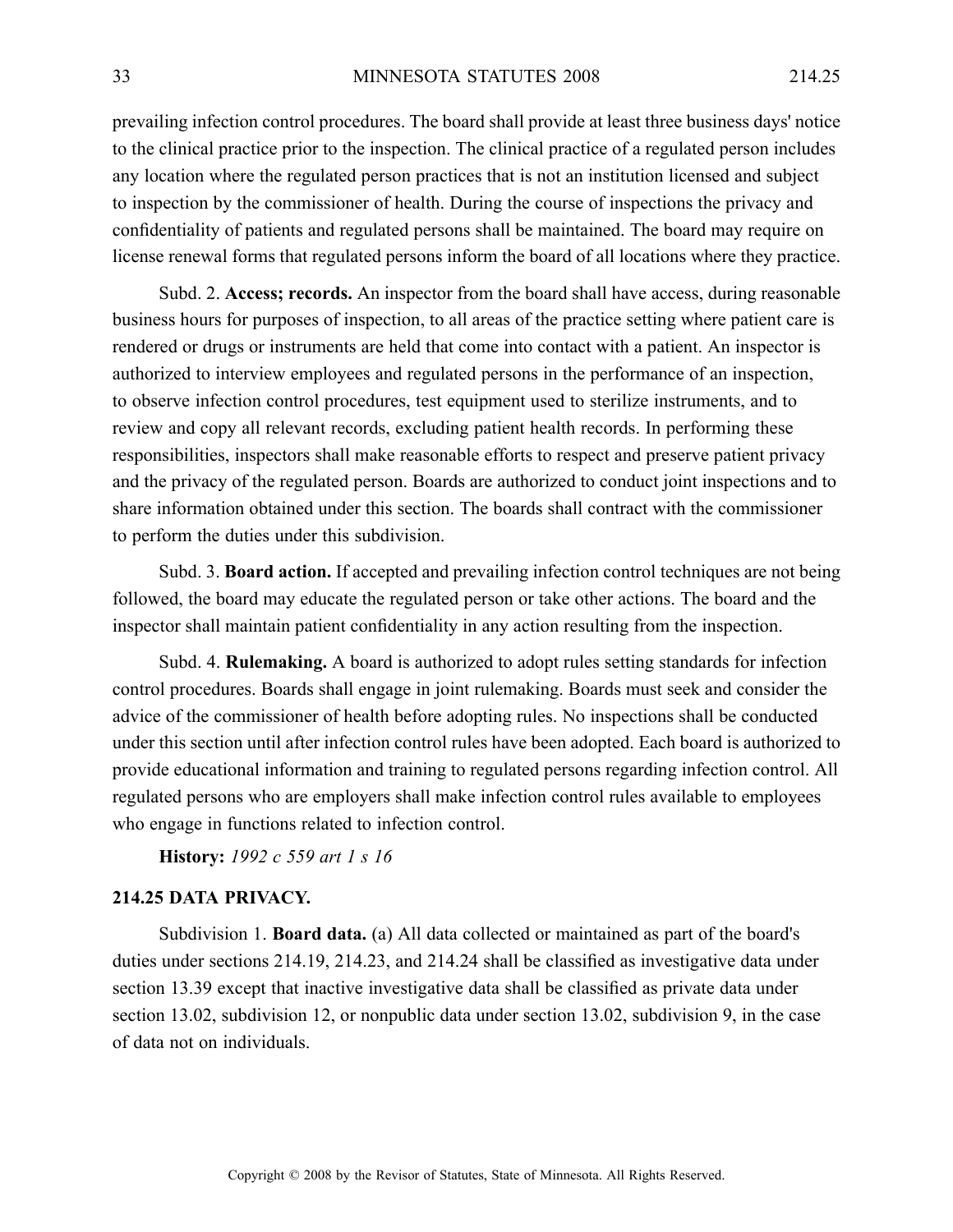(b) Notwithstanding section 13.05, subdivision 9, data addressed in this subdivision shall not be disclosed excep<sup>t</sup> as provided in this subdivision or section 13.04; excep<sup>t</sup> that the board may disclose to the commissioner under section 214.23.

Subd. 2. **Commissioner of health data.** (a) All data collected or maintained as par<sup>t</sup> of the commissioner of health's duties under sections 214.19, 214.23, and 214.24 shall be classified as investigative data under section 13.39, excep<sup>t</sup> that inactive investigative data shall be classified as private data under section 13.02, subdivision 12, or nonpublic data under section 13.02, subdivision 9, in the case of data not on individuals.

(b) Notwithstanding section 13.05, subdivision 9, data addressed in this subdivision shall not be disclosed excep<sup>t</sup> as provided in this subdivision or section 13.04; excep<sup>t</sup> that the commissioner may disclose to the boards under section 214.23.

(c) The commissioner may disclose data addressed under this subdivision as necessary: to identify, establish, implement, and enforce <sup>a</sup> monitoring plan; to investigate <sup>a</sup> regulated person; to alert persons who may be threatened by illness as evidenced by epidemiologic data; to control or preven<sup>t</sup> the spread of HIV, HBV, or HCV disease; or to diminish an imminent threat to the public health.

**History:** *1992 <sup>c</sup> 559 art 1 <sup>s</sup> 17; 2000 <sup>c</sup> 422 <sup>s</sup> 26*

## **DIVERSION PROGRAMS**

## **214.28 DIVERSION PROGRAM.**

A health-related licensing board may establish performance criteria and contract for <sup>a</sup> diversion program for regulated professionals who are unable to practice with reasonable skill and safety by reason of illness, use of alcohol, drugs, chemicals, or any other materials, or as <sup>a</sup> result of any mental, physical, or psychological condition.

**History:** *2000 <sup>c</sup> 284 <sup>s</sup> 8*

#### **214.29 PROGRAM REQUIRED.**

Each health-related licensing board, including the Emergency Medical Services Regulatory Board under chapter 144E, shall either conduct <sup>a</sup> health professionals service program under sections 214.31 to 214.37 or contract for <sup>a</sup> diversion program under section 214.28.

**History:** *2000 <sup>c</sup> 284 <sup>s</sup> 9*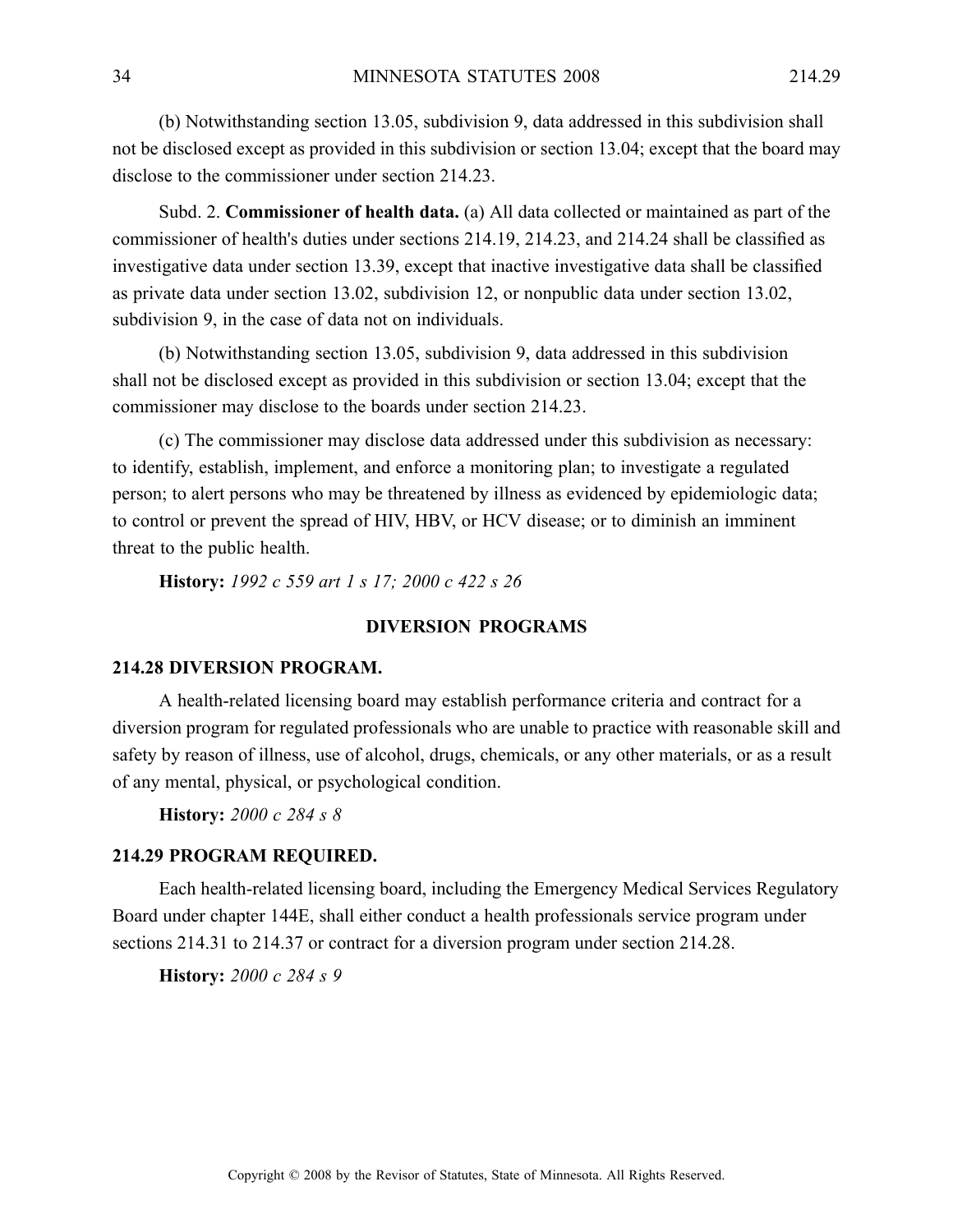## **HEALTH PROFESSIONALS SERVICES PROGRAM**

#### **214.31 AUTHORITY.**

Two or more of the health-related licensing boards listed in section 214.01, subdivision 2, may jointly conduct <sup>a</sup> health professionals services program to protect the public from persons regulated by the boards who are unable to practice with reasonable skill and safety by reason of illness, use of alcohol, drugs, chemicals, or any other materials, or as <sup>a</sup> result of any mental, physical, or psychological condition. The program does not affect <sup>a</sup> board's authority to discipline violations of <sup>a</sup> board's practice act. For purposes of sections 214.31 to 214.37, the emergency medical services regulatory board shall be included in the definition of <sup>a</sup> health-related licensing board under chapter 144E.

**History:** *1994 <sup>c</sup> 556 <sup>s</sup> 2; 2000 <sup>c</sup> 284 <sup>s</sup> 10*

#### **214.32 PROGRAM OPERATIONS AND RESPONSIBILITIES.**

Subdivision 1. **Management.** (a) A Health Professionals Services Program Committee is established, consisting of one person appointed by each participating board, with each participating board having one vote. The committee shall designate one board to provide administrative managemen<sup>t</sup> of the program, set the program budget and the pro rata share of program expenses to be borne by each participating board, provide guidance on the general operation of the program, including hiring of program personnel, and ensure that the program's direction is in accord with its authority. If the participating boards change which board is designated to provide administrative managemen<sup>t</sup> of the program, any appropriation remaining for the program shall transfer to the newly designated board on the effective date of the change. The participating boards must inform the appropriate legislative committees and the commissioner of finance of any change in the administrative managemen<sup>t</sup> of the program, and the amount of any appropriation transferred under this provision.

(b) The designated board, upon recommendation of the Health Professional Services Program Committee, shall hire the program manager and employees and pay expenses of the program from funds appropriated for that purpose. The designated board may apply for grants to pay program expenses and may enter into contracts on behalf of the program to carry out the purposes of the program. The participating boards shall enter into written agreements with the designated board.

(c) An advisory committee is established to advise the program committee consisting of:

(1) one member appointed by each of the following: the Minnesota Academy of Physician Assistants, the Minnesota Dental Association, the Minnesota Chiropractic Association, the Minnesota Licensed Practical Nurse Association, the Minnesota Medical Association, the Minnesota Nurses Association, and the Minnesota Podiatric Medicine Association;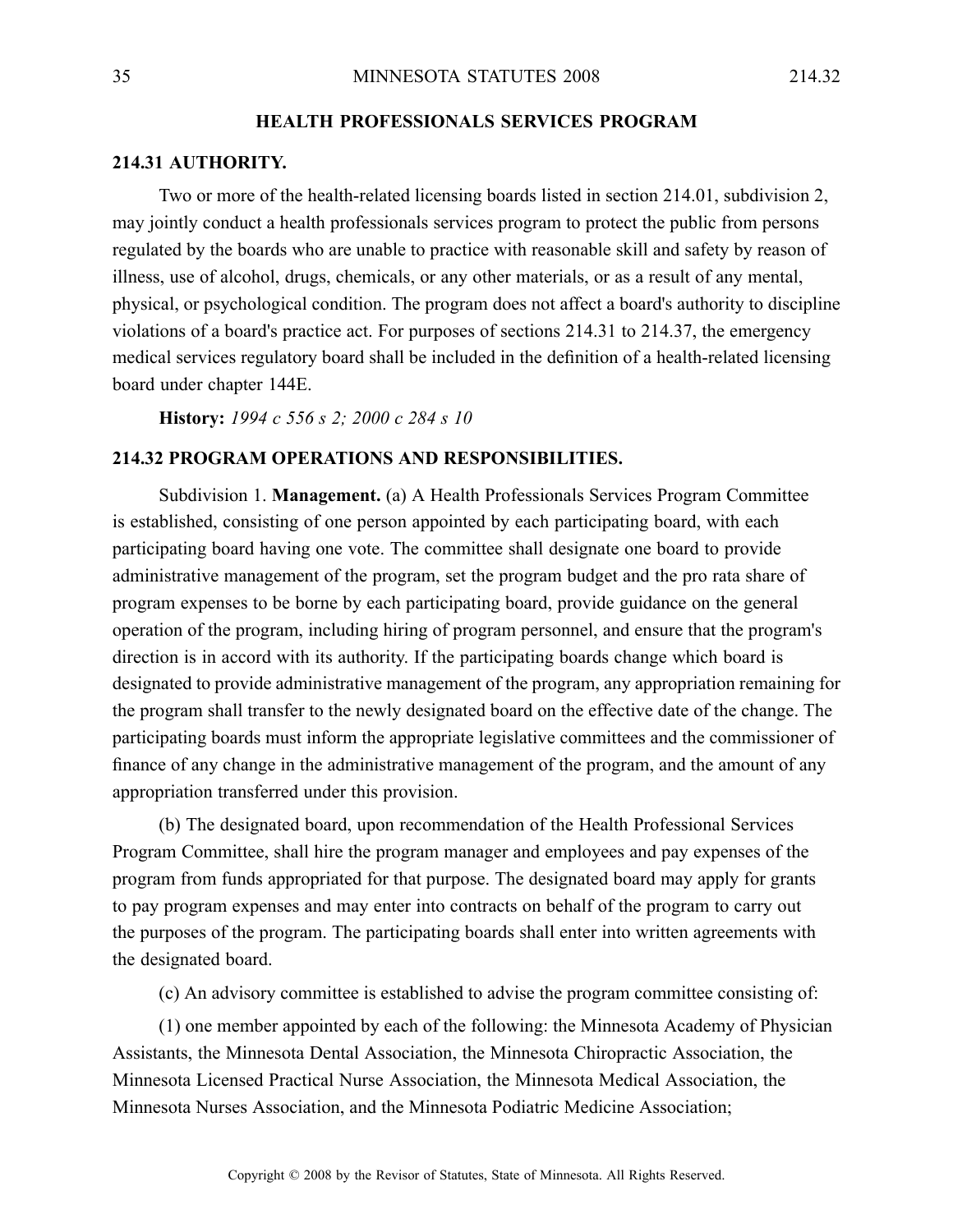(2) one member appointed by each of the professional associations of the other professions regulated by <sup>a</sup> participating board not specified in clause (1); and

(3) two public members, as defined by section 214.02.

Members of the advisory committee shall be appointed for two years and members may be reappointed.

Subd. 2. **Services.** (a) The program shall provide the following services to program participants:

(1) referral of eligible regulated persons to qualified professionals for evaluation, treatment, and <sup>a</sup> written plan for continuing care consistent with the regulated person's illness. The referral shall take into consideration the regulated person's financial resources as well as specific needs;

(2) development of individualized program participation agreements between participants and the program to meet the needs of participants and protect the public. An agreemen<sup>t</sup> may include, but need not be limited to, recommendations from the continuing care plan, practice monitoring, health monitoring, practice restrictions, random drug screening, suppor<sup>t</sup> group participation, filing of reports necessary to document compliance, and terms for successful completion of the regulated person's program; and

(3) monitoring of compliance by participants with individualized program participation agreements or board orders.

(b) The program may develop services related to sections 214.31 to 214.37 for employers and colleagues of regulated persons from participating boards.

Subd. 3. **Participant costs.** Each program participant shall be responsible for paying for the costs of physical, psychosocial, or other related evaluation, treatment, laboratory monitoring, and random drug screens.

Subd. 4. **Eligibility.** Admission to the health professional services program is available to <sup>a</sup> person regulated by <sup>a</sup> participating board who is unable to practice with reasonable skill and safety by reason of illness, use of alcohol, drugs, chemicals, or any other materials, or as <sup>a</sup> result of any mental, physical, or psychological condition. Admission in the health professional services program shall be denied to persons:

(1) who have diverted controlled substances for other than self-administration;

(2) who have been terminated from this or any other state professional services program for noncompliance in the program;

(3) currently under <sup>a</sup> board disciplinary order or corrective action agreement, unless referred by <sup>a</sup> board;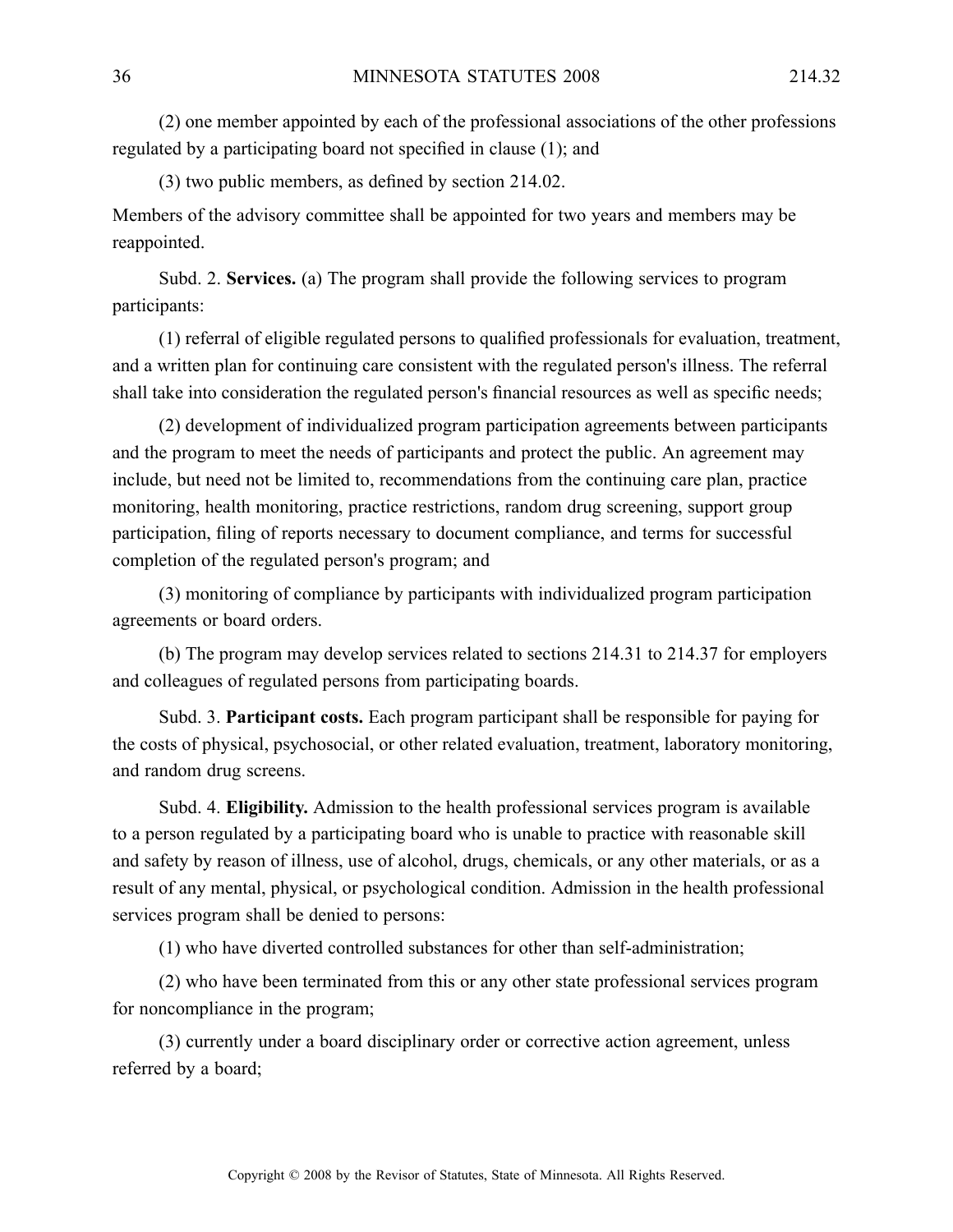(4) regulated under sections 214.17 to 214.25, unless referred by <sup>a</sup> board or by the commissioner of health;

(5) accused of sexual misconduct; or

(6) whose continued practice would create <sup>a</sup> serious risk of harm to the public.

Subd. 5. **Completion; voluntary termination; discharge.** A regulated person completes the program when the terms of the program participation agreement are fulfilled. A regulated person may voluntarily terminate participation in the health professionals service program at any time by reporting to the person's board. The program manager may choose to discharge <sup>a</sup> regulated person from the program and make <sup>a</sup> referral to the person's board at any time for reasons including but not limited to: the degree of cooperation and compliance by the regulated person, the inability to secure information or the medical records of the regulated person, or indication of other possible violations of the regulated person's practice act. The regulated person shall be notified in writing by the program manager of any change in the person's program status. A regulated person who has been terminated or discharged from the program may be referred back to the program for monitoring.

History: 1994 c 556 s 3; 1997 c 192 s 31; 1998 c 407 art 2 s 94; 2000 c 284 s 11; 2001 c *161 <sup>s</sup> 41; 2003 <sup>c</sup> 87 <sup>s</sup> 51; 2007 <sup>c</sup> 123 <sup>s</sup> 131*

#### **214.33 REPORTING.**

Subdivision 1. **Permission to report.** A person who has personal knowledge that <sup>a</sup> regulated person has the inability to practice with reasonable skill and safety by reason of illness, use of alcohol, drugs, chemicals or any other materials, or as <sup>a</sup> result of any mental, physical, or psychological condition may repor<sup>t</sup> that knowledge to the program or to the board. A repor<sup>t</sup> to the program under this subdivision fulfills the reporting requirement contained in <sup>a</sup> regulated person's practice act.

Subd. 2. **Self-reporting.** A person regulated by a participating board who is unable to practice with reasonable skill and safety by reason of illness, use of alcohol, drugs, chemicals, or any other materials, or as <sup>a</sup> result of any mental, physical, or psychological condition shall repor<sup>t</sup> to the person's board or the program.

Subd. 3. **Program manager.** The program manager shall repor<sup>t</sup> to the appropriate participating board <sup>a</sup> regulated person who does not meet program admission criteria, violates the terms of the program participation agreement, or leaves the program excep<sup>t</sup> upon fulfilling the terms for successful completion of the program as set forth in the participation agreement. The program manager shall repor<sup>t</sup> to the appropriate participating board <sup>a</sup> regulated person who is alleged to have committed violations of the person's practice act that are outside the authority of the health professionals services program as described in sections 214.31 to 214.37. The program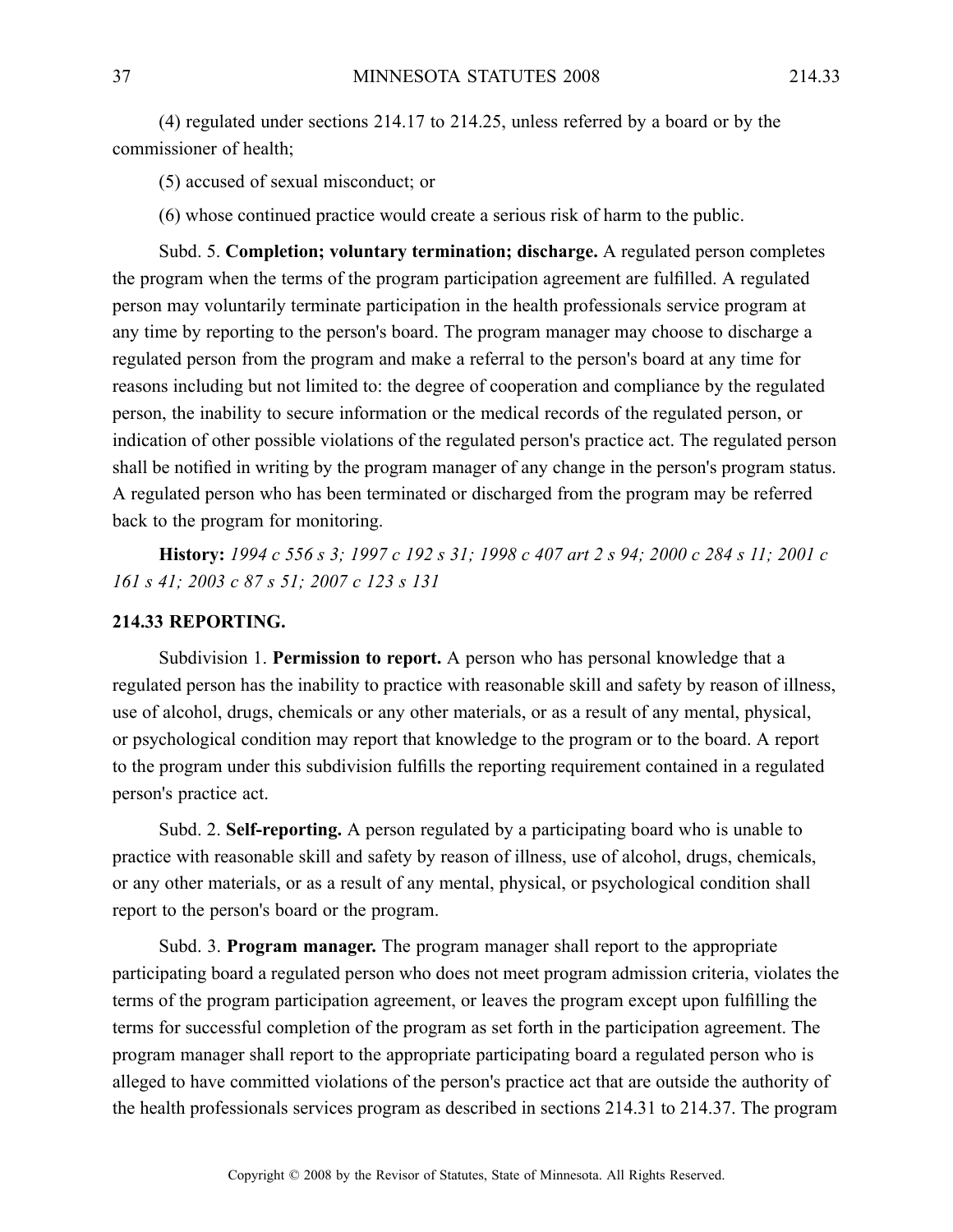manager shall inform any reporting person of the disposition of the person's repor<sup>t</sup> to the program.

Subd. 4. **Board.** A board may refer any regulated person to the program consistent with section 214.32, subdivision 4, if the board believes the regulated person will benefit and the public will be protected.

**History:** *1994 <sup>c</sup> 556 <sup>s</sup> 4*

## **214.34 IMMUNITY.**

Subdivision 1. **Reporting immunity.** Any individual, agency, institution, facility, business, or organization is immune from civil liability or criminal prosecution for submitting <sup>a</sup> repor<sup>t</sup> in good faith to the program under this section or for cooperating with an investigation of <sup>a</sup> repor<sup>t</sup> or with staff of the program. Reports are confidential and are privileged communication.

Subd. 2. **Program immunity.** Members of the participating boards and persons employed by the boards and program, program consultants, and members of advisory bodies for the program are immune from civil liability and criminal prosecution for any actions, transactions, or reports in the execution of, or relating to, their duties under sections 214.31 to 214.36.

**History:** *1994 <sup>c</sup> 556 <sup>s</sup> 5*

## **214.35 CLASSIFICATION OF DATA.**

All data collected and maintained and any agreements with regulated persons entered into as par<sup>t</sup> of the program is classified as active investigative data under section 13.41 while the individual is in the program, excep<sup>t</sup> for monitoring data which is classified as private. When <sup>a</sup> regulated person successfully completes the program, the data and participation agreemen<sup>t</sup> become inactive investigative data which shall be classified as private data under section 13.02, subdivision 12, or nonpublic data under section 13.02, subdivision 9, in the case of data not on individuals. Data and agreements shall not be forwarded to the board unless the program reports <sup>a</sup> participant to <sup>a</sup> board as described in section 214.33, subdivision 3.

**History:** *1994 <sup>c</sup> 556 <sup>s</sup> 6*

## **214.36 BOARD PARTICIPATION.**

Participating boards may, by mutual agreement, implement the program upon enactment. Thereafter, health-related licensing boards desiring to enter into or discontinue an agreemen<sup>t</sup> to participate in the health professionals services program shall provide <sup>a</sup> written resolution indicating the board's intent to the designated board by January 1 preceding the start of <sup>a</sup> biennium.

**History:** *1994 <sup>c</sup> 556 <sup>s</sup> 7*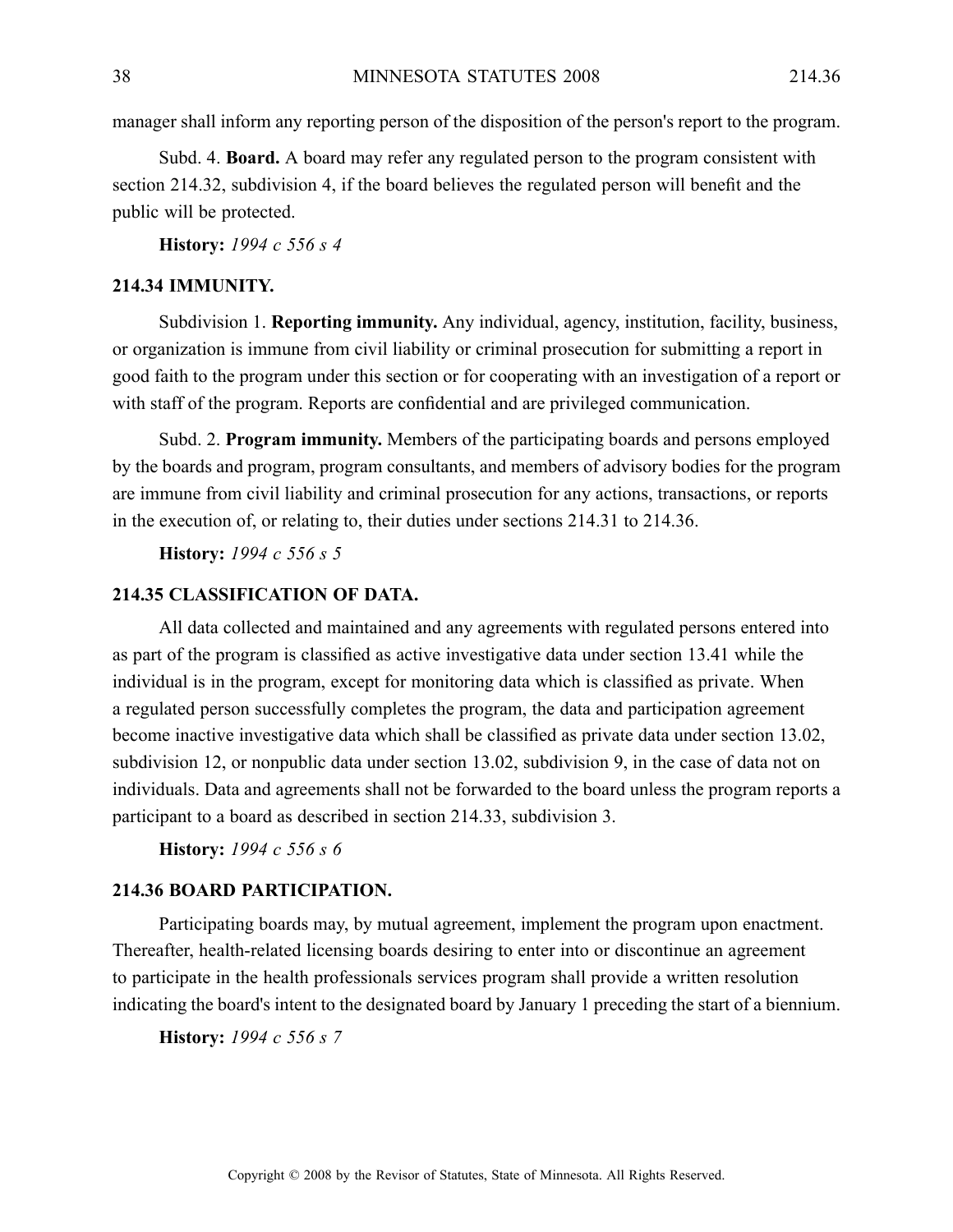## **214.37 RULEMAKING.**

By July 1, 1996, the participating boards shall adopt joint rules relating to the provisions of sections 214.31 to 214.36 in consultation with the advisory committee and other appropriate individuals. The required rule writing does not preven<sup>t</sup> the implementation of sections 214.31 to 214.37 and Laws 1994, chapter 556, section 9, upon enactment.

**History:** *1994 <sup>c</sup> 556 <sup>s</sup> 8*

#### **VOLUNTEER HEALTH CARE PROVIDER PROGRAM**

#### **214.40 VOLUNTEER HEALTH CARE PROVIDER PROGRAM.**

Subdivision 1. **Definitions.** (a) The definitions in this subdivision apply to this section.

(b) "Administrative services unit" means the administrative services unit for the health-related licensing boards.

(c) "Charitable organization" means <sup>a</sup> charitable organization within the meaning of section 501(c)(3) of the Internal Revenue Code that has as <sup>a</sup> purpose the sponsorship or suppor<sup>t</sup> of programs designed to improve the quality, awareness, and availability of health care services and that serves as <sup>a</sup> funding mechanism for providing those services.

(d) "Health care facility or organization" means <sup>a</sup> health care facility licensed under chapter 144 or 144A, or <sup>a</sup> charitable organization.

(e) "Health care provider" means <sup>a</sup> physician licensed under chapter 147, physician assistant registered and practicing under chapter 147A, nurse licensed and registered to practice under chapter 148, or dentist or dental hygienist licensed under chapter 150A.

(f) "Health care services" means health promotion, health monitoring, health education, diagnosis, treatment, minor surgical procedures, the administration of local anesthesia for the stitching of wounds, and primary dental services, including preventive, diagnostic, restorative, and emergency treatment. Health care services do not include the administration of general anesthesia or surgical procedures other than minor surgical procedures.

(g) "Medical professional liability insurance" means medical malpractice insurance as defined in section 62F.03.

Subd. 2. **Establishment.** The administrative services unit shall establish <sup>a</sup> volunteer health care provider program to facilitate the provision of health care services provided by volunteer health care providers through eligible health care facilities and organizations.

Subd. 3. **Participation of health care facilities.** To participate in the program established in subdivision 2, <sup>a</sup> health care facility or organization must register with the administrative services unit on forms provided by the administrative services unit and must meet the following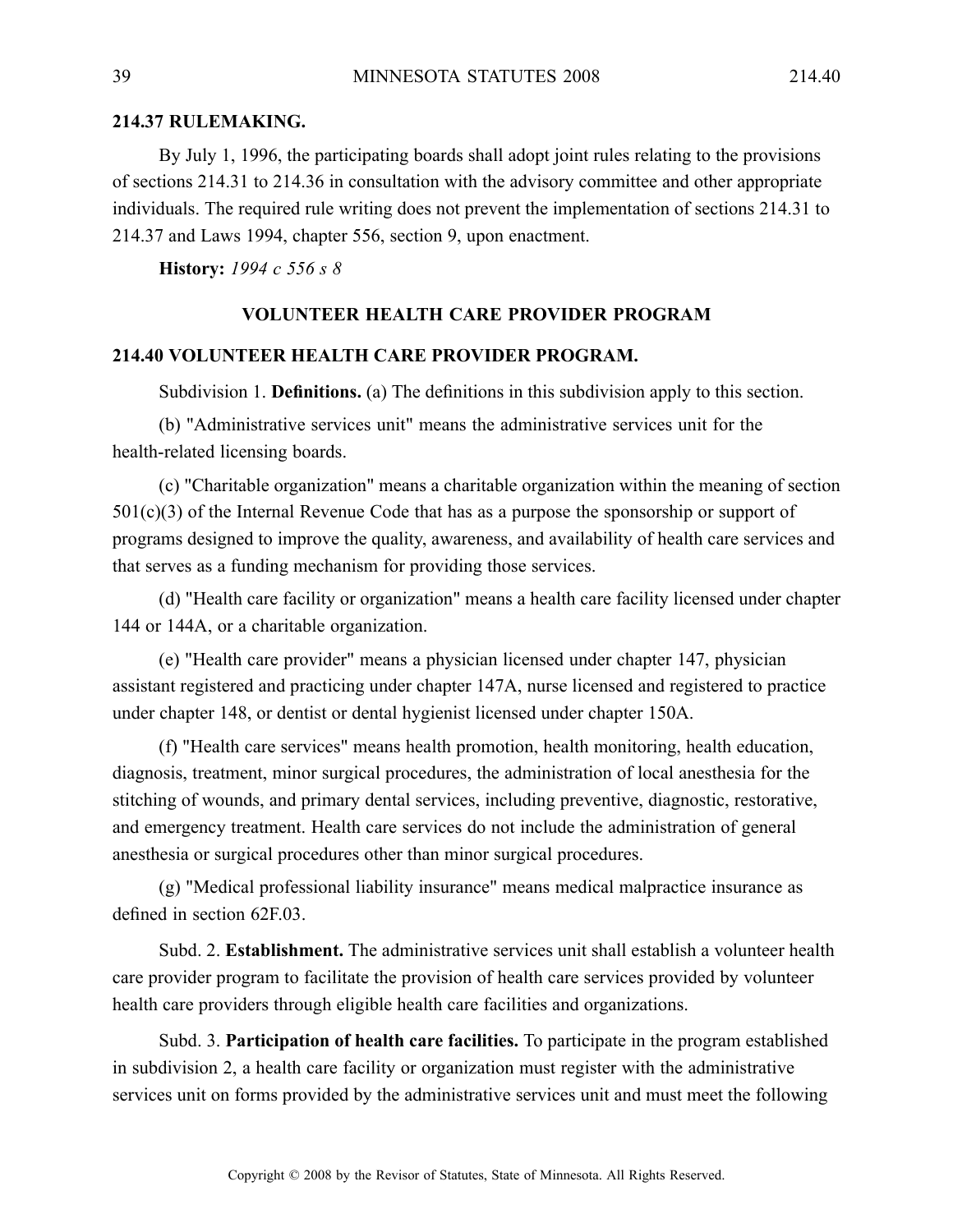requirements:

(1) be licensed to the extent required by law or regulation;

(2) provide evidence that the provision of health care services to the uninsured and underinsured is the primary purpose of the facility or organization;

(3) certify that it maintains adequate general liability and professional liability insurance for program staff other than the volunteer health care provider or is properly and adequately self-insured;

(4) agree to repor<sup>t</sup> annually to the administrative services unit the number of volunteers, number of volunteer hours provided, number of patients seen by volunteer providers, and types of services provided; and

(5) agree to pay to the administrative services unit an annual participation fee of \$50. All fees collected are deposited into the state governmen<sup>t</sup> special revenue fund and are appropriated to the administrative services unit for purposes of administering the program.

Subd. 4. **Health care provider registration.** (a) To participate in the program established in subdivision 2, <sup>a</sup> health care provider shall register with the administrative services unit. Registration may be approved if the provider has submitted <sup>a</sup> certified statement on forms provided by the administrative services unit attesting that the health care provider agrees to:

(1) receive no direct monetary compensation of any kind for services provided in the program;

(2) submit <sup>a</sup> sworn statement attesting that the license to practice is free of restrictions. The statement must describe:

(i) any disciplinary action taken against the health care provider by <sup>a</sup> professional licensing authority or health care facility, including any voluntary surrender of license or other agreemen<sup>t</sup> involving the health care provider's license to practice or any restrictions on practice, suspension of privileges, or other sanctions; and

(ii) any malpractice suits filed against the health care provider and the outcome of any suits filed;

(3) submit any additional materials requested by the administrative services unit;

(4) identify the eligible program through which the health care services will be provided and the health care facilities at which the services will be provided; and

(5) if coverage is purchased for the provider under subdivision 7, comply with any risk managemen<sup>t</sup> and loss prevention policies imposed by the insurer.